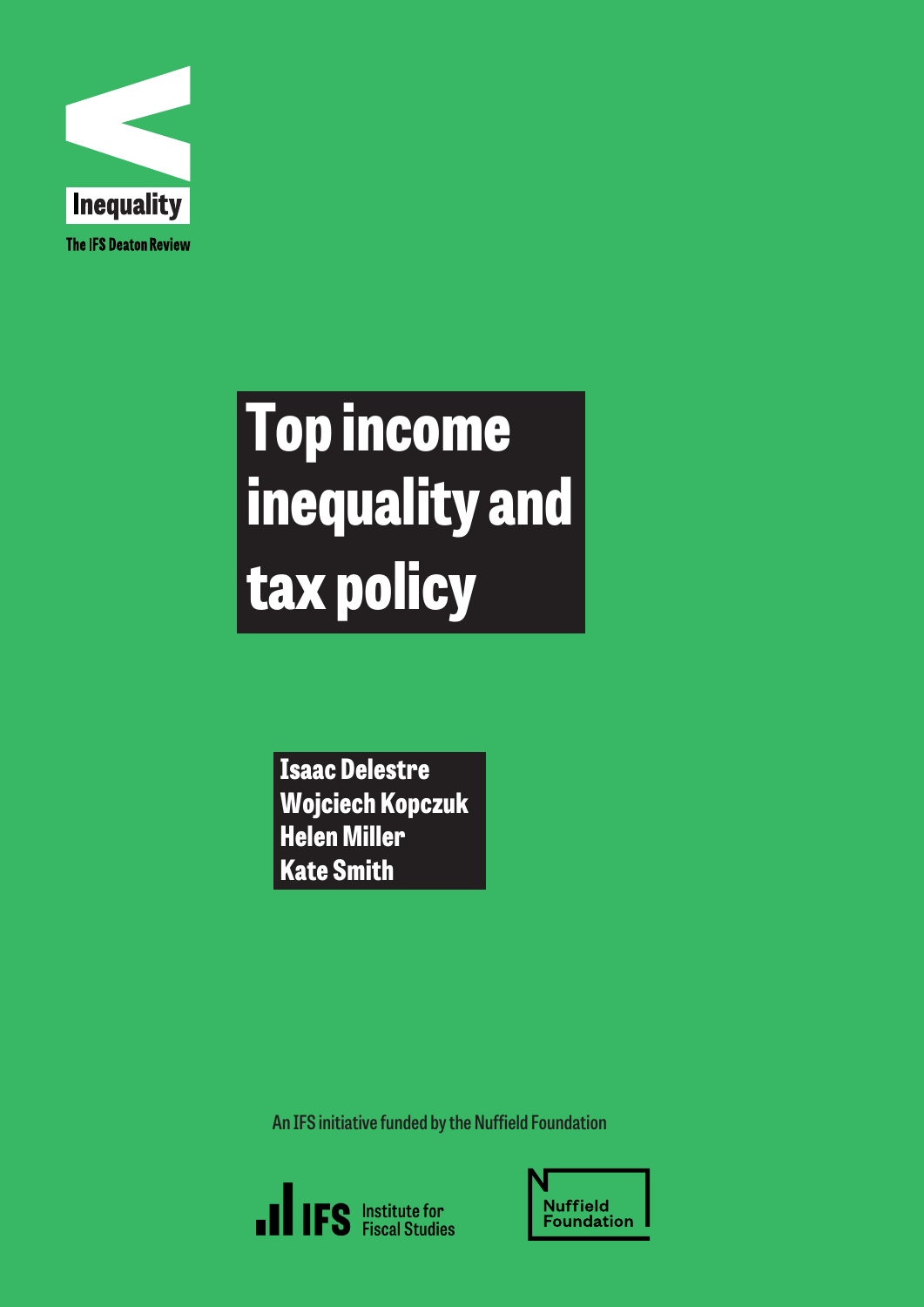# Top income inequality and tax policy

# Isaac Delestre (IFS), Wojciech Kopczuk (Columbia University), Helen Miller (IFS) and Kate Smith (IFS; UCL)<sup>1</sup>

# Executive summary

- The top 1% of UK adults received 15% of fiscal income in 2018–19. This is more than flows to the bottom 55% of adults combined. The top 1% share was around 6% in 1980 and 10% in 1990.
- The majority (65%) of fiscal income for the top 1% of adults comes from employment. (Employment generates 77% of income outside of the top 1%.) Top 1% wage earners work disproportionately in the financial sector, which is very geographically concentrated in London. The financial sector has been important in driving the growth in the top income share.
- Business income from either self-employment or from owning and running a company is much more important in the top 1%, and especially the top 0.1%. It accounts for 21% (29%) of income for the top 1% (0.1%), compared with just 9% for those below the top 1%. The broad composition of top incomes has changed relatively little since at least the early 2000s.
- The self-employed in the top 1% work disproportionately in professional services partnerships, including large legal and accountancy practices. Mean fiscal income of a self-employed person in the top 1% is £423,000, more than 30 times the UK median. In comparison, company ownermanagers in the top 1% have a lower income on average (£294,000), but are much more evenly spread across a range of industries.
- Taxes on UK incomes are progressive those at the top of the income distribution pay a greater share of their (fiscal) income in tax than those at the bottom. The top 1% of adults paid 34% of income tax in 2018–19. They paid 28% of income tax and National Insurance contributions (NICs) combined – a substantial increase from 20% in 2003–04. Taxes are less skewed to the top when including NICs because the marginal NICs rate falls from 12% to 2% for higher-rate taxpayers.
- Income taxes reduce post-tax top income inequality, and have done so to a larger degree since 2010. The top 1% (0.1%) received 11% (4.6%) of post-tax income in 2018–19, compared with 14% (6.1%) in 2009–10. The fall in post-tax top income shares is in part due to policies that raised more tax from the top, most notably through a new 'additional rate' of income tax.
- Average tax rates vary significantly within the top 1%. For example, the average tax rate on wage earners in the top 1% is 42% (49% if including employer NICs). Company ownermanagers will be able to access a rate of just 27% on income taken in the form of capital gains – or of 0% if the realisation of gains is deferred until death.

<sup>1</sup> This work contains statistical data from HM Revenue and Customs (HMRC) which are Crown Copyright. The research data sets used may not exactly reproduce HMRC aggregates. The use of HMRC statistical data in this work does not imply the endorsement of HMRC in relation to the interpretation or analysis of the information.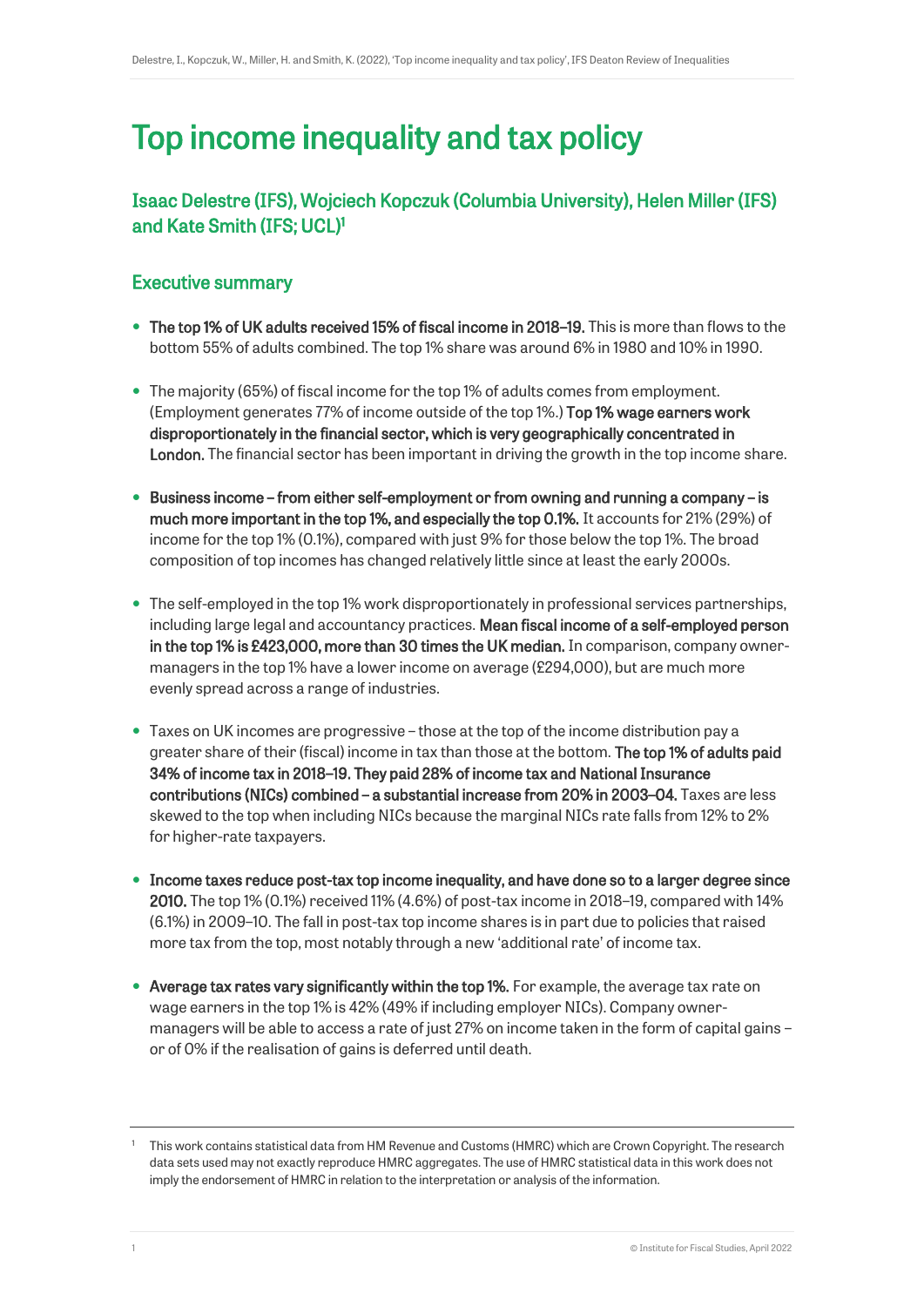There is a strong case for aligning the tax rates on different forms of income, while reforming the tax base so that taxes on business income do not discourage investment. This combined approach would directly improve horizontal equity, and allow more revenue to be raised from the top 1% if desired.

# 1. Introduction

Concerns about how much income 'the rich' have, the activities from which it is derived, and how much tax is paid on it are central to debates about inequality. In part, this is driven by the fact that the share of income flowing to the top of the income distribution has risen and is now much higher than in the early 1980s. A poll conducted for this review showed that 58% of Britons 'worried' that 'the top 1% of earners have more money than the other 99% of people' and that 42% agreed with the statement 'the rich should not be able to continue to get richer – it concerns me' (Garrett and Day, 2021). Such concerns have prompted significant debate about whether those at the top of the income distribution should face higher taxes on their incomes.

In this chapter, we use data from tax records, which provide better information on top incomes than is found in survey data, to set out what is known about who has top incomes in the UK and how much tax they pay. The main analysis is based on 'fiscal income' – a broad measure that captures most income sources but notably excludes capital gains and untaxed incomes (we discuss these income sources separately).<sup>2</sup> Taxable capital gains, including those from profits retained in businesses, flow disproportionately to the top 1% (Miller, Pope and Smith, 2019; Alstadsæter et al., 2021) whereas *untaxed* gains, notably including those from main residences, are more evenly spread across the income distribution.<sup>3</sup>

One of the most striking aspects of the (fiscal) income distribution is that the top 1% – and especially the top 0.1% – of UK adults are much more likely to get their income from active business ownership by either being a partner (a form of self-employment) or being the owner and manager of a 'closely held company' (one with no more than five shareholders). The resulting 'active' business income accounts for under 10% of income for most of the income distribution, but for 21% of income within the top 1% and 29% within the top 0.1%. This is not a recent development: the share of business income at the top of the income distribution has been similar since at least the early 2000s. Broadly, this greater importance of 'active' business income at the top of the income distribution mirrors the pattern seen in the US (Smith et al., 2019).

A key feature of the UK tax system (and of many systems around the world) is that business incomes are taxed at substantially lower rates than employment income. Partnerships (and the self-employed more broadly) are tax advantaged largely because work that happens through this legal form faces no equivalent to the employer National Insurance contributions (NICs) that are charged on employment incomes.<sup>4</sup> Investment incomes, notably including dividends, are not subject to any NICs and are usually taxed at lower overall rates than employment incomes.

 $2<sup>2</sup>$  Fiscal income, as measured on tax returns, captures employment, self-employment, dividend, rental, investment and pension income. We discuss implications of using a broader notion of 'national income' in Section 2 and implications of accounting for untaxed incomes in Section 5.

<sup>3</sup> Incorporating *taxable* capital gains would increase the share of income attributable to the top 1% (Advani and Summers, 2020a). However, the 'lumpy' nature of taxable gains – which are taxed only in realisation – means statistics that include gains should be interpreted with caution. We discuss capital gains in Section 4.

<sup>4</sup> National Insurance contributions are the UK's 'social security contributions' but are effectively a second layer of income tax that is levied on earnings since they have very little link with access to government benefits.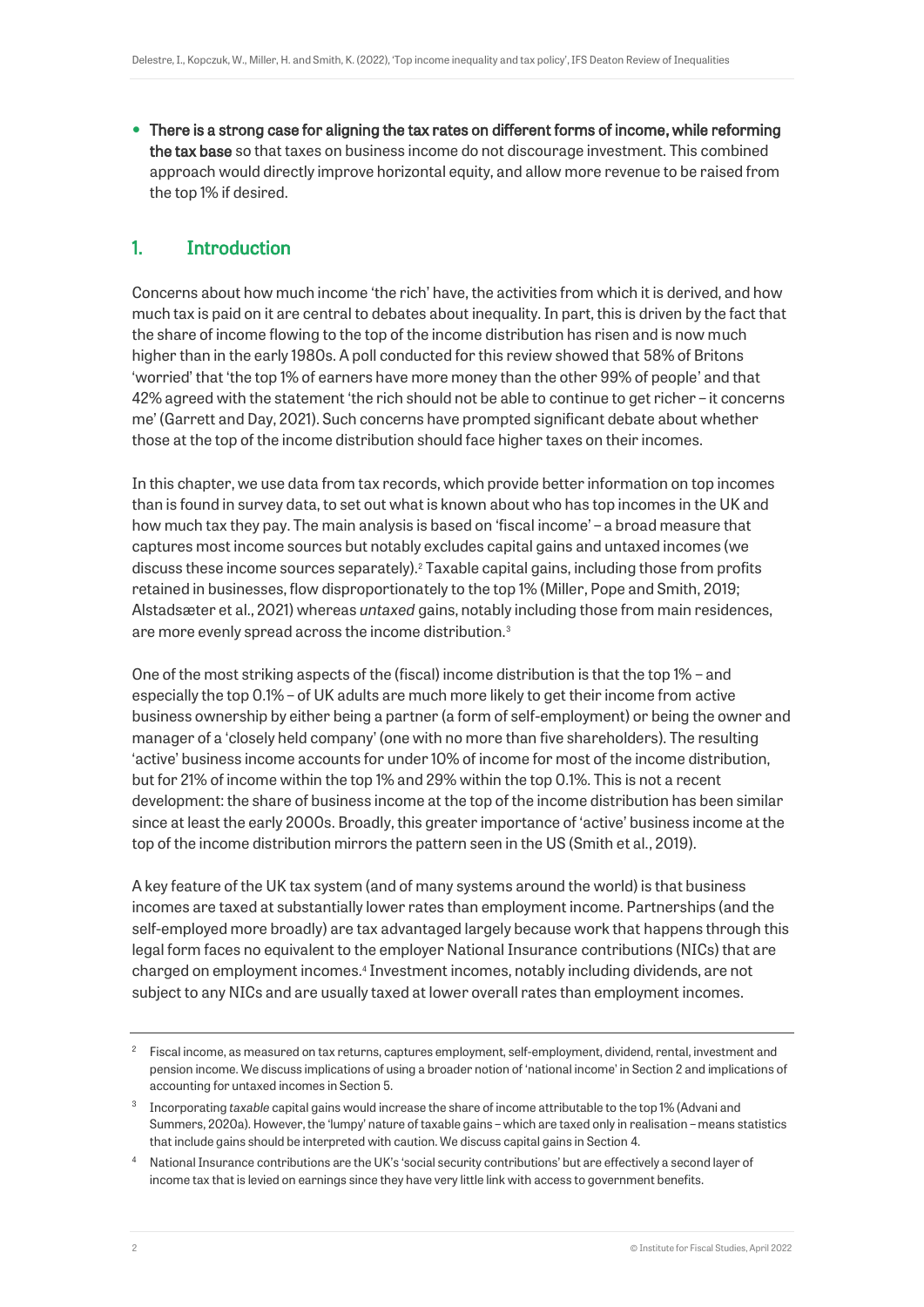Company owner-managers (who can effectively choose to take income out of their company in the form of salary, dividends or capital gains) benefit from this, and from a preferential 10% rate of capital gains tax. As in many countries, there is no capital gains tax charged when an asset holder dies. This benefits not only those willing to bequeath gains, but those who can avoid tax by borrowing against unrealised capital gains.

The differences in tax rates across various forms of income matter directly for (post-tax) income inequality and for tax policy options. Taxes on (fiscal) income are progressive overall – average tax rates are higher for those with more income – and the top 1% pay a disproportionate and growing share of income taxes. There have been various policy measures since 2010 that increase the taxes on ordinary income, dividends and capital gains and, as a result, post-tax top income shares have been reduced relative to pre-tax shares. But there has long been and remains a great deal of heterogeneity within the top 1%. How much tax someone pays does not just depend on how much income they have but on how that income arose. This can lead to horizontal inequity when, for example, an employee and a partner get similar returns to their work effort but are taxed at different rates. The differences also affect how people behave, including how they choose to work and to take their income. For example, there is a strong tax incentive for professional services firms to operate as partnerships (rather than as companies in which executives are employees) and there is clear evidence that company owner-managers tend to favour paying themselves in dividends rather than in a salary. Such responses constrain policy options, including the ability to raise top income tax rates. The UK raised the top rate of income tax in 2010–11 by introducing a new 50% 'additional rate' on incomes above £150,000 (thereby predominately affecting the top 1%). But the rate was cut to 45% in 2013–14 following evidence that 50% may be above the revenue-maximising rate. Current official forecasts suggest that raising the additional rate above 45% would raise very little. At least in part, this is because people have scope to shift income to lower-taxed forms.

Policymakers wishing to raise more revenue from the top could raise rates of tax on business and capital incomes. This would reduce distortions associated with people shifting income from earnings to the more lightly taxed forms. However, the effect of taxes, including the way people respond, depends not just on tax rates but also, crucially, on the broader design of the tax system, including the tax base (Slemrod and Kopczuk, 2002; Kopczuk, 2005). Raising tax rates on selfemployment profits, dividends and/or capital gains would entail a trade-off: due to the design of the tax base, higher rates would act to discourage some savings and investment. This is a key reason why policymakers have tended to favour reduced rates on capital incomes. The IFS-led Mirrlees Review (Mirrlees et al., 2011) argued that this trade-off could be largely avoided if the tax base were reformed so that, as far as possible, higher rates did not discourage investment. With a reformed tax base, there would be a strong case to align tax rates across different sources of income. This would include removing the preferential rate of capital gains tax given to business owners and the forgiveness of capital gains tax at death. Reforming the tax base and aligning rates across sources of income would – by reducing distortions and avoidance opportunities – almost certainly allow more revenue to be raised from high-income individuals, if desired.

We do not take a position on how high tax rates should be on top incomes or on how much should be raised from the top 1%. There remains considerable uncertainty about how responsive different types of people within the top 1% are to tax, and how this would change if there were fewer avoidance opportunities. For example, how higher taxes would affect the distribution of (pre-tax) income depends on how they would affect how much effort people are willing to exert to create innovations, how much effort they will exert in bargaining for higher pay, whether they are likely to move out of the UK and many other factors. People will hold different views on the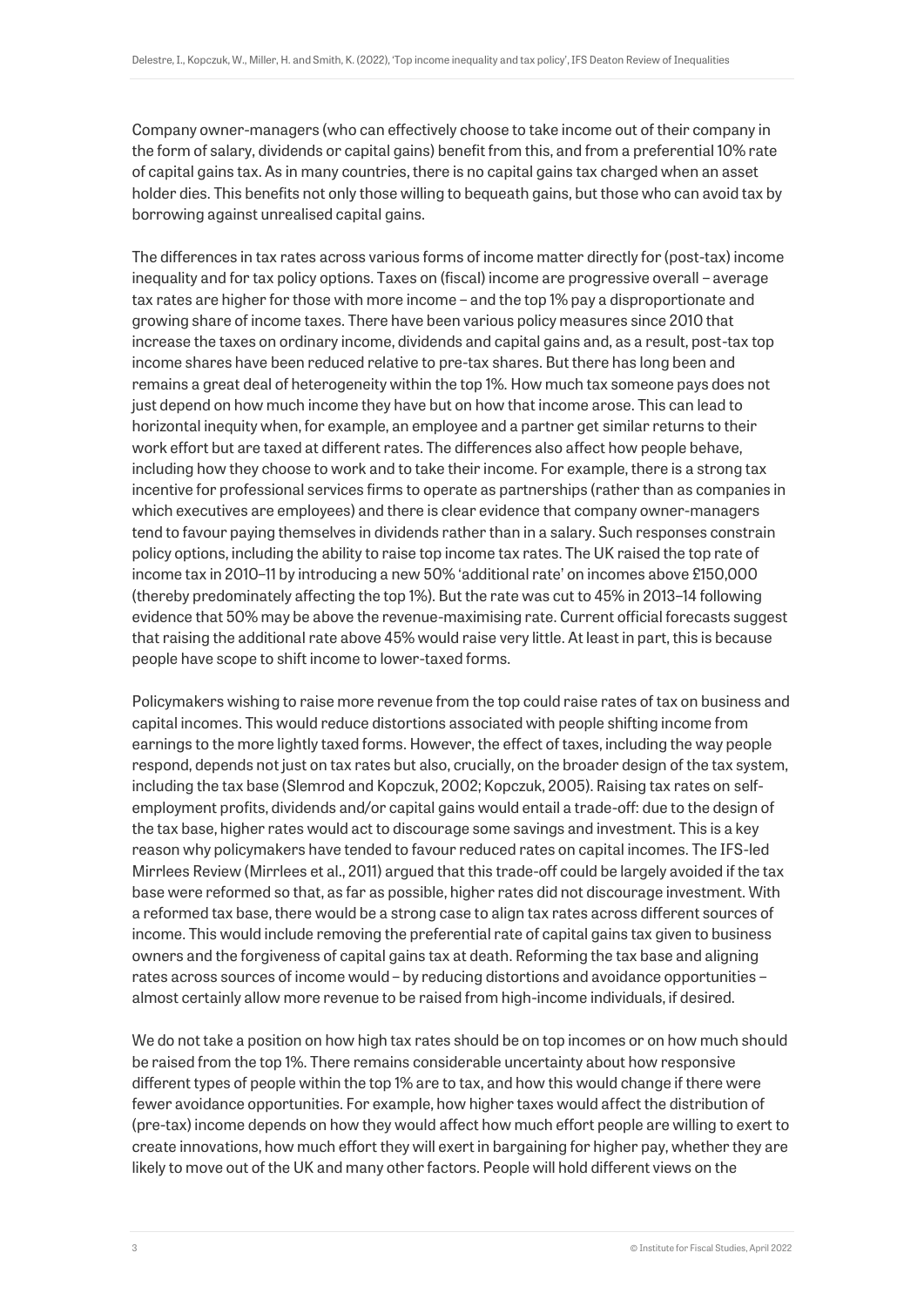appropriate taxation of top incomes depending both on their judgement of how people will likely respond and on their preferences for redistribution. In turn, both factors will depend on views about why top income inequality has grown.

Much has been written about the possible causes of the rising share of pre-tax income flowing to the very top of the income distribution. This rise is evident in various English-speaking countries, including Canada, the US and Australia, but is more modest in continental Europe and Japan (Atkinson, Piketty and Saez, 2011; Alvaredo, 2017). It is beyond the scope of this chapter to comprehensively survey this extensive literature. But we note that the various possible explanations have different implications for policy and will affect perceptions of whether inequality is problematic (Benson et al., 2021).

Very broadly, some theories suggest that growing incomes at the top reflect (to at least some degree) increases in the returns to skills or effort. One line of argument is that technological change and globalisation may have allowed a small group of people at the top of their fields (socalled 'superstars') to capture large markets and reap much higher returns than peers that are only slightly less talented (see, for example, Rosen (1981), Atkinson (2003), Gabaix and Landier (2008), Kaplan and Rauh (2013) and Murphy and Topel (2016)). Other theories contend that income at the top reflects rents, which may, for example, arise when markets are not competitive and some people are able to capture the benefits of that (for example, Bertrand and Mullainathan (2001) and Bivens and Mishel (2013) discuss rents in relation to corporate executives).

The policy environment – including (but not exclusively) tax policy – will affect incentives in both cases. For example, higher taxes may discourage some forms of effort, but may also discourage some forms of rent-seeking. Some of the literature argues that rising inequality can be directly traced to changes in the institutional and policy environment. Piketty, Saez and Stantcheva (2014), for instance, suggest that cuts in top income tax rates have increased the incentive for highly paid workers to bargain for higher pay.<sup>5</sup>

Whether top incomes predominantly reflect productivity or rents, evidence suggests that firms are playing an important role in driving inequality. Notably, a large part of the increase in wage inequality seen since the 1980s can be accounted for by differences between firms (Card, Heining and Kline, 2013; Song et al., 2019; De Loecker, Obermeier and Van Reenen, 2022), with workers in highly profitable firms pulling away from workers in less profitable firms.<sup>6</sup>

In addition to uncertainty about what is driving top income shares, it continues to be difficult to get a complete measure of top incomes. One of the biggest difficulties with measuring top income shares is the lack of (tax or survey) data on incomes that evade taxes. Official HMRC estimates suggest that evasion among high-income individuals is low (HM Revenue and Customs, 2021c). However, these miss offshore evasion. A back-of-the-envelope calculation, based on studies that use leaked data such as the 'Panama Papers' (Alstadsæter, Johannesen and Zucman, 2018), suggests that around 8% of the income flowing to the UK's top 1% may go unrecorded as a result of undeclared holdings offshore. Note, however, that while these figures suggest that top income shares may be higher than current measures suggest, they probably overestimate how much

<sup>&</sup>lt;sup>5</sup> Changes in labour market institutions and corporate governance may have also played a role in driving top shares by increasing managerial power such that those at the top get higher pay (see Bebchuk and Fried (2004)). And an unequal income distribution may itself lead to those at the top being able to leverage disproportionate political influence to create favourable economic institutions (see Acemoglu and Robinson (2008)).

<sup>6</sup> Autor et al. (2020) and De Loecker, Eeckhout and Unger (2020) discuss 'superstar' firms. There is also work, going back to Dickens and Katz (1987) and Katz and Summers (1989) that discusses wage differences across industries.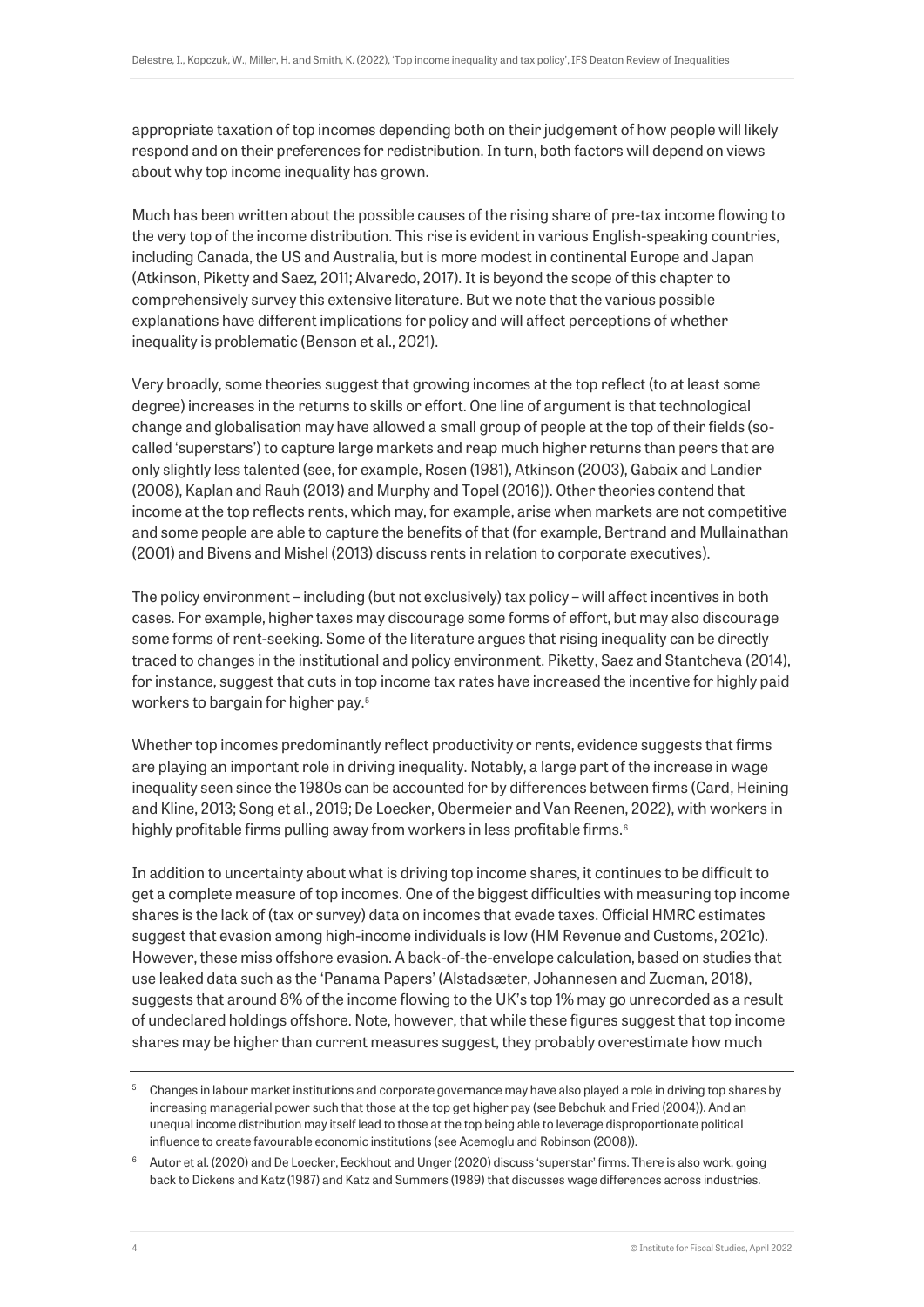additional income could be taxed in the UK because much of the income likely accrues to 'nondoms' who only face UK tax when income is remitted to the UK. Setting policy with regards to this income relates not only to UK tax policy rules but also, for example, to information exchange with other countries.

Measures of fiscal income also miss gifts and inheritances. Survey data show that the magnitude of intergenerational wealth transfers in the UK has accelerated considerably in recent decades: inheritances are twice as important relative to earnings for those born in the 1980s as for the generation born in the 1960s (Bourquin, Joyce and Sturrock, 2020). Including inheritances tends to increase the share of lifetime income flowing to the top 20%; however, current data do not give a clear picture of the importance of inheritances for the top 1%.

Income taxes are important. They are the main way in which government raises large sums of revenue from those with higher incomes, with the benefit system acting to redistribute income to those on lower incomes (Hoynes, Joyce and Waters (2022) consider this for the IFS Deaton Review). There is significant scope to reform the taxation of UK incomes and thereby raise more revenue from the top 1% if desired. But there are also other ways to raise revenue from 'the rich' and to more directly tackle other aspects of inequality. For example, although income taxes will clearly affect how much wealth is accumulated and inherited, changes to inheritance tax could tackle this form of inequality much more directly. In the UK, taxes on property and inheritances are good candidates for reform. Section 8 briefly discusses these alternatives and the potential role of an annual or one-off wealth tax.

## 2. Measuring incomes

<span id="page-5-0"></span>In this chapter, we describe the distribution of individual (not household) incomes as recorded in personal tax records. We use the Survey of Personal Incomes (SPI), a random sample of UK tax return data where the probability of selection rises to 100% for those with the highest incomes.<sup>7</sup> We use the information on tax returns to describe 'fiscal income', which comprises: income from employment (inclusive of taxable employment benefits and net of tax-deductible employmentrelated expenses); profits from sole trading (net of capital allowances and losses brought forwards from previous years); partnership income; dividends from UK companies; <sup>8</sup> rental income derived from property; investment income (such as income derived from interest, trusts, settlements and estates); and private pension income.<sup>9</sup> We measure pension income on receipt (which is when it is subject to UK income tax) and not when pension contributions are made.<sup>10</sup>

- <sup>9</sup> Taxable benefits (including the state pension) are *excluded* from our definition of fiscal income.
- <sup>10</sup> Pension contributions are exempt from income tax and income withdrawn from a pension is taxed. 25% of pension savings can be withdrawn free of income tax; these untaxed withdrawals are missed in fiscal income measures. The UK has been restricting the amount that can be saved in a pension since the mid 2000s. Lower pension contributions of the top 1% could lead to a higher observed income share. We cannot accurately measure this with available data but, based on evidence from surveys, we do not think it is the driving force of the trends in top 1% shares that we show below.

 $7$  Although the probability of selection rises to 100% at the top of the income distribution, those who are deemed to be potentially identifiable, including all of those with incomes above approximately £6 million, are combined into 'composite records' that provide information on small groups of taxpayers in order to preserve anonymity. For these records, variables take the mean value of constituent taxpayers. Among the top 0.1% of adults, where composite records are most prevalent, they make up a little under 4% of all observations. For this reason, as well as others, it would have been preferable to use the underlying tax records, but the HMRC Datalab was closed during this project as a result of COVID-19.

<sup>8</sup> This includes dividends from UK authorised unit trusts. Dividend income from overseas companies is not recorded in the SPI.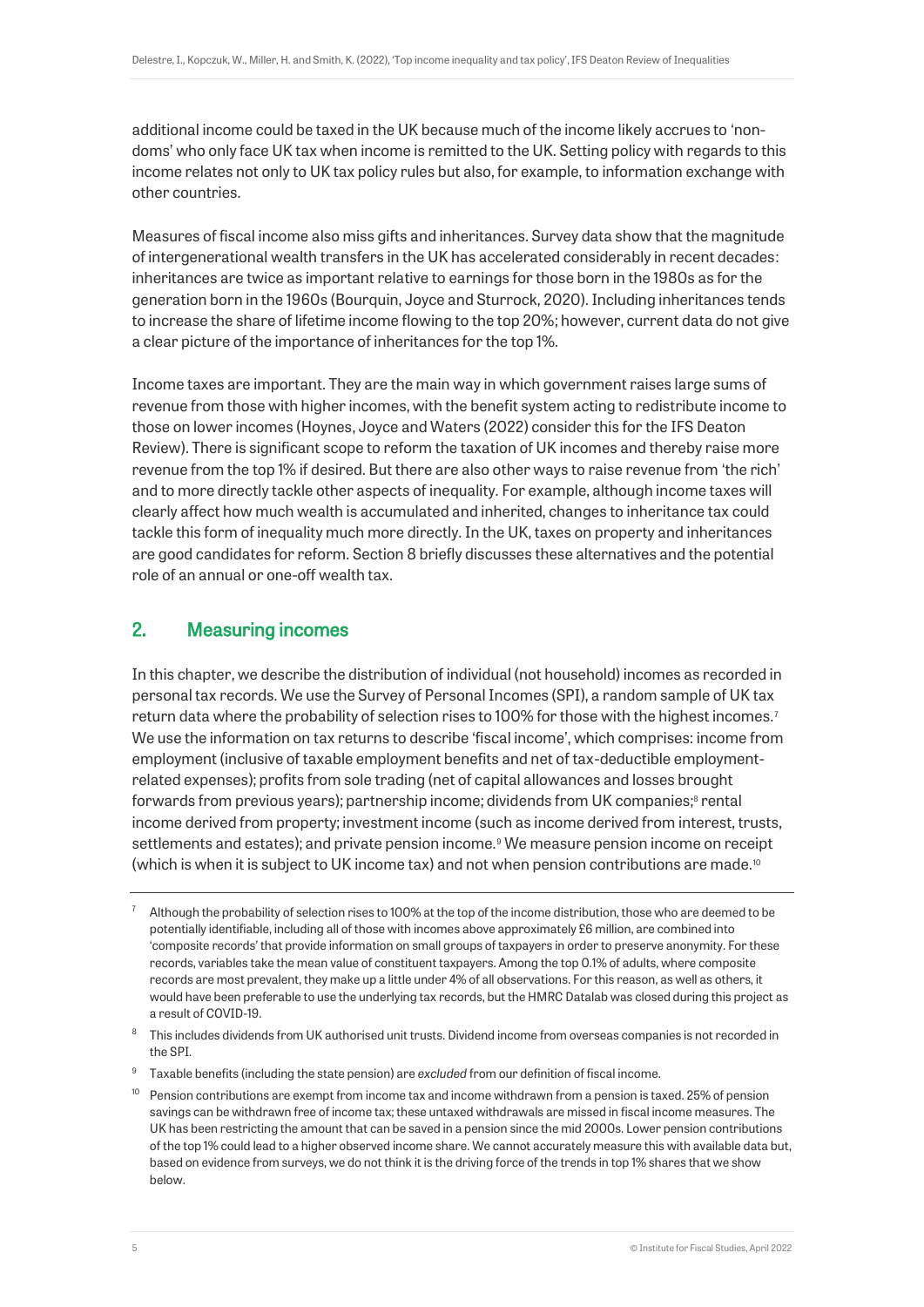This measures resources at the point they are available for consumption, but it does introduce inconsistency with the treatment of savings made out of taxable income (that will be measured at the point of saving). Fiscal income includes benefits-in-kind provided to employees, which are relatively modest and typically subject to income tax in the UK.<sup>11</sup> This is in contrast to the US where untaxed employee benefits – most notably health insurance – can be substantial (see Piketty, Saez and Zucman (2018)).

Administrative tax records provide much better information on high-income people than is available in surveys and, for this reason, it has become standard for research on income inequality to rely heavily on data of this kind (going back to Kuznets (1955) and more recently including Feenberg and Poterba (1993), Piketty and Saez (2003), Atkinson (2007) and Piketty, Saez and Zucman (2018)).

Fiscal income does not, however, capture everything. It does not capture comprehensively the income of those whose taxable income falls below the personal allowance – the point at which income tax starts to be due.<sup>12</sup> Failing to capture all low incomes will tend to make top income shares appear slightly larger, and could steepen the observed growth in top shares (particularly given the substantial real-terms increases in the personal allowance since 2010); we discuss this in Section 3. In Sections 4 and 5, we return to discuss what is known about incomes that are missing from fiscal income, including some capital gains, some forms of savings income and income that evades tax.

Finally, it should be noted that the objective of focusing on fiscal income is to characterise a pretax distribution. In particular, it does not reflect the equalising role that transfers and social insurance play.

## Fiscal income versus national income

An alternative approach to measuring incomes is to take all income as measured in the national accounts – that is, the total amount of income associated with UK residents in a given year. In broad summary, 80% of national income is recorded as flowing to households. 76% of this income is captured by fiscal income. This rises to 90% when the national income measure is adjusted to make it more comparable to the fiscal income measure (including by measuring pension income rather than contributions). Fiscal income does not capture the 20% of national income that is assigned to the government or corporations. Both national income and (our measure of) fiscal income exclude capital gains, although national income effectively accounts for the part of accruing capital gains that reflects profit retention.

Table 1 provides a comparison of national income and fiscal income. In 2018–19, aggregate UK fiscal income was £1.1 trillion, compared with UK national income of £1.8 trillion. There are, broadly, three factors that account for the roughly £700 billion of income that is captured in national accounts but not recorded in tax data.

<sup>11</sup> Benefits-in-kind can still be tax advantaged because they are not subject to employee National Insurance contributions. One of the largest forms of tax-advantaged benefits-in-kind is company cars (Adam and Stroud, 2019). This is not a big issue at the top of the distribution, where the rate of NICs is 2%.

<sup>12</sup> A large number of individuals with incomes below the personal allowance *are* captured by the SPI (some 17 million individuals in 2018–19). But data on this group are incomplete.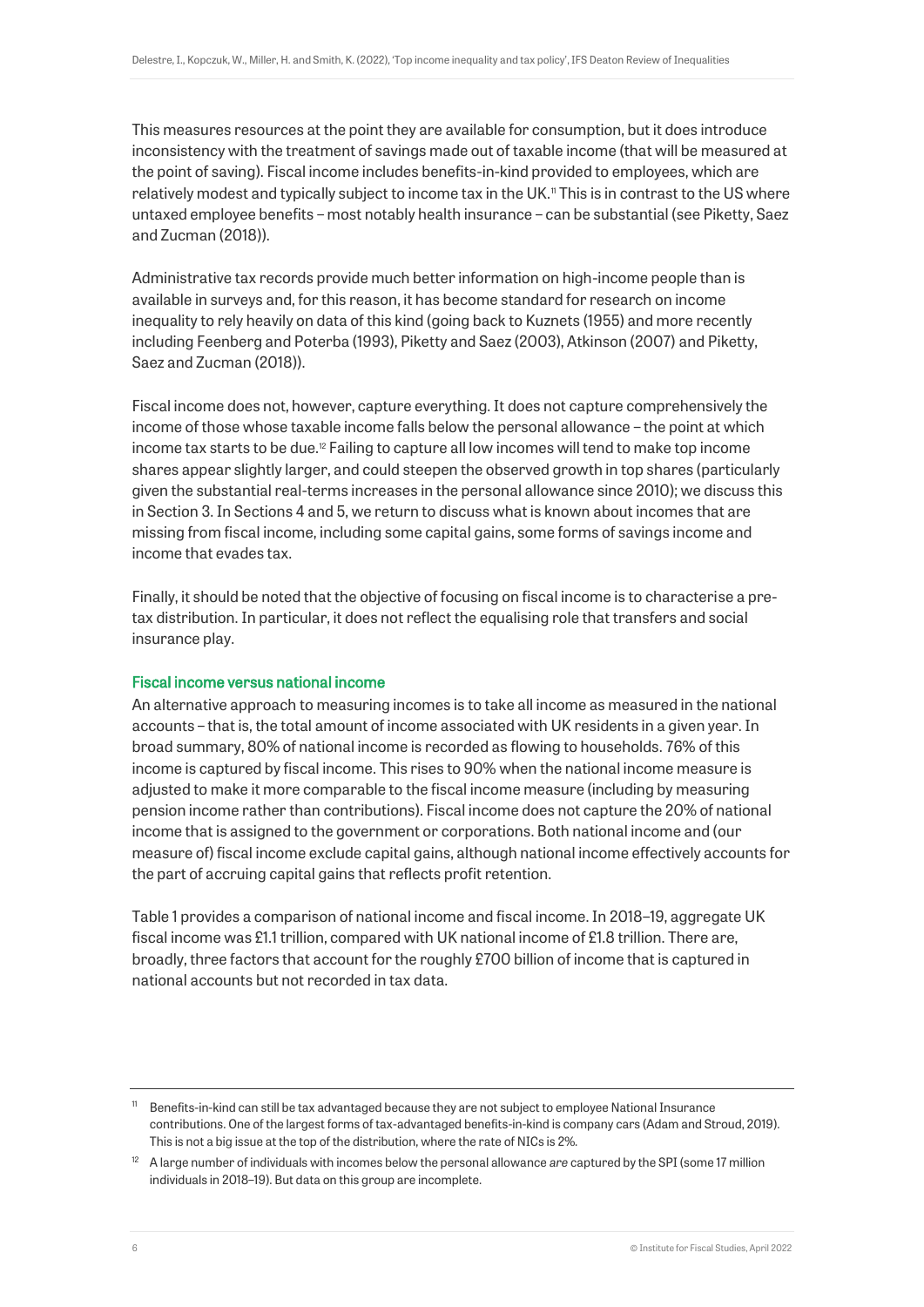|                                                           |           | <b>National income</b> | <b>Fiscal income</b> |                                            |
|-----------------------------------------------------------|-----------|------------------------|----------------------|--------------------------------------------|
|                                                           | £ million | Share of<br>total      | £ million            | Share of<br>national<br>income<br>captured |
| UK national income                                        | 1,848,000 |                        |                      |                                            |
| Of which:                                                 |           |                        |                      |                                            |
| Households                                                | 1,476,000 | 80%                    | 1,117,600            | 76%                                        |
| Of which:                                                 |           |                        |                      |                                            |
| Wages                                                     | 873,000   |                        | 835,800              | 96%                                        |
| Employers' social contributions                           | 186,000   |                        | N/A                  | N/A                                        |
| Self-employment income                                    | 166,000   |                        | 120,100              | 72%                                        |
| Imputed rental income                                     | 129,000   |                        | N/A                  | N/A                                        |
| Investment income paid on<br>insurance & pension holdings | 82,000    |                        | N/A                  | N/A                                        |
| Dividend income                                           | 79,000    |                        | 65,300               | 83%                                        |
| Interest & other investment<br>income                     | 16,000    |                        | 12,000               | 75%                                        |
| Interest paid                                             | $-57,000$ |                        | N/A                  | N/A                                        |
| Pension income <sup>a</sup>                               | 137,000   |                        | 110,300              | 81%                                        |
| Adjusted household total <sup>b</sup>                     | 1,235,000 |                        | 1,117,600            | 90%                                        |
| General government                                        | 226,000   | 12%                    |                      |                                            |
| Financial corporations                                    | 94,000    | 5%                     |                      |                                            |
| Non-financial corporations                                | 50,000    | 3%                     |                      |                                            |
| Non-profit-making institutions                            | 2,000     | 0.1%                   |                      |                                            |

|  |  | Table 1. UK national income versus fiscal income, 2018-19 |  |  |
|--|--|-----------------------------------------------------------|--|--|
|--|--|-----------------------------------------------------------|--|--|

a Pension income is not included in the national accounts definition of household income.

<sup>b</sup>The adjusted household total is designed to be comparable to income measured on tax returns; it equals the household component of national income minus private pension contributions, imputed rents, and income paid on insurance and pension holdings, plus interest payments made by households and withdrawals from private pensions.

Note: National income is gross domestic product (GDP) net of capital depreciation and international flows of income. It includes the incomes of UK residents domiciled overseas (so-called 'non-doms'). National income is published by calendar year. To make figures comparable to the SPI, we take a simple weighted average of the 2018 and 2019 national accounts figures, using weights of 0.75 and 0.25 respectively. Allocations are adjusted to assign financial intermediation services indirectly measured (FISIM) to their ultimate beneficiaries.

Source: UK Blue Book 2021 and Survey of Personal Incomes 2018–19.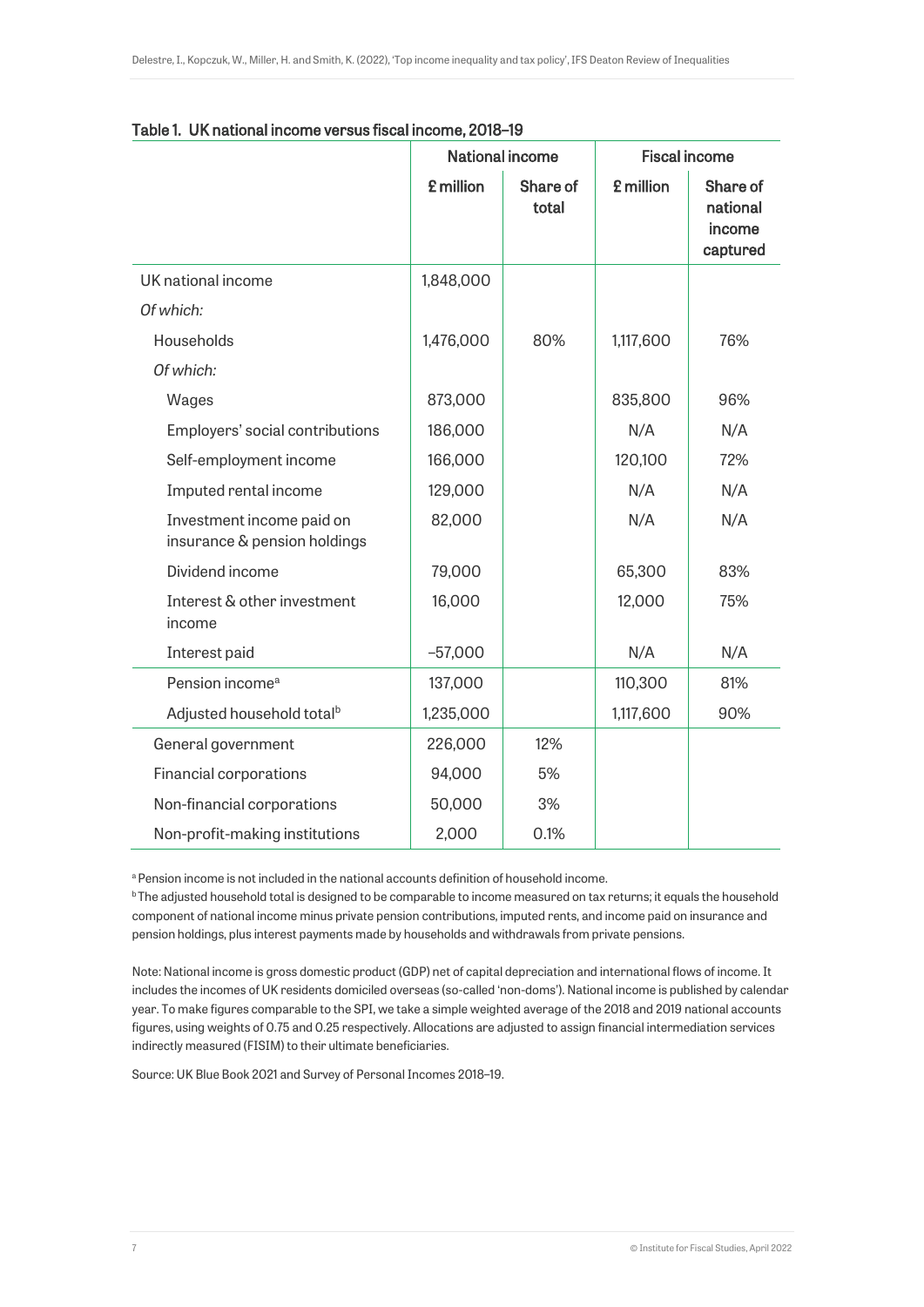First, national income captures around £130 billion of imputed rental income – the benefit that owner-occupiers derive from living in their house rent-free – none of which is captured in fiscal income.

Second, there is a difference in when income associated with pensions is counted. National income includes pension contributions (and income earned within a pension) at the point the money is earned. In contrast, fiscal income measures this income only when it is withdrawn from a pension.<sup>13</sup>

Third, national income subtracts all interest payments made by households from their income. Interest payments made by households (for example, on credit card debt) are not recorded on tax returns, so they are not deducted when measuring fiscal income.

We produce a measure of national income that adjusts for these three factors – i.e. that removes imputed rental income, measures pension income on receipt rather than at the point of contribution, and adds interest payments back into household income. Fiscal income captures 90% of this adjusted national income measure. The remaining 10% of household income that is not observed in tax records includes income earned in tax-exempt savings vehicles such as ISAs, some forms of foreign income, and some income that evades tax – we return to discuss these income sources in Section 5. 14

Fiscal income does not capture any of the £370 billion of national income (20%) that is assigned to general government, (financial or non-financial) corporations, and non-profit-making institutions. General government income mainly consists of revenues raised through taxes on products and production (such as duties and VAT). The income assigned to companies and non-profit institutions is income that has been retained within the organisation, which will be used, for example, to cover corporate taxes or make future investments.

Ultimately, all income must be associated with people. The difficulty in some cases is knowing which people. Piketty, Saez and Zucman (2018) develop the distributional national accounts methodology through which the non-household portion of national income is imputed to households based on a series of assumptions. Notably, they allocate US corporate income to households in proportion to the distribution of dividends and realised capital gains. This has a significant effect on measured inequality because capital incomes are skewed to the top of the income distribution. But it is questionable whether this is a good reflection of the distribution of corporate profits.

The allocation of realised capital incomes (i.e. dividends and capital gains) is not necessarily a good measure of the distribution of unrealised income (i.e. retained corporate profits). Alstadsæter et al. (2021) show that, in Norway, allocating retained corporate profits based on dividends performs poorly in adjusting top shares. Mechanically, firms that retain earnings pay fewer dividends and, empirically, the relationship between dividends and realised incomes is both heterogeneous across firms and very heavily influenced by tax incentives. Alstadsæter et al. show that allocating corporate profits based on realised incomes leads to mismeasurement of both the level of and trend in top income shares. Even in a stable tax environment, allocating corporate

 $13$  Similarly, the national accounts include National Insurance contributions made by employers. These contributions are not counted in our measure of fiscal income.

<sup>&</sup>lt;sup>14</sup> For example, since 2014, income derived from illegal activity (such as drug dealing and prostitution) has been estimated and included in the UK national income. These activities are categorised as mixed incomes (i.e. selfemployment income) flowing to UK households.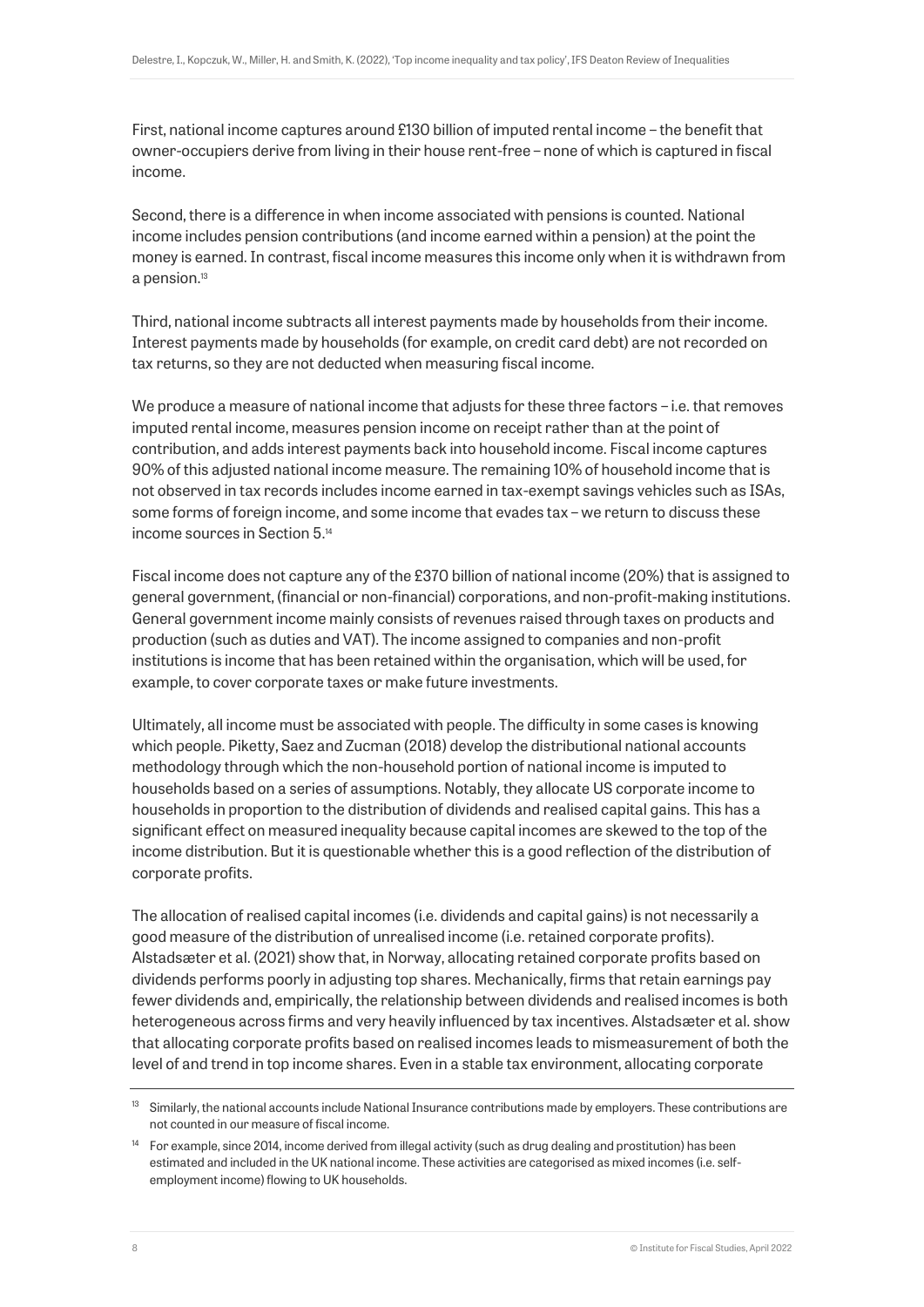profits based on shareholdings is problematic because direct shareholdings will miss the fact that corporate shares are often held by individuals indirectly (through financial institutions such as pension funds and unit trusts). This will be problematic when considering inequality because higher-income individuals are more likely to directly hold equities. Difficulties are also introduced by the international nature of share ownership: in 2018, 56% of listed UK equities by value were held overseas (Office for National Statistics, 2020).

In this chapter, we make no assumptions about the allocation of government or corporate income. Instead, the figures we report can be seen as representing the distribution of incomes that flow directly to households.

# 3. UK top incomes

In this section, we describe the scale and nature of UK fiscal incomes, as defined in Section 2, and with a focus on the top 1%. Incomes are measured prior to tax and transfers; Hoynes, Joyce and Waters (2022) show that government benefits are particularly important for the incomes of the bottom half of the distribution.<sup>15</sup>

## Fiscal income is highly skewed

<span id="page-9-0"></span>In 2018–19, the top 10% of adults received just under 42% of all (pre-tax) fiscal income – around the same amount that flows to the bottom 80% of adults (see Figure 1).<sup>16</sup>

The top 1%, which constitutes the 524,000 people with incomes above £128,000, received 15% of fiscal income – slightly more than flows to the bottom 55%. The top 0.1%, the 52,400 people with incomes above £515,000, received 6% of total fiscal income – 60 times greater than their share of the population.<sup>17</sup>

Broadly, top income shares in the UK have followed a U-shaped trajectory over the course of the 20<sup>th</sup> century. Figure 2 shows that top shares of pre-tax income fell steadily between 1913 and the mid 1970s, then started to rise so that by 2000 they were at their highest level since before the Second World War. This is a similar trend to that seen in the United States – albeit with the income share of the top 1% considerably lower in the UK than in the US (Piketty and Saez, 2003; Auten and Splinter, 2019). Top income shares increased further in the run-up to the Great

<sup>15</sup> Atkinson and Jenkins (2020) and Jenkins (2022) discuss trends in overall UK income inequality and highlight that trends are sensitive to the inclusion of the very highest incomes, the specific income measure used, and whether the unit of analysis is the household or the individual.

<sup>&</sup>lt;sup>16</sup> In calculating top income shares, we use total fiscal income observed in the SPI as the denominator. A drawback of this is that measured total income depends on the tax system, with some low-income people (with incomes below the personal allowance) not observed. Alternative approaches include (i) using an external denominator from the national accounts (as in Atkinson (2007)) or (ii) augmenting the SPI with survey data on those at the bottom of the income distribution (as in Advani, Summers and Tarrant (2022)). These alternative approaches yield somewhat lower top income shares. Measures of top income shares will also differ due to different 'fiscal income' definitions, including, for example, whether (taxable) state benefits are included and how incomes associated with pensions are counted. However, the various measures in the literature produce similar levels and virtually identical trends to the measure we present here. For example, Advani et al. (2021) produce a top 1% share that is around 0.7 percentage points lower than our measure in all years, but follows the same time trend, including the rise in the 2000s and peak in 2009–10.

<sup>&</sup>lt;sup>17</sup> The top 1% and 0.1% of UK taxpayers (as opposed to all UK adults) are those earning above £169,000 and £711,000 respectively.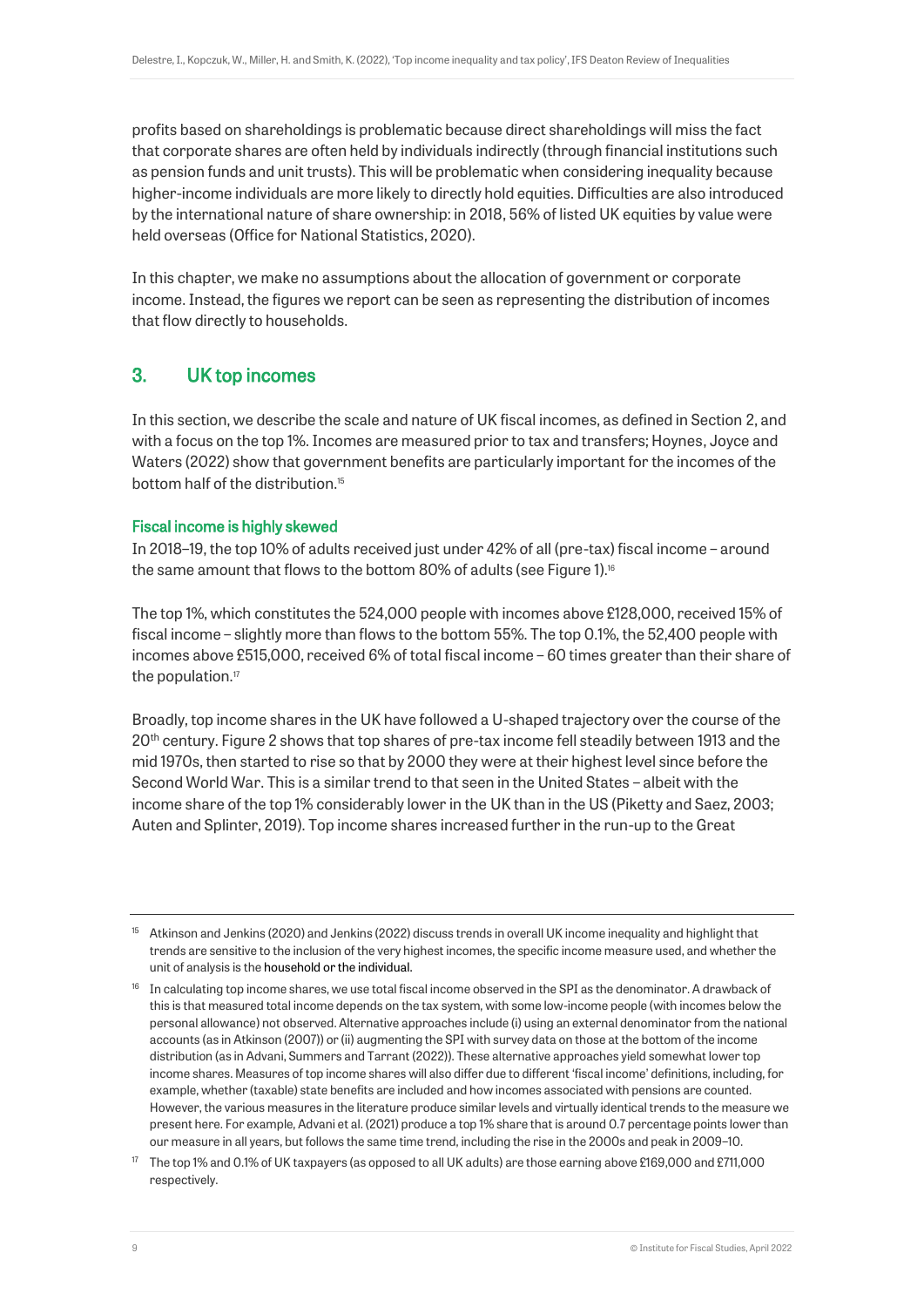Recession. In 2009–10, the top 1% and 0.1% received 17% and 7% of fiscal income respectively.<sup>18</sup> Top income shares then fell substantially in the subsequent three years and, after a partial rebound, have been largely flat since around 2013. By 2018–19, top shares were at around their 2005–06 level. After almost three decades of growth, the recent trajectory of top income shares is a major change in the long-run trend.

Incomes at the very top of the distribution are volatile. For example, the share of income received by the top 0.1% of adults increased by considerably more in the run-up to the Great Recession, and fell by more subsequently, than the share of the top 1% (although somewhat difficult to see from Figure 2, the top 0.1% share of income increased 44% between 2003–04 and 2009–10 – from 5% to 7% – compared with a 19% increase in the top 1% share over the same period). This more pronounced pro-cyclicity at the very top of the income distribution is partly due to the greater prevalence of business incomes amongst these groups (see Figure 3), which tend to be more volatile than wage income.





Note: The graph shows the cumulative distribution of fiscal income (as described in Section 2) for UK adults, defined as individuals aged 18 and over. The grey dashed line shows an income distribution in which all adults have the same level of fiscal income.

Source: Survey of Personal Incomes 2018–19.

Short-run fluctuations in income shares can reflect individuals retiming their income to avoid anticipated tax changes. For example, the big increase in top shares in 2009–10 (and subsequent drop in 2010–11) is partly due to large amounts of dividend income being brought forward to 2009–10 in response to increased top tax rates from 2010–11 onwards.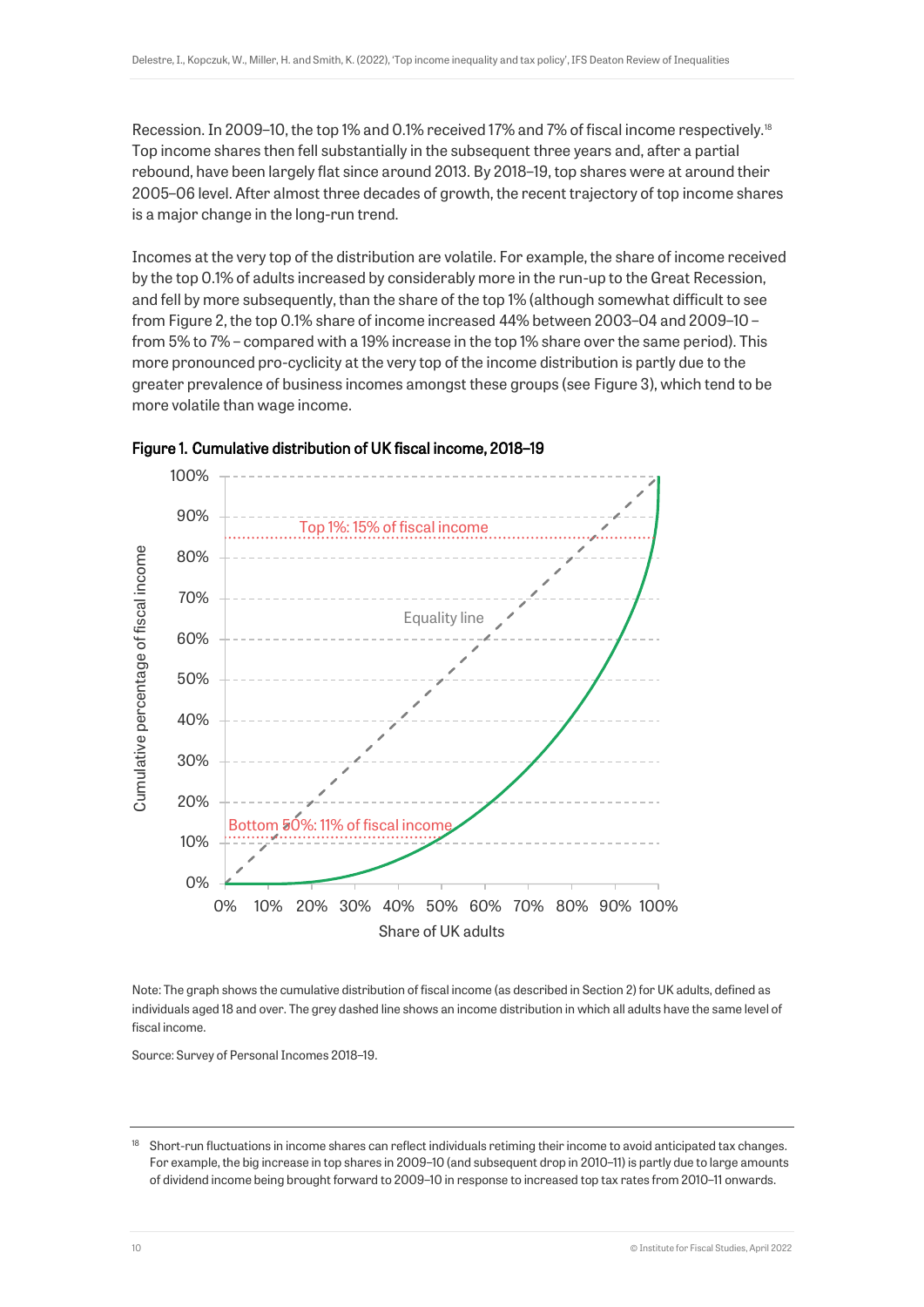

Figure 2. UK top income shares over time

Note: The graph shows the share of aggregate fiscal income flowing to the top 1% and 0.1% of UK adults between 1913–14 and 2018–19. Figures prior to 2003–04 are taken from table 4.1 in Atkinson (2007) and measure top income shares using administrative records of the 'super tax' introduced on high incomes in 1909. The paler coloured series show our calculations of the same percentile shares using the Survey of Personal Incomes. These differ in two important respects from those of Atkinson (2007). First, the definition of income used by Atkinson (2007) is inclusive of pension contributions and taxable state benefits, both of which are excluded from our definition of fiscal income. Second, the Atkinson (2007) series uses an external denominator derived from the UK national accounts, while our series uses an internal denominator comprising all fiscal income observed in the SPI. See footnot[e 16](#page-9-0) for a discussion of alternative methodologies.

Source: Survey of Personal Incomes, various years; Atkinson, 2007.

#### Financial sector wages and business income are important at the top

The source of top incomes has important implications for the design of tax policy. Evidence also suggests that the source of high incomes affects people's views on inequality (Benson et al., 2021; Stantcheva, 2021) and on how top incomes should be taxed (Dahl and Ransom, 1999; Alesina and La Ferrara, 2005; Kuziemko et al., 2015).

Figure 3 decomposes top incomes into four broad sources: employment income; 'active' business income (defined as the income from 'closely held' companies<sup>19</sup> or self-employment); 'passive' business income (dividends from non-closely held companies); and other capital income (all income from interest payments, trusts and other passive investments<sup>20</sup> as well as income from property).<sup>21</sup> Figure 4 classifies people based on whether they report being a closely held company

<sup>&</sup>lt;sup>19</sup> This is a definition used by the UK tax authority, which states: 'A company is considered closely held by HMRC if it is under the control of five or fewer persons that have an interest in the company'. 69% of UK companies have two or fewer directors and shareholders; for 90% of these companies, at least one director is also a shareholder (see Miller, Pope and Smith (2019)).

<sup>&</sup>lt;sup>20</sup> Such as, for example, National Savings products, interest on securities, interest from partnerships, and income from settlements and estates.

<sup>&</sup>lt;sup>21</sup> Recall that these measures do not capture capital gains, which may be important for 'rentiers' and, as we return to below, are important for company owner-managers and are a form of remuneration for fund managers.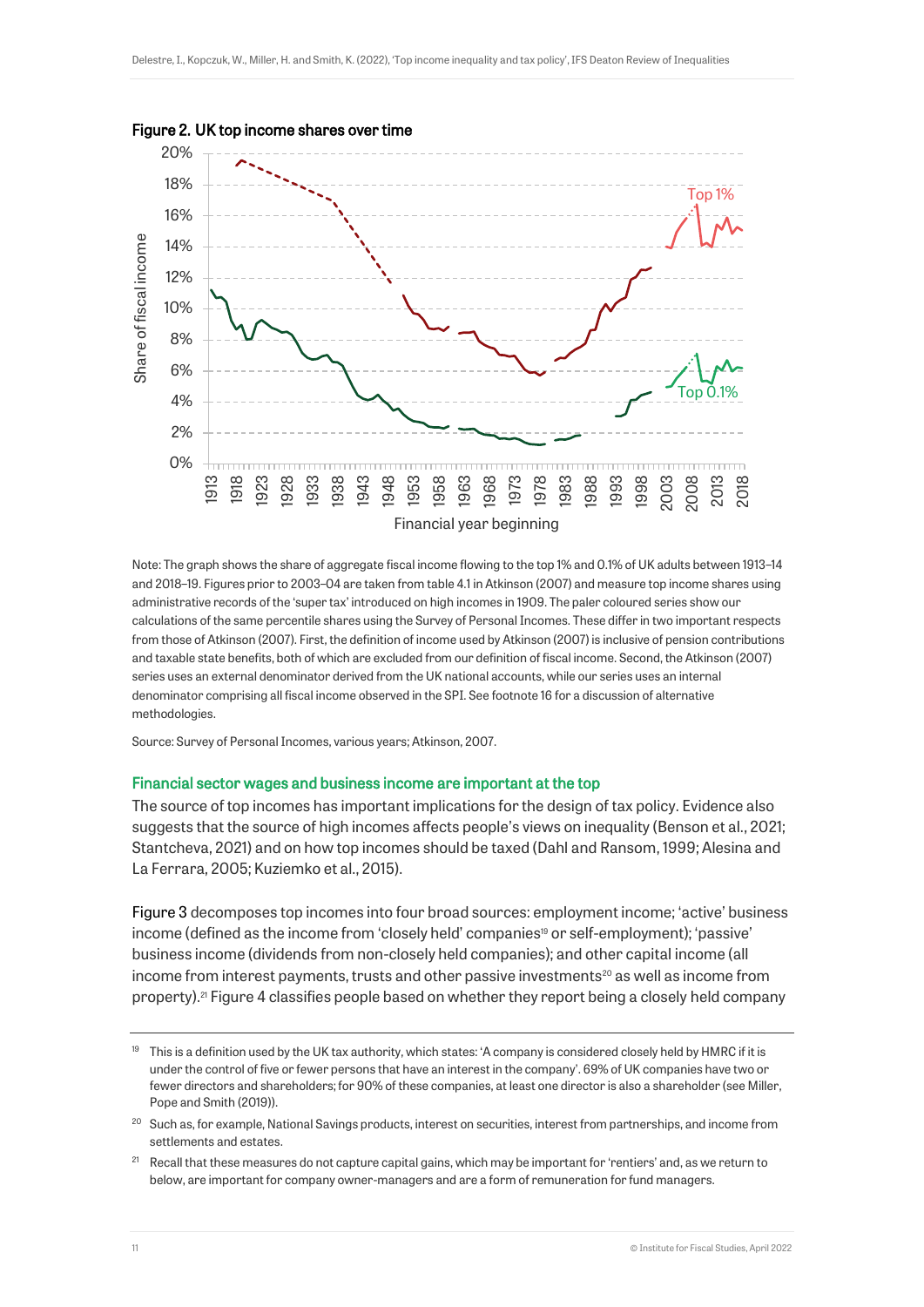director (which we label a company owner-manager)<sup>22</sup> and, for everyone else, on their main source of income. For example, those who receive at least 80% of their income from wages are classified as wage earners. Panel a shows the distribution of these types across the income distribution; panel b shows the main industries in which the different types work. Three things stand out clearly from these figures (the first two of which we discuss in more detail below).

First, employment income is less important for the top 1% than for the rest of the income distribution, but it is the single most important form of income for the whole distribution. At the top, wage earners work disproportionately in financial services.

Second, active business income is much more important at the top, and particularly within the top 0.1%; it comprises 21% of fiscal income for the top 1% and 29% for the top 0.1%, compared with only 9% for adults outside of the top 1%.<sup>23</sup>





Note: Employment income is inclusive of taxable employment benefits and net of employment-related expenses. Active business income measures dividend income paid to company owner-managers and income from self-employment and partnerships. Passive business income is dividend income paid to non-owner-managers. Other capital income includes all income from interest payments, trusts and other passive investments as well as income from property. For composite records (see footnot[e 7\)](#page-5-0), owner-managers cannot be identified. In this graph, all dividend income captured in such records is designated as passive business income.

Source: Survey of Personal Incomes 2018–19.

<sup>&</sup>lt;sup>22</sup> For company owner-managers, we cannot distinguish dividends paid from the closely held company from any thirdparty dividends. There is a strong tax incentive for owner-managers to pay themselves predominately in dividends, which Miller, Pope and Smith (2019) show is true in practice for companies with one director. We therefore expect most of the dividends of company owner-managers to reflect returns on their own business's activities.

 $23$  These figures are based on assuming that all dividend income attributable to composite records (see footnot[e 7\)](#page-5-0) is passive business income. 42% of the total dividend income recorded in non-composite records of those in the top 1% flows to owner-managers. If we assume that the same share of dividend income recorded on composite records flows to owner-managers, then the share of active business income in the top 0.1% increases from 29% to 32%.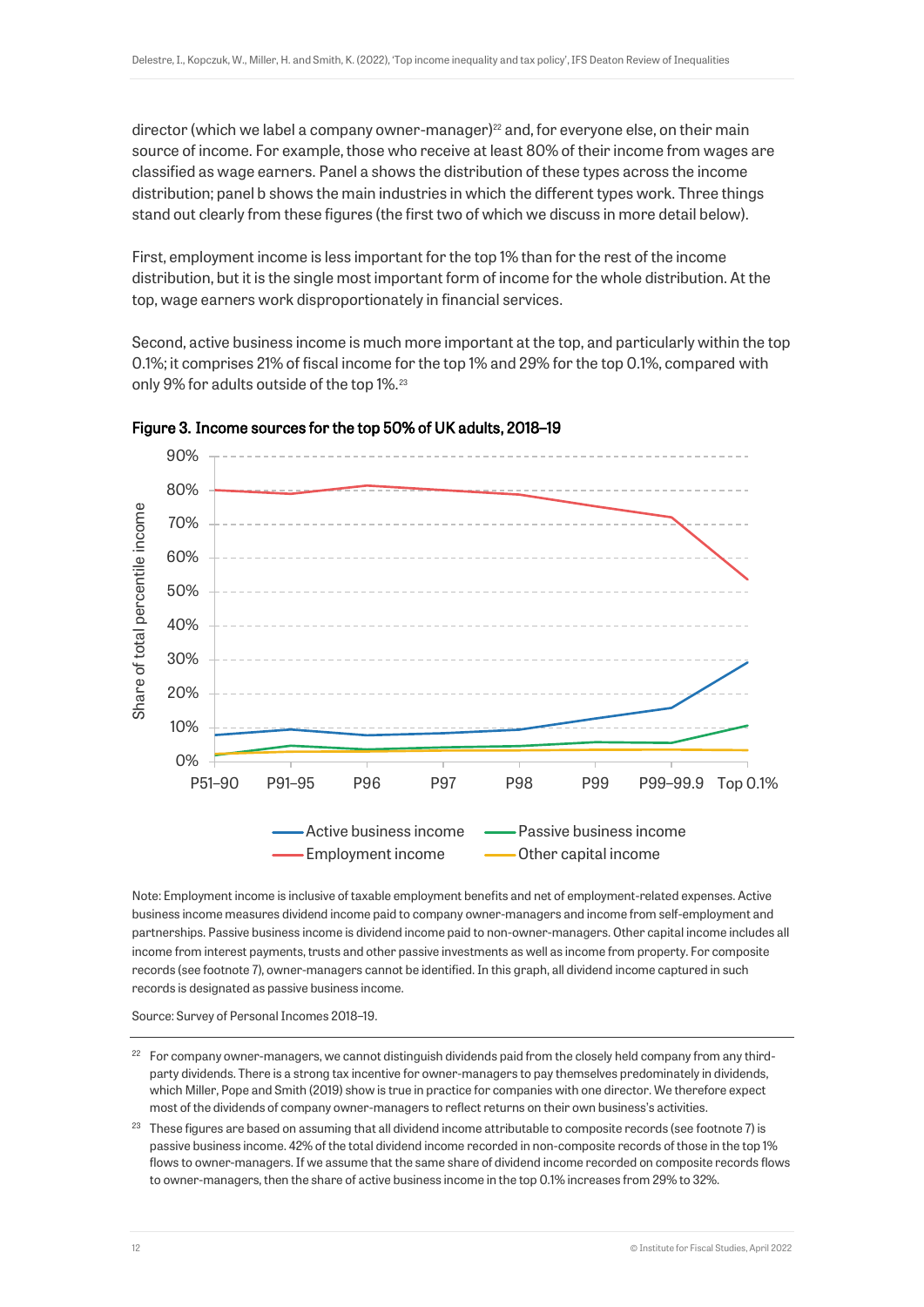

## Figure 4. Top earners by income profile 'type', 2018–19



# (a) Distribution of 'types' by income

Note: The self-employed are individuals with at least 80% of their income from sole-traderships or partnerships. Ownermanagers are those identified by HMRC as directors of closely held companies. Wage earners are those with at least 80% of their income from wages. Rentiers are those with at least 80% of their income from property, interest and dividends from companies that are not closely held. Pensioners are those with at least 80% of their income from state or private pensions, or who are given an industry code of 'pensioner'. Individuals who do not meet any of these criteria are Other

 $\blacksquare$  Wholesale & retail trade  $\blacksquare$  Professional, scientific and technical

Finance and insurance Construction

Source: Survey of Personal Incomes 2018–19.

categorised as 'other'.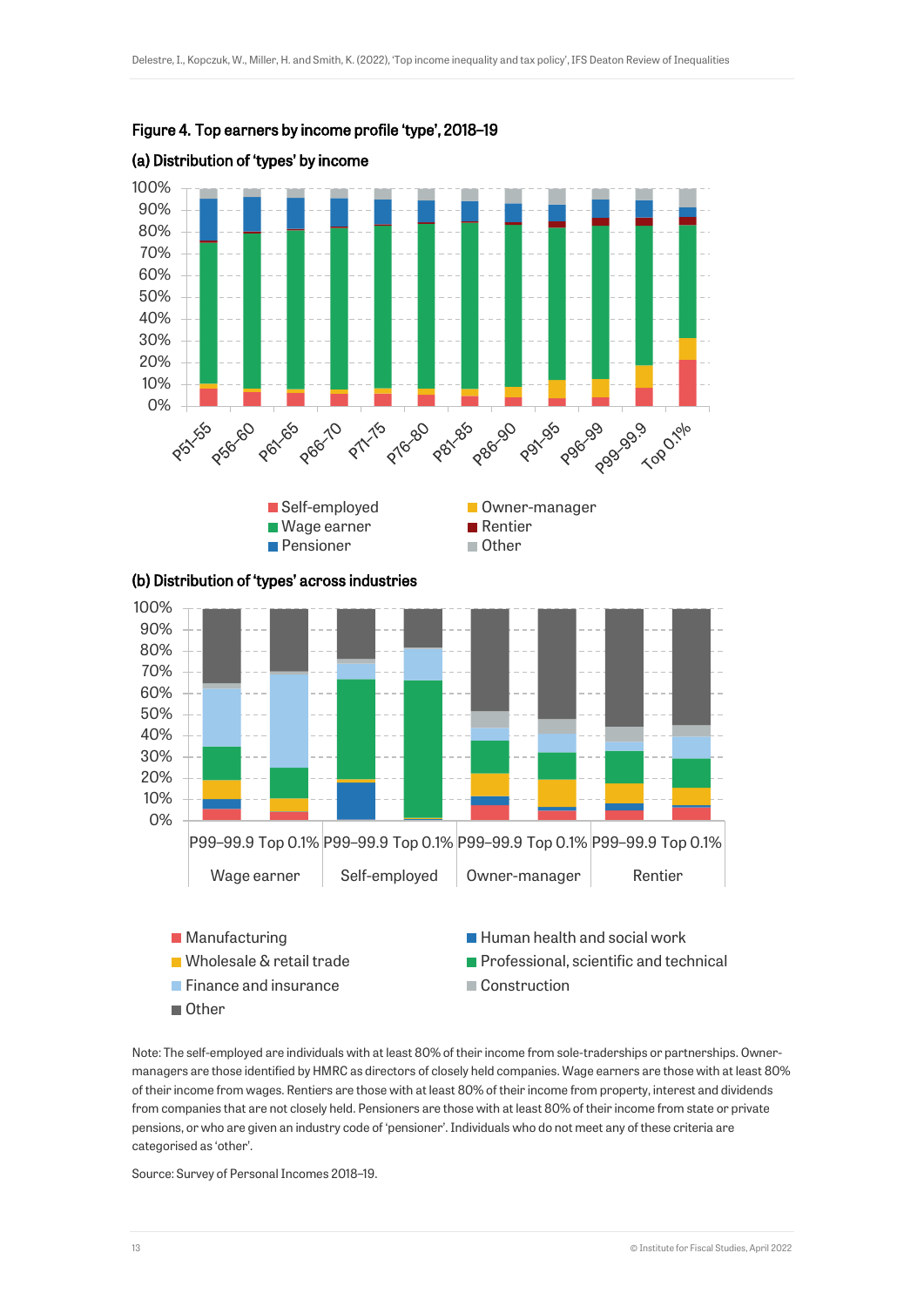Third, investment incomes are a small share of total income across the income distribution. Dividend income from businesses that are *not* closely held ('passive business income') is more important at the top – it is 8% (11%) of income for the top 1% (0.1%), compared with 3% of income for those outside the top 1% – but still relatively small.<sup>24</sup>

In the US, the share of income (both active and passive) from businesses is similar to that in the UK up to the 99<sup>th</sup> percentile, rising even more sharply than in the UK after this point.<sup>25</sup>

Other capital income comprises only a modest share of fiscal income that is relatively constant across the distribution (incomes of this kind account for 3.5% of income for the top 1% and 2.9% of fiscal income outside the top 1%). Correspondingly, 'rentiers', who get most of their income from these sources, are a minority (3.8%) of the top 1%.

These broad patterns have been true since at least the early 2000s. That is, there have not been significant changes in the composition of top income.

## Business owners

Both the self-employed and company owner-managers are more prevalent at the top of the income distribution, and in particular at the very top. The self-employed make up 10% of the top 1% and 21% of the top 0.1% of adults, compared with just 6% outside of the top 10%. A substantial majority of the self-employed in the top 1% are working in partnerships (as opposed to being sole traders) and, as seen from panel b of Figure 4, most are engaged in 'professional, scientific and technical activities', a category that includes, for example, accountants, architects, lawyers and vets.<sup>26</sup> Largely as a result of partnerships, these industries account for around 19% (20%) of total income flowing to the top 1% (0.1%), compared with just 6% between the 50<sup>th</sup> and 90<sup>th</sup> percentiles. Within the top 1%, the self-employed enjoy particularly high levels of income: mean fiscal income of a self-employed individual in the top 1% is £423,000, more than 30 times the UK median.<sup>27</sup>

Company owner-managers make up 10% of the top 1% of adults, but just 2% outside of the top 10%. In contrast to partners, company owner-managers are much more evenly spread across

<sup>27</sup> Joyce, Pope and Roantree (2019) show that partners are significantly over-represented in the top 1% of all income tax payers: 7% of all partners are in the top 1% of income tax payers and together they earn 58% of all partnership income.

<sup>&</sup>lt;sup>24</sup> Our definition of 'passive income' will be an overestimate to the extent that it includes the returns to owner-managers running companies with a small number of shareholders but more than five, such that they are not classified as 'closely held'.

<sup>&</sup>lt;sup>25</sup> Smith et al. (2019) show that 16% of the income received by those in the 98<sup>th</sup> to 99<sup>th</sup> percentile is business income attributable to private pass-through firms (a category broadly comparable to the 'active business income' described in Figure 3), rising to around 27% for the 99<sup>th</sup> to 99.9<sup>th</sup> percentile, and 39% for those in the top 0.1%. The comparable numbers for the UK are 13%, 16% and 29% respectively.

<sup>&</sup>lt;sup>26</sup> At high levels of income, there can be tax advantages to operating through a company rather than through a partnership. However, in professional industries, it remains more common (particularly for larger firms) to use a limited liability partnership (LLP) structure, which combines tax advantages for partners (at least relative to the taxation of employees) with the ability for partners to flexibly enter and exit partial ownership of the firm without having to acquire and dispose of stock as would be required in the case of a limited company.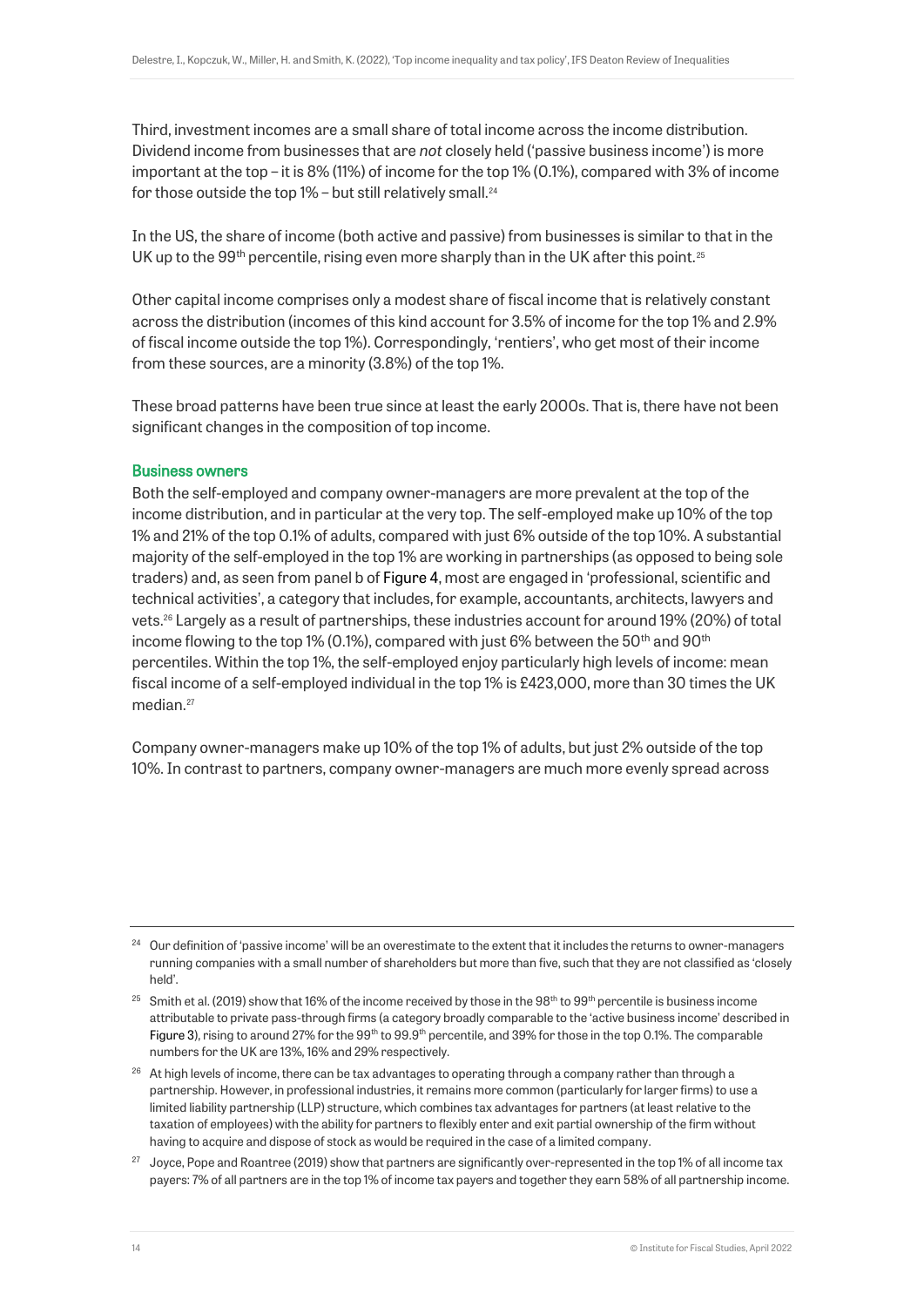industries.<sup>28</sup> They have lower incomes than the self-employed; the average income of a company owner-manager in the top 1% is £294,000.<sup>29</sup>

There has been debate about the extent to which the incomes of business owners reflect the returns to capital investments or entrepreneurial risk-taking, versus the return to labour effort. Smith et al. (2019) study the impact of owner deaths on the profitability of US pass-through businesses and estimate that around three-quarters of pass-through businesses' income can be attributed to the labour inputs of the owner.

We lack the data to conduct a similar exercise for the UK but, based on the activities of UK business owners, we think it likely that a large part of UK business income is also the return to labour. Some business owners are undoubtedly making large capital investments, trying new ideas and/or taking risks. But this description does not characterise the average business owner. There is a strong tax incentive in the UK to work as a self-employed person or company ownermanager rather than as an employee (we return to this below). This is true even for those who intend only to sell their own labour (imagine, for instance, an accountant who sells their services through a limited company). A large portion of UK closely held companies have no employees other than the owner, and carry out little or no investment activity (Miller, Pope and Smith, 2019). These companies tend to have higher profit to turnover ratios than larger businesses, likely due to the fact that profit reflects the labour returns of the owners. Partners in large law or accountancy firms, for instance, are often more closely analogous to senior employees in a limited company than to entrepreneurs.<sup>30</sup>

## Wage earners

Highly paid executives, such as CEOs, receive much attention in the popular press, but they are not a majority of top earners. Figures compiled by Hildyard, Kay and Shand (2019) show that in 2018–19 the total remuneration paid to CEOs of the UK's 100 largest public companies (the FTSE 100) was just over £450 million; total wage income received by the top 0.1% in the same year was £37 billion.<sup>31</sup> For executive pay to make up even half of the wage income flowing to the top 0.1%

- <sup>28</sup> Cribb. Miller and Pope (2019) provide further description of owner-managed companies, including documenting significant heterogeneity (that correlates with industries) in whether companies make significant capital investments or employ others.
- <sup>29</sup> Many closely held companies are not large the median turnover of companies with two or fewer directors and two or fewer shareholders is £82,000, with median profit of £17,000. However, there is a long right tail, with 10% of these companies having turnover in excess of £600,000 (Miller, Pope and Smith, 2019).
- 30 Most individuals working through UK partnership structures take an active role in managing the business, such that at least part of their return will reflect the return to their own efforts. However, there is a class of limited partnerships (not to be confused with limited liability partnerships) that are used as investment vehicles through which 'limited partners' make financial investments (with liability limited to their capital contribution). Limited partnerships are relatively uncommon, but some individuals classified as 'self-employed' will be individuals making 'passive' capital income through a structure of this kind.
- <sup>31</sup> Some senior executives will receive performance-related remuneration in the form of awards of shares or options. These are, in general, subject to income tax in the same way as wages in the UK and will be included in the definition of 'wages' given above (although it should be noted that options are taxed when exercised and so will not necessarily appear on tax returns at the date of award). One exception to this are shares and options awarded through approved 'share schemes'. In most cases, limits on the value of awards in such schemes mean that income of this kind will not constitute a significant share of income for those with the highest incomes. One possible exception is Enterprise Management Incentives (EMIs), which allow smaller firms to award an employee options on stock worth up to £250,000 per three-year period. The difference between the purchase and exercise price of these options is entirely free from tax. However, as the total value of EMI-related option income in 2018–19 was £680 million (HM Revenue and Customs, 2021b), EMIs should not alter our broader conclusion that CEO pay is unlikely to make up the lion's share of top incomes.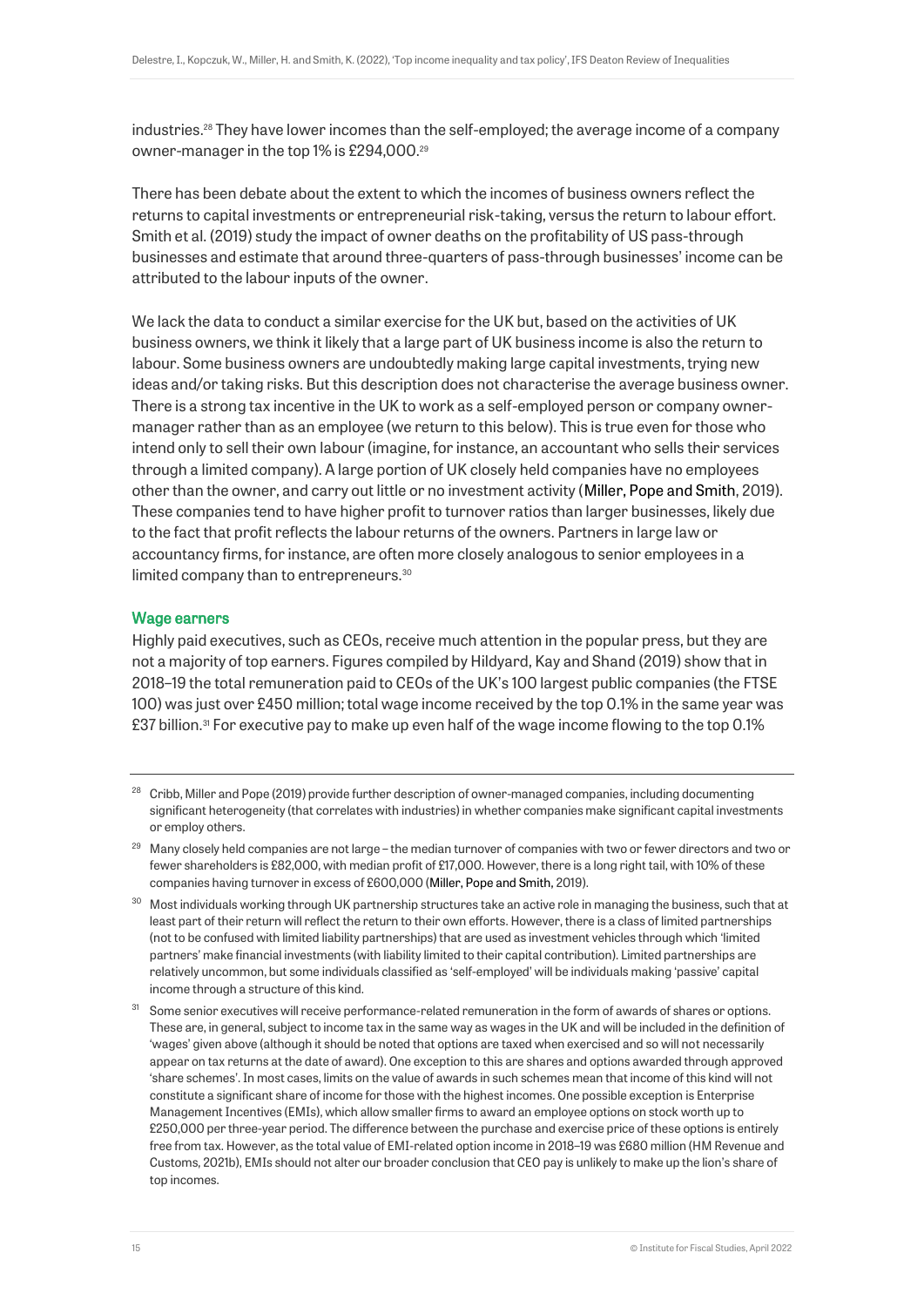would require there to be a further 3,800 executives earning salaries as large as those paid to FTSE 100 CEOs.

Instead, many of the top earners are working in highly profitable industries. 29% of wage earners within the top 1%, and 44% of those in the top 0.1%, work in financial services, compared with just 5% across the top half of the income distribution. Denk (2015) finds a similar picture in Europe, where financial services workers comprise around 20% of the top 1% of employees by income compared to just 5% of those in the bottom 99%.

This speaks to the increasingly well-documented international trend that increases in income inequality that have taken place since the 1980s have been primarily driven by increases in wage differences *between* firms rather than within them (Card, Heining and Kline (2013) and Song et al. (2019) study the phenomenon in Germany and the US respectively, while De Loecker, Obermeier and Van Reenen (2022) provide evidence for similar trends in the UK). That is, the top of the income distribution seems increasingly populated not by the most senior individuals from a wide range of firms, but by the employees of a narrower group of high-paying companies concentrated in, for example, the finance industry.

The finance sector has become more important for top incomes in the UK. Bell and Van Reenen (2014) find that two-thirds of the increase in the income share of the top 1% of UK wage earners between 1999 and 2008 is attributable to workers in the finance sector.

These figures will underestimate the incomes of some employees who also get remuneration in the form of capital gains. For example, Advani and Summers (2020a) show that 5.5% of taxable capital gains (equating to over £2.3 billion in 2016–17) are from carried interest – essentially labour income for fund managers – and that 85% of this goes to the top 5,000 individuals. Note, however, that this will not necessarily increase the relative importance of those in the wage earner group, since business owners also receive capital gains.

## Top incomes flow disproportionately to men in London and the South East

Those at the top of the income distribution are significantly more likely to live in London and the South East, to be male and to be aged 35–64 (Table 2). As a result, income inequality and its sources interact with other inequalities.

80% (87%) of those in the top 1% (0.1%) are men. This likely reflects a complex combination of factors, including occupational choice, career interruptions, specialisation within the family, parttime work, propensity to start a business and willingness to bargain over remuneration. Gender dimensions of income inequality are discussed further by Andrew et al. (2021).

Geographical inequality in incomes is striking. 46% of those with incomes in the top 0.1% of adults live in London, despite the fact that Londoners make up only 13% of UK adults. This is linked directly to financial services. 40% of the top 0.1% who live in London work in financial services. Outside of London and the South East, there is much more variation in the industries in which people work and individuals are more likely to be company owner-managers (they are 13% of the top 1% outside of London compared with 6% in London). These results suggest that people in different parts of the country face different routes for entering the top 1%. In London, the presence of a globalised ecosystem of highly profitable firms appears to offer greater opportunities for wage earners to obtain the highest incomes. Outside of London, the ability to obtain top incomes through wage earning appears more limited, with business incomes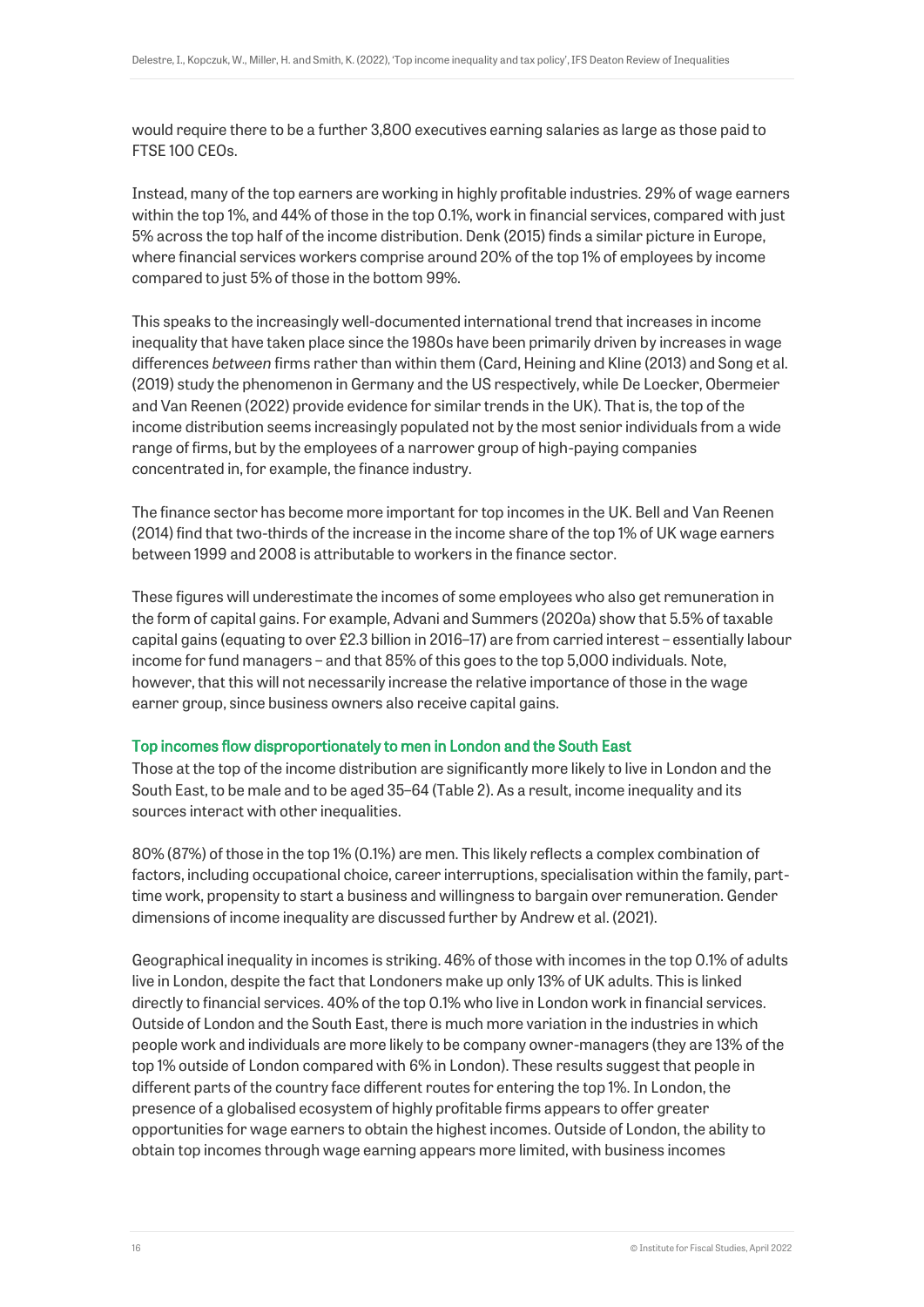| rable 2. Demographic composition across the OK histar income distribution, 2010 To | P50-90 | P90-99 | P99-99.9 | <b>Top 0.1%</b> | <b>All UK adults</b> |
|------------------------------------------------------------------------------------|--------|--------|----------|-----------------|----------------------|
| <b>Sex</b>                                                                         |        |        |          |                 |                      |
| Male                                                                               | 56%    | 70%    | 79%      | 87%             | 49%                  |
| Female                                                                             | 44%    | 30%    | 21%      | 13%             | 51%                  |
| Age                                                                                |        |        |          |                 |                      |
| < 25                                                                               | 8%     | 1%     | 0%       | 1%              | 9%                   |
| $25 - 34$                                                                          | 24%    | 16%    | 8%       | 4%              | 17%                  |
| $35 - 44$                                                                          | 19%    | 27%    | 27%      | 22%             | 16%                  |
| $45 - 54$                                                                          | 21%    | 29%    | 36%      | 43%             | 17%                  |
| $55 - 64$                                                                          | 17%    | 19%    | 21%      | 23%             | 16%                  |
| $65 - 74$                                                                          | 8%     | 5%     | 6%       | 5%              | 13%                  |
| $75+$                                                                              | 4%     | 2%     | 3%       | 2%              | 11%                  |
| Region                                                                             |        |        |          |                 |                      |
| North of England                                                                   | 23%    | 17%    | 10%      | 6%              | 22%                  |
| Midlands                                                                           | 16%    | 13%    | 9%       | 5%              | 16%                  |
| East of England                                                                    | 9%     | 11%    | 9%       | 5%              | 9%                   |
| London                                                                             | 13%    | 20%    | 33%      | 46%             | 13%                  |
| South East                                                                         | 14%    | 19%    | 22%      | 21%             | 14%                  |
| South West                                                                         | 9%     | 8%     | 5%       | 4%              | 9%                   |
| Wales                                                                              | 5%     | 3%     | 2%       | 1%              | 5%                   |
| Scotland                                                                           | 8%     | 7%     | 5%       | 3%              | 9%                   |
| Northern Ireland                                                                   | 3%     | 2%     | 1%       | 0.5%            | 3%                   |

Table 2. Demographic composition across the UK fiscal income distribution, 2018–19

Note: Each row shows the share of individuals within each percentile bin that have the demographic characteristic shown in the first column. Region shares will not always sum to 100%. This results from the fact that the SPI does not provide a region for all records. Most notably, composite records (which combine the tax records of multiple individuals to preserve the anonymity of the highest earners) often comprise individuals from multiple regions. Even among the top 0.1% however (where composite records are most prevalent) only 4% of records lack a regional identifier.

Source: Survey of Personal Incomes 2018–19; Office for National Statistics, 2019a.

providing a more important route to the top of the income distribution. Other aspects of geographical inequality are discussed by Overman and Xu (2022).

Given the large differences in income across the UK, the income required to be in the top 1% of the income distribution of an area varies considerably. For example, in 2018–19, to be in the top 1% of adults in London required a fiscal income of just under £250,000, whereas to be in the top 1% in Wales required a fiscal income of just £82,000. This means that two people with similar income levels could feel very differently about how rich they are, depending on where they live. One reason this matters is that there is evidence that people's utility may depend on their relative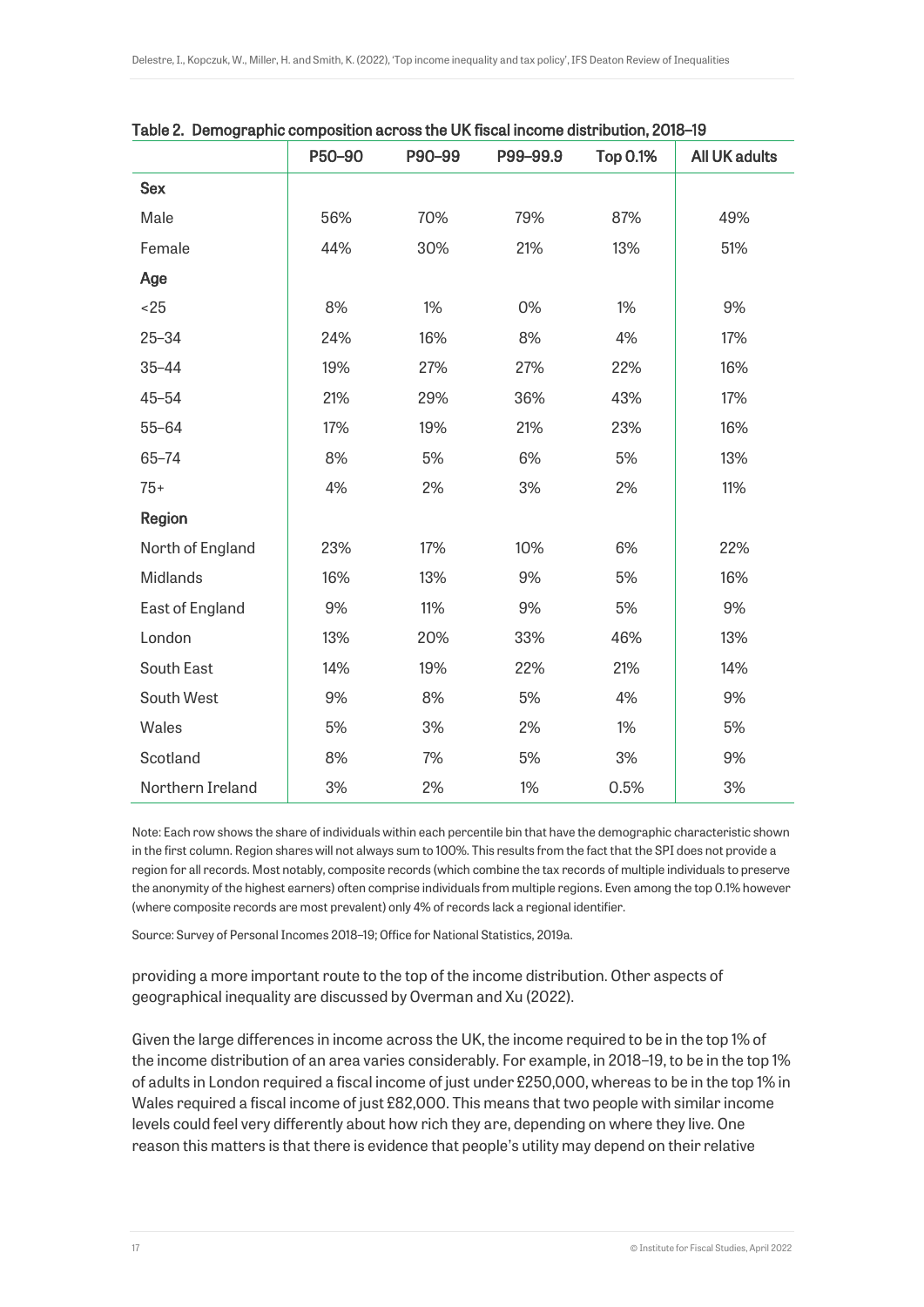position, and, correspondingly, this may impact how they view redistributional policies (Stantcheva, 2021).

## Persistence of high incomes

There are clear life-cycle trends in income. As shown in Table 2, people are much more likely to be in the top 1% during their prime working years, and especially aged 45–54.<sup>32</sup>

Some people enter the top 1% for a relatively short period, whereas others are there for many years. Who is in the top 1% and how long they are there can influence perceptions of inequality. For example, people may find high incomes less problematic if they simply reflect a transitory state that a larger proportion of the population pass through at some point.

Joyce, Pope and Roantree (2019) use administrative UK tax records to show that a member of the top 1% of UK income tax payers (essentially a subset of the top 1% of *adults* that we focus on in this chapter) has a 74% chance of remaining in the top 1% the following year, a 50% chance of still being in the top 1% after five years and a 36% chance of still being there after ten years.<sup>33</sup> They find that younger individuals are more likely to remain in the top 1%, as are those whose main income source is partnership income. Those who rely primarily on dividend income are less likely to remain in the top 1% persistently.<sup>34</sup>

Available evidence suggests that the degree of persistence in the top 1% is very similar to that found in elsewhere. Auten and Gee (2009) find that around 40% of individuals in the US whose incomes placed them in the top 1% in 1996 were still in the top percentile in 2005. Evidence from Germany finds a 75% probability of remaining in the top 1% after a year (Jenderny, 2016), evidence from Norway shows persistence of 60–70% after one year and 50–60% after three years depending on whether retained earnings are accounted for (Alstadsæter et al., 2021) and evidence from Canada finds that – between 1982 and 1998 – members of the top 0.1% had around a 60% chance of remaining in that group from one year to the next (Saez and Veall, 2005).

Both in the UK and elsewhere, therefore, current evidence suggests that there is clearly some degree of 'churn' in the upper reaches of the income distribution and that more people will enter the top 1% at some point than are there in any year. Joyce, Pope and Roantree (2019) find that of those born in the UK in 1963 (aged 53 in 2016), around 10,000 (1.1%) were in the top 1% of income tax payers in any given year between 2000–01 and 2015–16, but three times as many – 31,000, or 3.4% – had been in the top 1% of income tax payers at some point over that period. However, a clear majority of those who find themselves in the top 1% can expect to remain there for several years. Ultimately, the picture that emerges is that while it would be misleading to think of the top 1% as being an entirely stable group of individuals across time, it nevertheless remains the case that a relatively narrow group of individuals can ever expect to find themselves within the top percentile.

# 4. Capital gains

In this section, we discuss what is known about capital gains and their effect on top incomes. Including capital gains in measures of income is not straightforward because realised gains have

<sup>&</sup>lt;sup>32</sup> Those in the top 1% aged over 65 predominantly get their income from pensions and investment, rather than wages and business income. A similar pattern is seen in the US (Smith et al., 2019).

<sup>33</sup> Results in Joyce et al. (2019) are based on pooling statistics across 2000–01 to 2015–16.

<sup>&</sup>lt;sup>34</sup> People are more likely to enter the top 1% temporarily when capital gains are accounted for. See Section 4.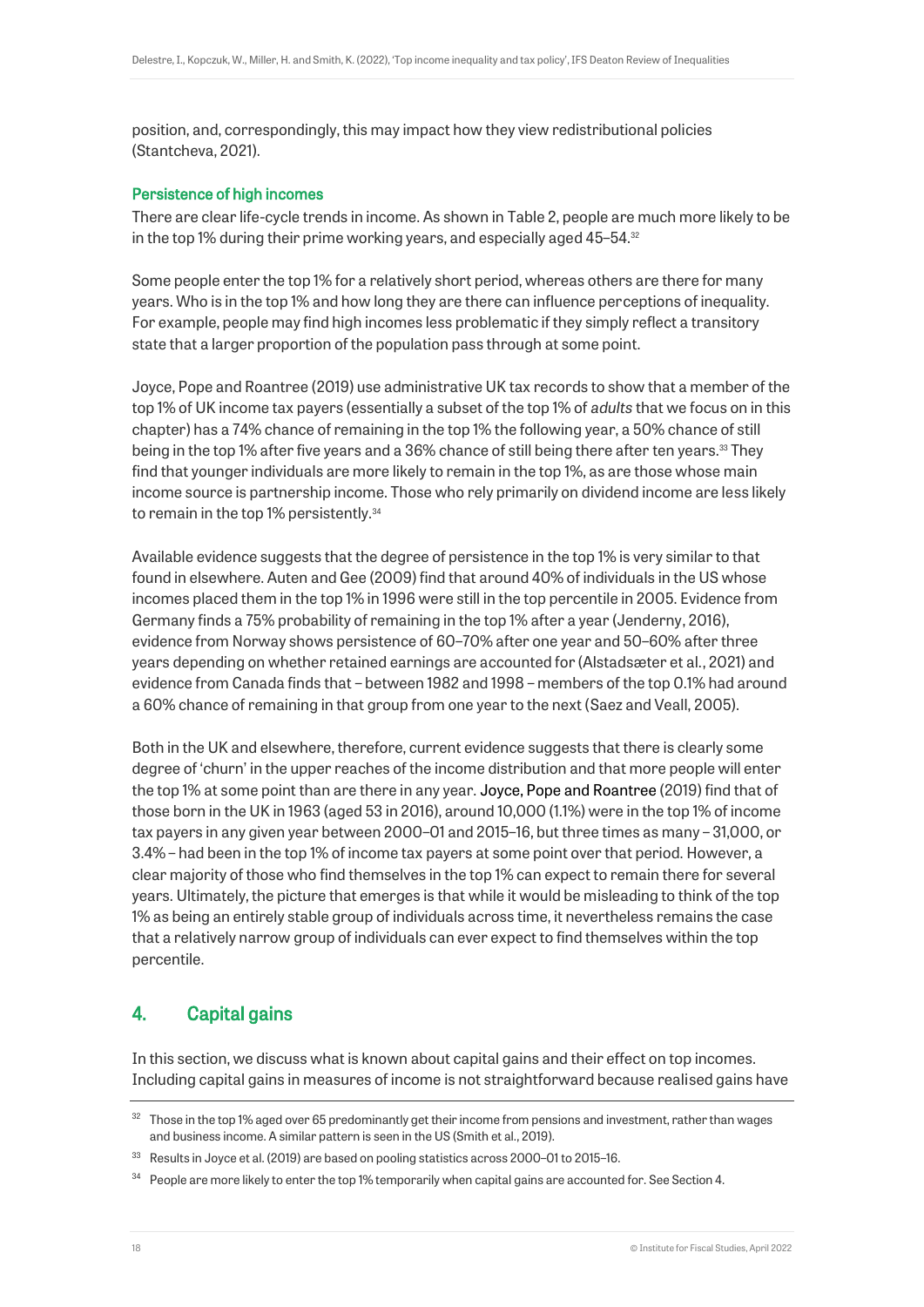usually accrued over many years (such that they are not directly comparable to other incomes earned within a given year). Including only capital gains that are measured on tax returns is problematic because many gains are not taxed. We show that taxable capital gains flow disproportionately to the top of the fiscal income distribution, whereas untaxed gains are more equally distributed.

## Taxable capital gains are skewed towards the top

In 2018–19, UK taxpayers received a total of £64 billion in taxable capital gains; half of these gains (£32 billion) were associated with the sale of business stock not listed on the London Stock Exchange, with the remainder earned on land and buildings, UK listed stocks and shares, financial assets, and other assets such as works of art (HM Revenue and Customs, 2021a).

Taxable capital gains flow to a relatively narrow group of individuals. In 2018–19, all the gains flowed to just 281,000 taxpayers (HM Revenue and Customs, 2021a). This means the average gains were £228,000, which is enough to put an individual in the top 1% based on gains alone. Advani and Summers (2020a) show that one in ten people who enter the top 1% based on fiscal income *and* gains were not in the top 1% based on only fiscal income. Those who 'join' the top 1% on this measure are more likely to be pensioners, investors and owner-managers, and less likely to be employees.

Nonetheless, taxable capital gains flow disproportionately to individuals whose fiscal income is already high. In 2018–19, 42% of taxable gains went to individuals with a fiscal income of £150,000 or more (the top 0.7% of adults) (HM Revenue and Customs, 2021a). Advani and Summers (2020a) show that adding taxable capital gains to fiscal income increases the share of income flowing to the top 1% by 3 percentage points (in 2018).

However, there are important caveats to this analysis. First, because gains are taxed on realisation, they reflect income accrued over many years. Simply adding realised capital gains to fiscal income, which is measured on an annual basis, will therefore lead to an overstatement of the importance of gains at the top. This will be compounded if individuals tend to realise gains during their peak earning years (i.e. between ages 45 and 65). Second, capital gains that are subject to tax are only a fraction of overall capital gains in the UK.

## Untaxed capital gains are spread more equally across the income distribution

There are three main sources of untaxed capital gains. First, any gains made below an annual taxfree allowance (£12,570 in 2021–22) are not subject to tax and do not have to be reported. This is relevant both for those making small gains and those who can spread their gains over multiple years (including those who get ongoing remuneration in the form of gains). Second, capital gains unrealised before death are untaxed. Third, and most notably, gains on main homes are exempt from tax. This is important: property constitutes over a third of UK wealth, or almost two-thirds when pension wealth is excluded (Office for National Statistics, 2019b).

We use the Wealth and Assets Survey (WAS) to describe the distribution of assets across the fiscal income distribution.<sup>35</sup> Although the WAS does not measure capital gains, it provides data on the current value of individuals' asset holdings. This offers a broad guide to who is likely to benefit

 $35$  We use data from the most recent wave (April 2016 – March 2018), which covers 18,000 households in Great Britain (i.e. excluding Northern Ireland). The WAS oversamples addresses that tax data suggest are likely to fall in the wealthiest 1% of households. However, it is likely that the WAS does not fully capture the top of the distribution: 10% of fiscal income can be observed to flow to the top 1% in the WAS, compared with 15% in the SPI (the same cut-offs are used in both cases).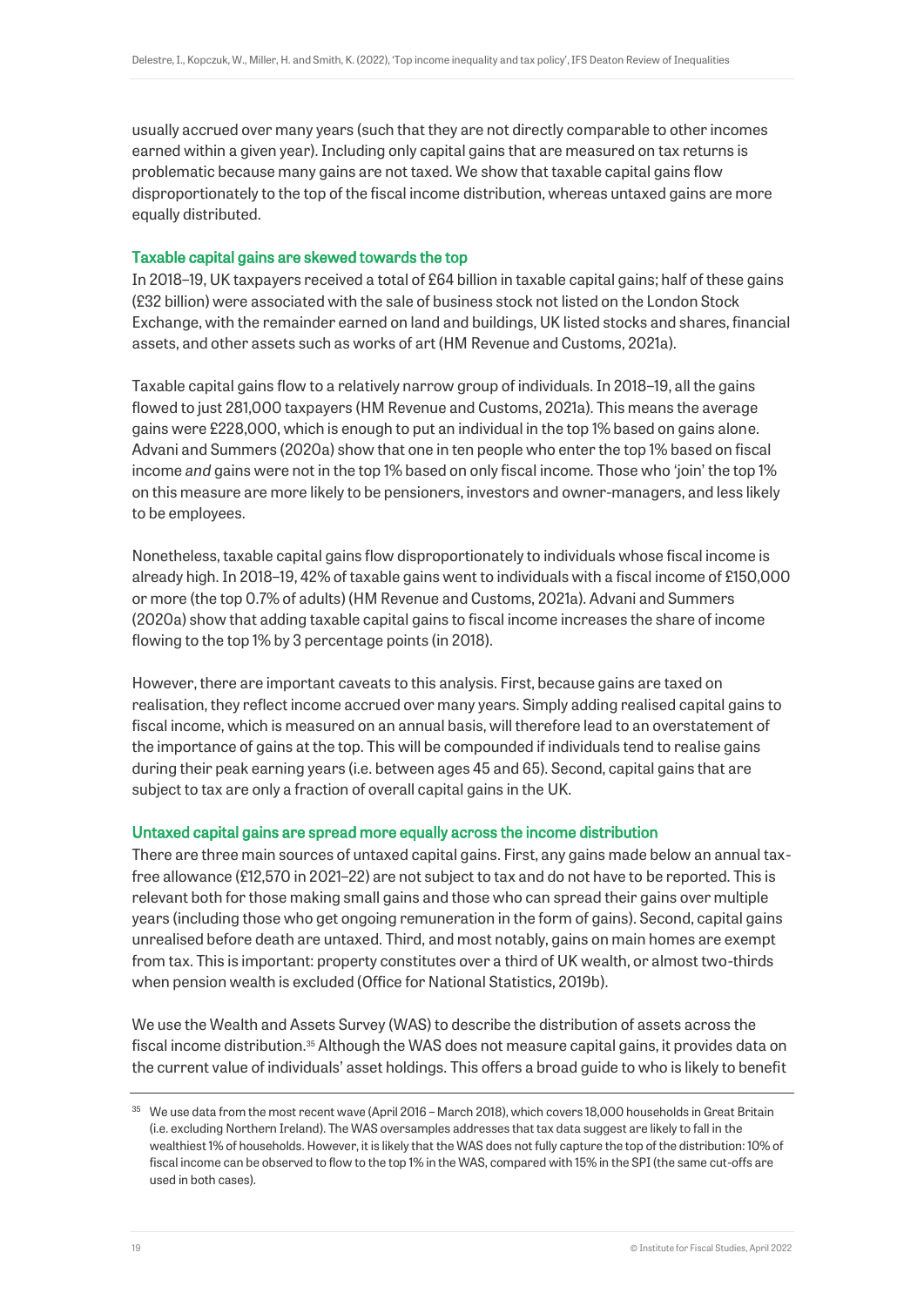as these assets appreciate in value. Figure 5 shows how holdings of different asset types vary across the fiscal income distribution. Total wealth in main homes constitutes around £4,500 billion, compared with £750 billion for other property, £400 billion for stocks and bonds, and £90 billion for private business assets.





Note: The black lines show the share of fiscal income flowing to each percentile bin. Bins of fiscal income are defined using cut-offs taken from the Survey of Personal Incomes 2018–19. Asset ownership is measured on an individual basis. Where ownership of a main home is shared between multiple members of a household, we assume equal ownership shares.

Source: Wealth and Assets Survey Wave 6 (EUL).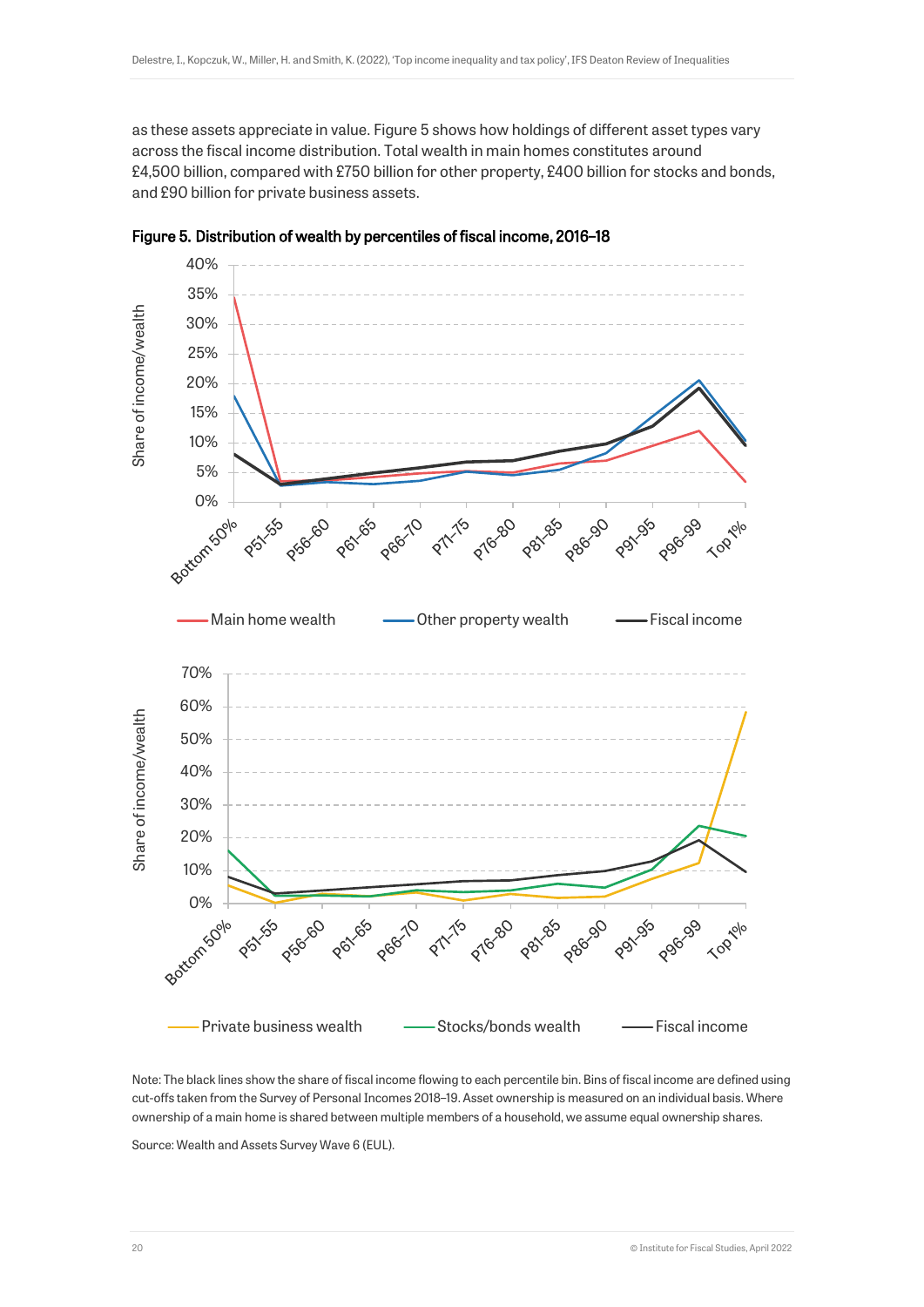Holdings of business assets, particularly those that are privately held, are skewed towards the top of the income distribution. 21% of stocks and bonds and 58% of private business holdings are owned by individuals whose fiscal income places them in the top 1%. Capital gains derived from these asset classes comprise around 70% of gains visible on tax returns (Corlett, Advani and Summers, 2020). It should not be surprising, therefore, that the inclusion of these gains increases measured income inequality.

However, wealth held in main homes (in aggregate more than three times larger than the other three asset classes combined) is much more equally distributed across the fiscal income distribution. Over 30% of main home wealth is owned by those in the bottom 50% of the fiscal income distribution, compared with 3% for those in the top 1%. Including capital gains associated with main homes would thus likely flatten the income distribution.<sup>36</sup>

#### Business owners retain significant profits

There is a significant tax incentive for company owner-managers to retain profits in a company and to take income in the form of capital gains. In short, this is because capital gains realised by owner-managers are – up to a limit that is currently £1 million – tax advantaged. The lack of capital gains tax at death can also make profit retention attractive to some. (We discuss the tax treatment in Section 6.)





Note: Figures refer to single-owner owner-managed companies operating between 2013 and 2015. Error bars show 95% confidence intervals.

Source: Figure 5.6 of Miller, Pope and Smith (2019).

Mapping asset holdings to capital gains depends crucially on the asset's rate of return. If main homes owned by those at the top of the fiscal income distribution appreciate more than those at the bottom, then this would act to increase income inequality (relative to assuming an equal rate of return).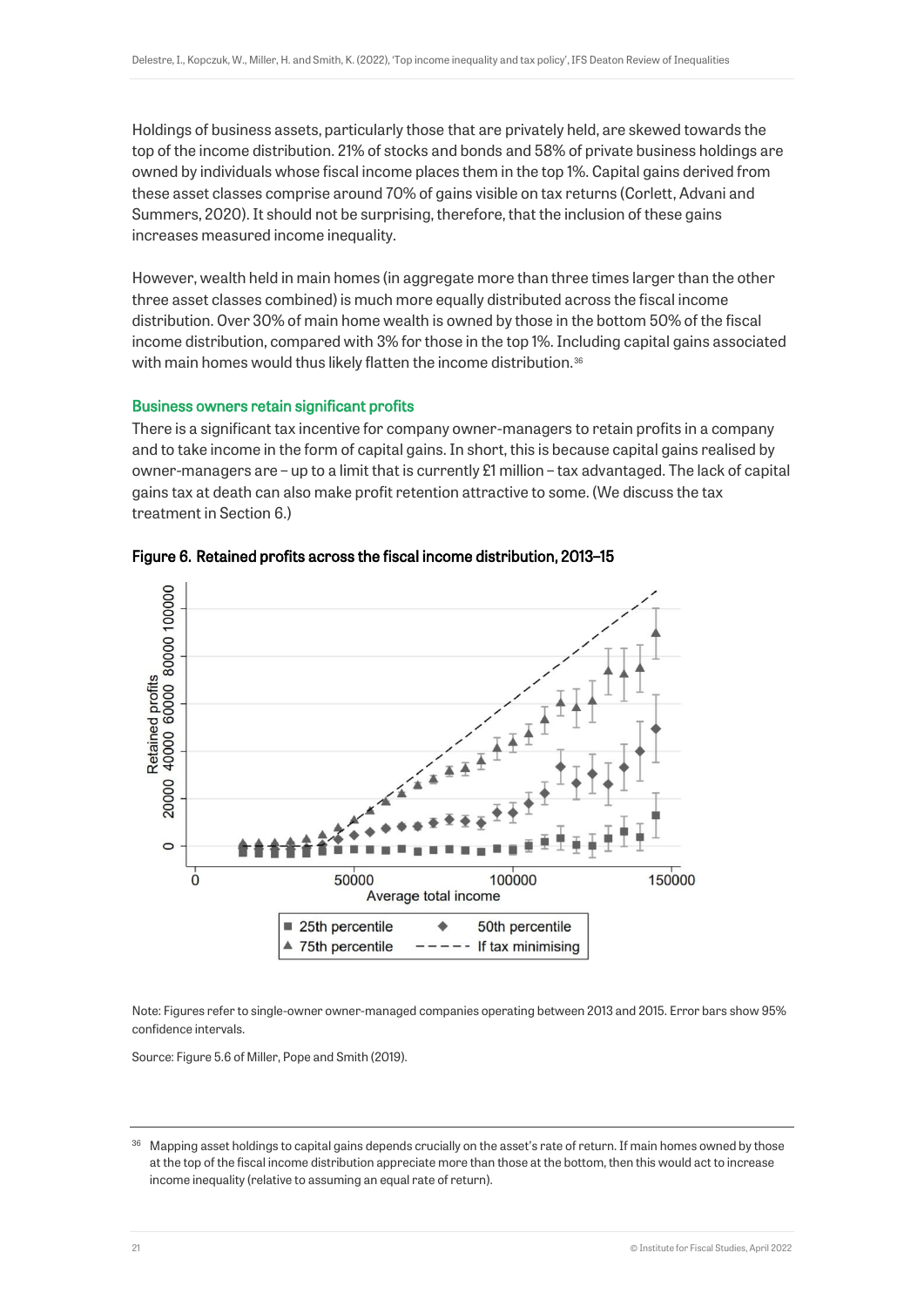Miller, Pope and Smith (2019) show that owner-managers of high-profit closely held companies retain considerable amounts of profit in their companies each year. For example, half of ownermanagers making profits of £150,000 retain more than £50,000 each year (see Figure 6). Miller et al. show that much of the profit retained will eventually be taken as capital gains, and thus will be excluded from our fiscal income measure.

Alstadsæter et al. (2021) use tax records from Norway to attribute business income to owners on accrual (as opposed to realisation). They find that this leads the top 0.1% share to more than double in some years, with patterns driven by the behaviour of closely held firms. They also emphasise that changes in the tax incentives to retain profits lead to mismeasurement not only in the level of inequality but also in its trend.

It thus seems likely that measuring business owners' income on accrual, rather than realisation, would lead to an increase in top income inequality in the UK, though the magnitude is uncertain (at the time of writing, a similar analysis is not possible for the UK). Even if the effect of retained profits has a relatively small impact on the top 1% share, the tax advantage associated with taking capital gains has important implications for *post-tax* income inequality, which we discuss in more detail in Section 6.

# 5. Untaxed income, gifts and saving

The fiscal income measure underpinning the results in Section 3 represents the most comprehensive single measure of top incomes currently available in the UK. By definition, however, fiscal income necessarily excludes incomes that are not recorded on tax forms. Below we discuss what is known about: tax evasion (which, using available evidence, could plausibly represent 8% of the income of the top 1%); inheritances (which are becoming more important for lifetime resources relative to earnings in the UK and are increasing the share of lifetime income flowing to the top of the distribution); and tax-exempt savings (which account for a greater share of income outside of the top 1%).

One potentially important source of income for the top that we are not able to quantify is foreign income – that is, income received by UK taxpayers from overseas. Such income is generally subject to UK tax, but is not covered by the SPI. More research is therefore needed on the nature and importance of foreign income.

## Tax evasion

HMRC produces estimates of the 'tax gap' – the difference between the amount of tax that should, in theory, be paid and what is actually paid. In 2019–20, the estimated total tax gap for income tax, National Insurance contributions (NICs) and capital gains tax was 3.5% (or £12.6 billion) of total theoretical tax liabilities (HM Revenue and Customs, 2021c). Less than half of this (£5.5 billion) is thought to reflect evasion; the overall tax gap captures a range of other factors, including some avoidance schemes and error. The tax gap for wealthy individuals – defined as those with incomes greater than £200,000 or assets more than £2 million – is estimated to be 4%  $(E1.5$  billion).<sup>37</sup> Based on this information alone, therefore, adding in incomes that evade taxes would not significantly change top 1% shares.

<sup>&</sup>lt;sup>37</sup> The tax gap is much higher for incomes reported through 'self-assessment', but most of this relates to under-reporting of income by sole traders and small partnerships (i.e. by groups that, for the most part, are not in the top 1%).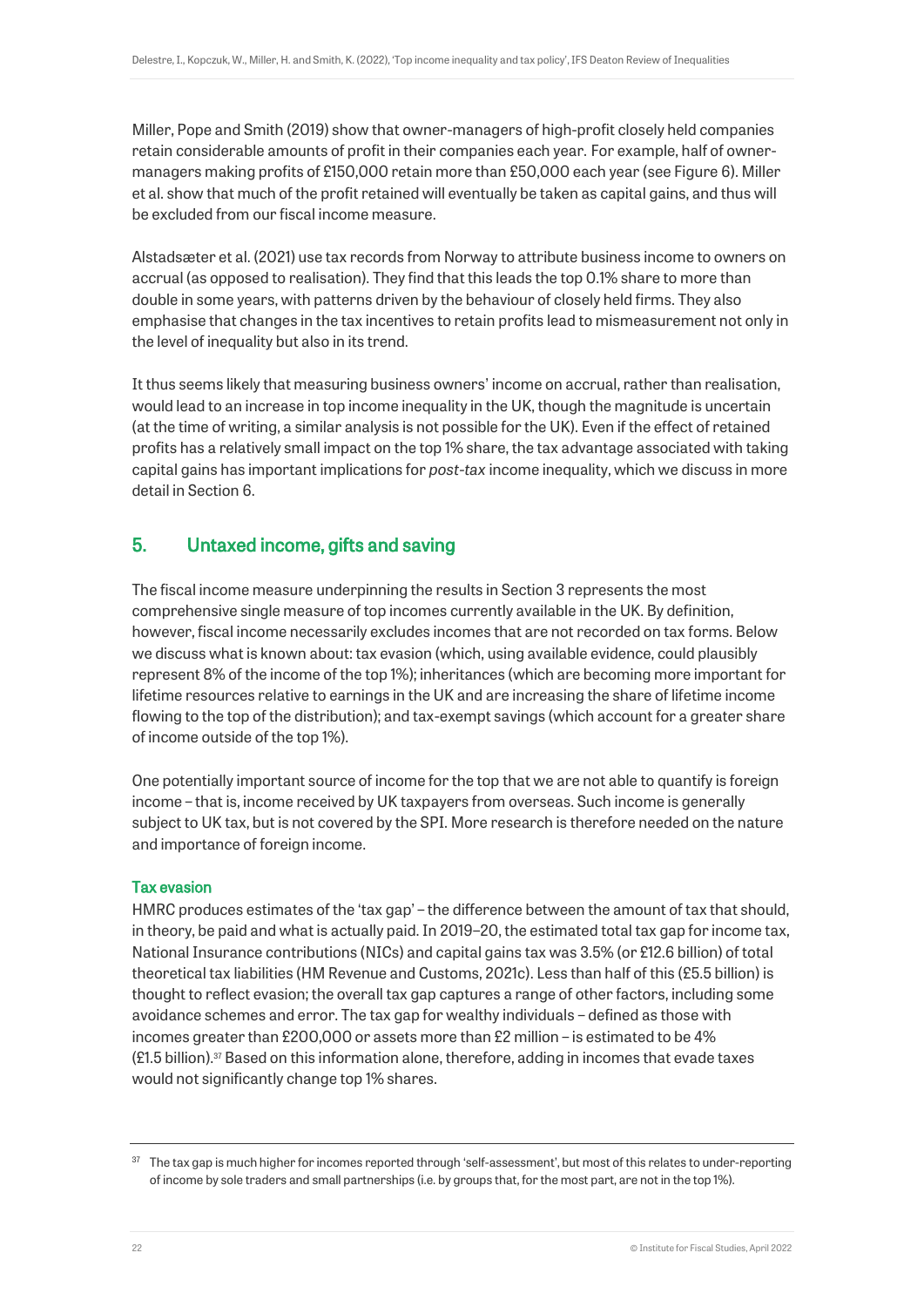However, the official tax gap calculations, which are based largely on information from audits, will miss some forms of evasion. For example, one form of evasion for business owners is the tax deduction of 'business assets' that are used for personal use. Individuals who run a business and purchase a car or a laptop, for example, may fully deduct this from tax as a business expense but also use the item for personal use. Although there are rules preventing such behaviour, they are difficult to enforce. See Kopczuk and Zwick (2020) for discussion.

Importantly, audits will also tend to miss evasion related to offshore asset holdings. Guyton et al. (2021) argue that US random audits are significantly less successful at picking up evasion associated with offshore sheltering, and that those at the very top (0.01%) of the *wealth*  distribution are much more likely to be in leaked data such as the 'Panama Papers' and therefore more likely to be sheltering income offshore.

Alstadsæter, Johannesen and Zucman (2018) use a variety of data sources to estimate the total offshore financial wealth holdings of a range of countries, including the UK.<sup>38</sup> They suggest that in 2007 (the most recent figures available), UK residents held \$498 billion (£249 billion at contemporary exchange rates) of financial wealth in offshore tax havens. Drawing on this evidence, we do a back-of-the-envelope calculation to estimate the flow of income associated with the offshore wealth of UK residents. We assume a rate of return on offshore wealth of 6%.<sup>39</sup> This leads to an estimate that around £15 billion of income accrued to the offshore assets of UK residents in 2007. If we also assume that all of this income went untaxed (and was therefore not captured in fiscal income), and that the underlying offshore wealth is distributed similarly for the UK to that in the US,<sup>40</sup> then adding this missing income would increase the top 1% (0.1%) share of UK income in 2007 from 15.9% (6.3%) to 16.9% (7.0%). That is, as much as 8% (12%) of the income flowing to the top 1% (0.1%) may go unrecorded as a result of undeclared holdings in tax havens.

Of course, there is considerable uncertainty around these figures, not least because of the imperfect nature of the underlying data on wealth holdings and the lack of information on how rates of return may vary across such wealth holdings. However, the figures are indicative that evasion linked to offshore wealth holdings could mean that top income shares are underestimated, possibly significantly.

If we assume that all of the estimated £15 billion of investment income related to offshore assets would have been taxed at the UK's top dividend tax rate (25% in 2007), revenue would have been £3.8 billion (around 2.5% of total income tax receipts for 2007–08). However, this is almost certainly an overestimate because much of the income would likely accrue to 'non-doms' (those resident but not domiciled in the UK), who only face UK tax when income is remitted to the UK. While offshore wealth has the potential to provide a more complete picture of income inequality among UK residents, therefore, the total amount of tax evaded through the use of tax havens may be relatively modest.

 $38$  The study combines data on asset holdings by overseas residents published by the Swiss National Bank, bilateral data on overseas bank deposits held by the Bank of International Settlements and aggregate estimates of offshore wealth compiled by Zucman (2013).

<sup>&</sup>lt;sup>39</sup> Guyton et al. (2021) estimate the rate of return on overseas financial wealth holdings as the weighted average of the interest rate paid by Swiss banks to depositors and half of the return to S&P 500 securities (the other half being assumed to constitute unrealised capital gains). The weights for the two groups, taken from Zucman (2013), are 25% and 75% respectively. For 2007, this method produces an average estimated rate of return of 6%.

<sup>40</sup> Very little is known about the UK residents who own offshore wealth. Guyton et al. (2021) estimate that around 50% of offshore wealth is owned by the top 0.1% of individuals in the US by income.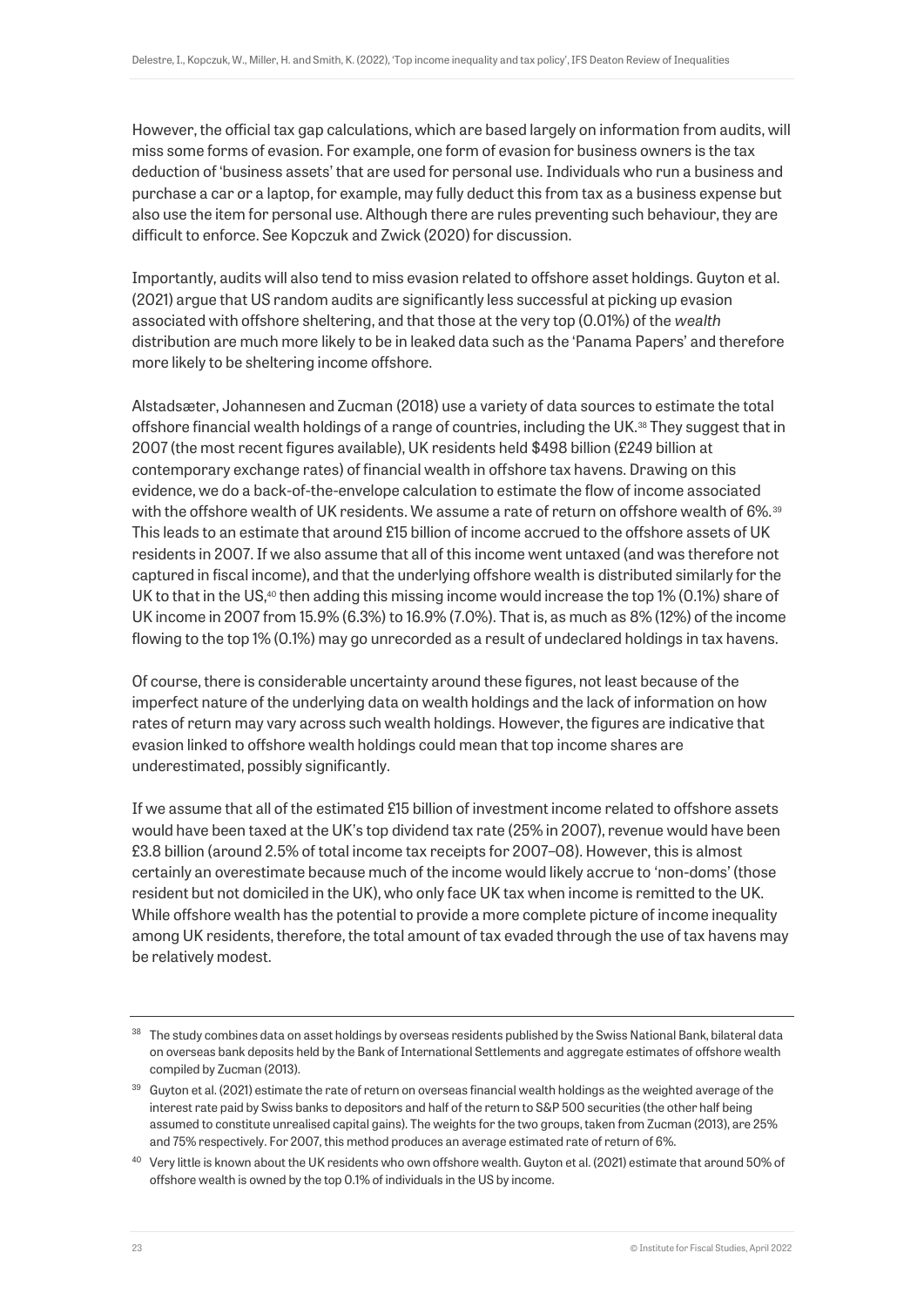## Gifts and inheritances

There is considerable interest in how intergenerational transfers may drive inequality. Inheritances and gifts are not captured in tax records.<sup>41</sup> But survey data show that the importance of inherited wealth as a source of income has been increasing across generations in the UK, driven by a combination of increases in parental wealth and a reduction in the average number of siblings. Specifically, Bourquin, Joyce and Sturrock (2021) estimate that the median inheritance of an individual born in the 1980s is likely to represent around 16% of lifetime net income (excluding inheritances), compared with 9% for those born in the 1960s. Inheritances are typically distributed highly unequally. Hood and Joyce (2017) show that for individuals born in the 1930s and 1940s, those in the top 20% by lifetime earnings inherited four times as much on average as those in the bottom 20%. They also find that, for this cohort, inheritances were not only largest in absolute terms for those in the top 20% by lifetime income, but also largest *as a share of lifetime income*. This implies that, for these generations at least, inheritance income would tend to increase the share of lifetime income received by the top 20%.<sup>42</sup> The UK data are not sufficient to study the role that inheritances play in incomes within the top 20%.

Perhaps surprisingly, the impact of inheritances on *wealth* inequality is less clear. Crawford and Hood (2016) find that inheritances are smaller in absolute terms for those lower down the wealth distribution, but are more important relative to other wealth holdings when pensions are excluded (implying that inheritances may actually have the impact of *reducing* wealth inequality). When pensions are included in the measure of household wealth, inheritances appear to have an essentially neutral effect on UK wealth inequality (Karagiannaki (2017) also finds a similar result for the UK). These findings are echoed by Boserup, Kopczuk and Kreiner (2016), who find that, in Denmark, bequests increase the level of absolute wealth inequality (i.e. the percentiles of the wealth distribution increase), but this is not reflected in relative inequality measures (e.g. the top 1% wealth share *decreases* by 6 percentage points, because smaller inheritances at the bottom of the distribution are still a relatively larger share of smaller wealth there). Nekoei and Seim (2018) confirm this finding in Sweden, but find that over a longer term the equalising effect of inheritances wanes.

## Tax-exempt savings

Individuals are permitted to save a limited amount in an Individual Savings Account (ISA) each year (the annual ISA allowance has been £20,000 since 2017). These savings can be held in cash or invested in financial assets (shares, bonds, unit trusts, etc.). Investment income earned on these savings (i.e. interest income, dividends and capital gains) is free of tax and therefore not captured in measures of fiscal income.

No data exist on the aggregate amount of income earned within ISAs. To approximate the magnitude of this unobserved stream of income, we make use of the distribution of ISA wealth across individuals as observed in the Wealth and Assets Survey (2016–18), in combination with estimated rates of return on assets held in ISAs to provide a rough estimate of the relative importance of ISA income.<sup>43</sup> Our estimates suggest that: (i) income earned within ISAs was

<sup>&</sup>lt;sup>41</sup> While large inheritances are subject to tax in the UK, inheritance tax is levied on the estate of the deceased individual and not the income of the inheritor. Gifts made more than seven years prior to death are not taxable in the UK and therefore leave no trace in tax records.

 $42$  It should be noted that Hood and Joyce (2017) find a U-shaped distribution of inheritances when considered as a share of lifetime income, suggesting that inheritances will tend to increase income shares both for the top *and* bottom quintiles of the distribution.

<sup>&</sup>lt;sup>43</sup> The Wealth and Assets Survey provides measures of wealth held in both 'cash ISAs' and 'investment ISAs'. To these two categories we apply an assumed rate of return of 0.25% (the Bank of England base rate in April 2017) and 5.1% (the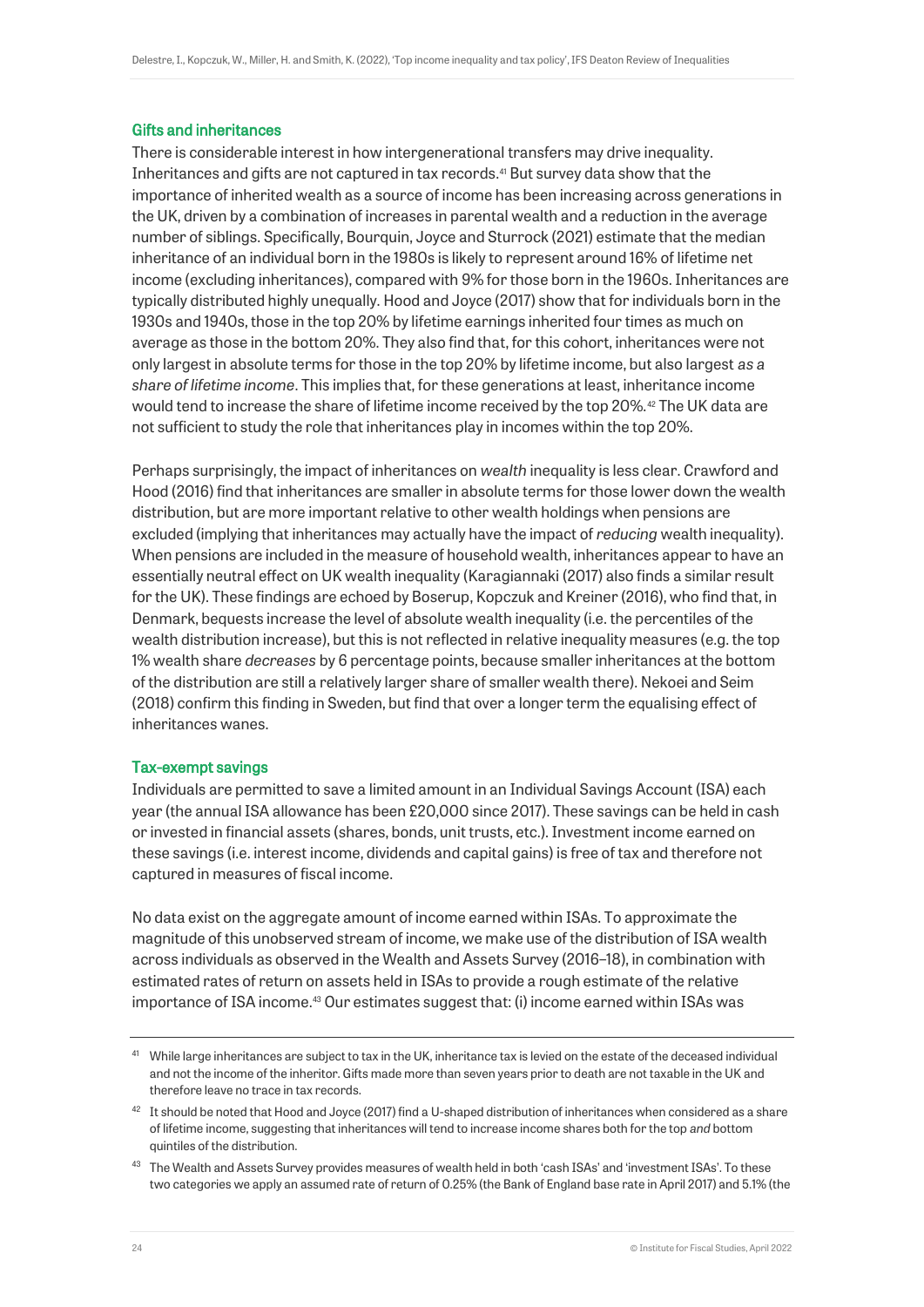roughly £12 billion in 2018–19, just 1.1% of aggregate fiscal income; (ii) ISA income makes up a relatively stable share of income across the top half of the fiscal income distribution (see Figure 7). This suggests that including ISA income would be unlikely to change the pattern of income inequality seen in fiscal income. Indeed, given the relatively modest magnitudes involved, this conclusion seems likely to hold even if (as seems possible) those with higher incomes experience systematically higher returns to their ISA savings.





Note: Bars show the total estimated income flowing from ISA investments to each fiscal income bin. The line shows ISA investment income as a share of each income bin's total fiscal income. Income bins are defined using percentile cut-offs taken from the Survey of Personal Incomes 2018–19.

Source: Authors' analysis using WAS Round 6 2016–18 and the Survey of Personal Incomes 2018–19.

## 6. Taxation of top incomes

In this section, we briefly summarise UK income taxes and how much tax is paid on top incomes. We show that income taxes are progressive – average tax rates rise with income. The top 1% receive 15% of fiscal income and pay 28% of income tax and (employee and self-employed) National Insurance contributions. Variation in how different incomes are taxed – in particular the fact that combined tax rates on business incomes are lower than those on employment incomes – translates into variation in how much tax different people within the top 1% pay.

average total return to the FTSE 100 between 2011 and 2019, net of an assumed annual investor's fee of 1.5%) respectively.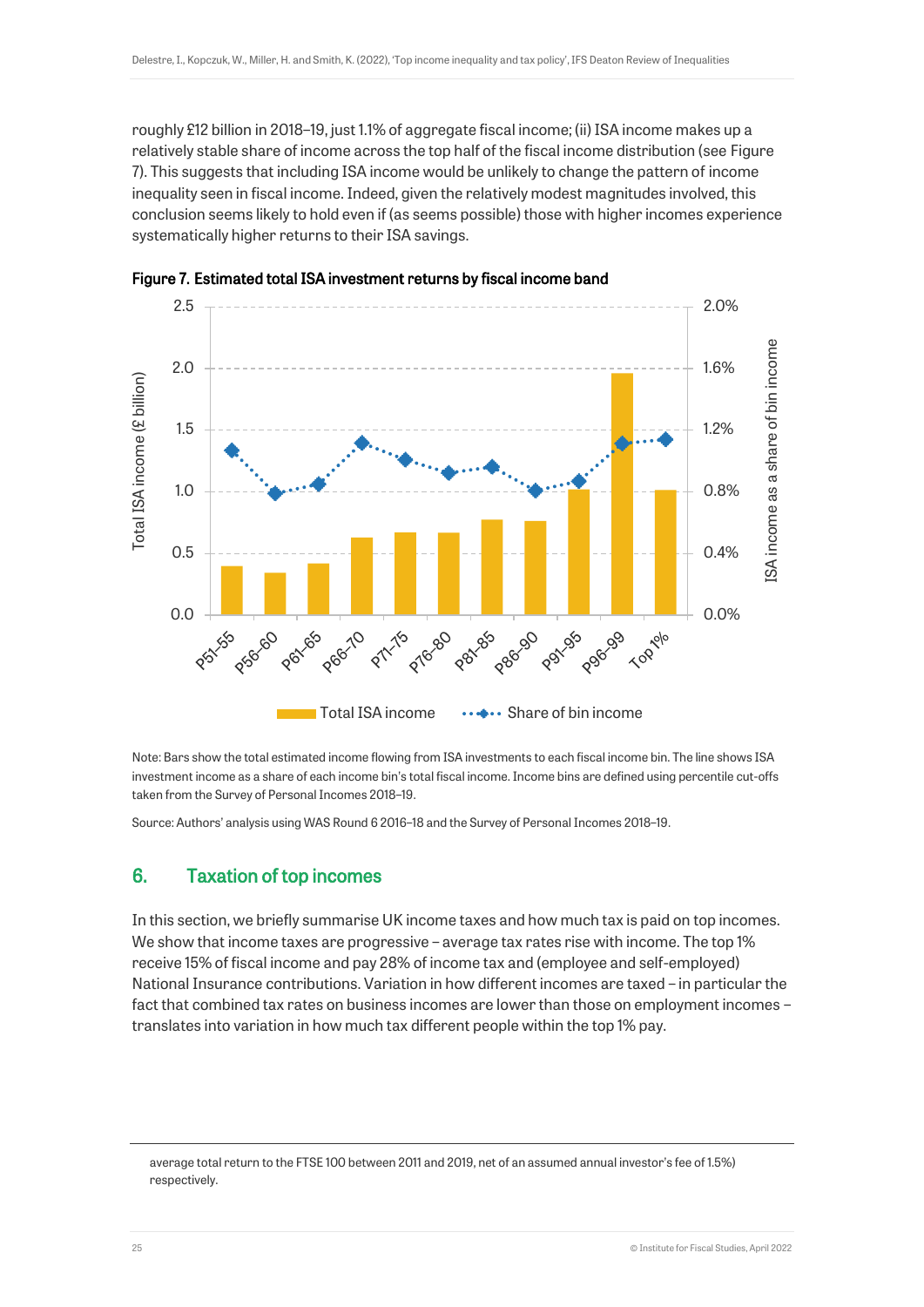#### Statutory top rates are highest on employment income

The top statutory marginal rate of UK income tax (called the 'additional rate' and which applies to income over £150,000) is 45% in 2021–22.<sup>44</sup> The top statutory marginal rate on earnings rises to 47% if employee National Insurance contributions (social security contributions) are included and to just over 53% if employer NICs are also accounted for.<sup>45</sup> There is very little link between the amount of NICs paid and benefit entitlement, such that NICs are best thought of as an additional income tax applied to earnings (and not to investment incomes).<sup>46</sup> The marginal employee (selfemployed) NICs rate falls from 12% (9%) to just 2% for those earning above £50,270. As a result, while NICs are progressive across most of the earnings distribution, they are regressive at the top (see IFS Taxlab (2021c)).

Figure 8 shows how the top, combined statutory tax rate on employment income (i.e. including income tax and NICs) compares with the top combined rates for other types of income.<sup>47</sup>

Overall taxes on employment incomes are higher than taxes on other forms of income.<sup>48</sup> Dividends are subject to a lower income tax rate (and not subject to NICs). Even when accounting for corporation tax, dividends are taxed at a lower combined rate than employment income. Capital gains can be taxed at much lower rates. This is particularly true for capital gains accruing to business owner-managers, since they can access a preferential 10% rate (called business asset disposal (BAD) relief) on up to £1 million of capital gains; between 2011 and 2020, the relief applied to up to £10 million of gains.<sup>49</sup> Company owner-managers have a strong tax incentive to pay themselves in capital gains or dividends rather than in salary (and there are no rules preventing this).

Effective tax rates on personal income vary due to various features of the tax base. Three factors are particularly notable. First, the personal allowance (which is the amount of income that can be received before any income tax is charged) is withdrawn at a rate of 50p for each £1 that an individual's income exceeds £100,000. As a result, those with incomes between £100,000 and £125,140 face an effective 60% marginal rate of income tax. Second, for business owners, effective tax rates also depend on the extent to which business costs can be deducted from taxable income. Third, capital gains that are passed on at death are not subject to capital gains tax. This so-called 'forgiveness' or 'uplift' or 'stepped-up basis' of capital gains tax arises because

<sup>44</sup> Income tax is charged on wages, profits from self-employment, pension withdrawals (but where 25% of income can be taken tax free), savings and investment income earned outside of ISAs, and dividends (which are taxed at lower rates). Business costs of the self-employed, charitable gifts and pension contributions (up to lifetime and annual allowances) are deductible when calculating income tax; see IFS Taxlab (2021b). There are essentially no other personal tax deductions available to UK income tax payers; this is in stark contrast to the US tax code (Kopczuk, 2005).

<sup>&</sup>lt;sup>45</sup> Employer NICs have a flat rate of 13.8% on employees' salaries (in excess of £8,840).

<sup>&</sup>lt;sup>46</sup> The link between NICs payments and access to government benefits has weakened significantly over time. By far the biggest contributory benefit is the state pension, the size of which is affected by the number of years in which an individual has paid or been credited with NICs. Credits are given in a wide range of circumstances, including when people are looking for work or caring for children. In practice, the vast majority of long-term UK residents qualify for the full state pension, which is flat rate (i.e. is not higher for those who have made higher NICs). See IFS Taxlab (2021c).

<sup>47</sup> From 5 April 2022, the rates of employee, self-employed and employer NICs and dividend tax will increase by 1.25 percentage points. The top combined marginal statutory rates will therefore increase to 48.25% (55.02% if employer NICs are included) for employment income, 48.25% for self-employment income and 39.35% for dividend income (50.87% if corporation tax is included). This reform thus widens the gap between tax rates on employment income and those on capital incomes.

<sup>&</sup>lt;sup>48</sup> Note that the differences in marginal tax rates across income types is larger at lower income levels; see Adam and Miller (2021).

<sup>49</sup> Prior to April 2020, BAD relief was called 'entrepreneurs' relief'.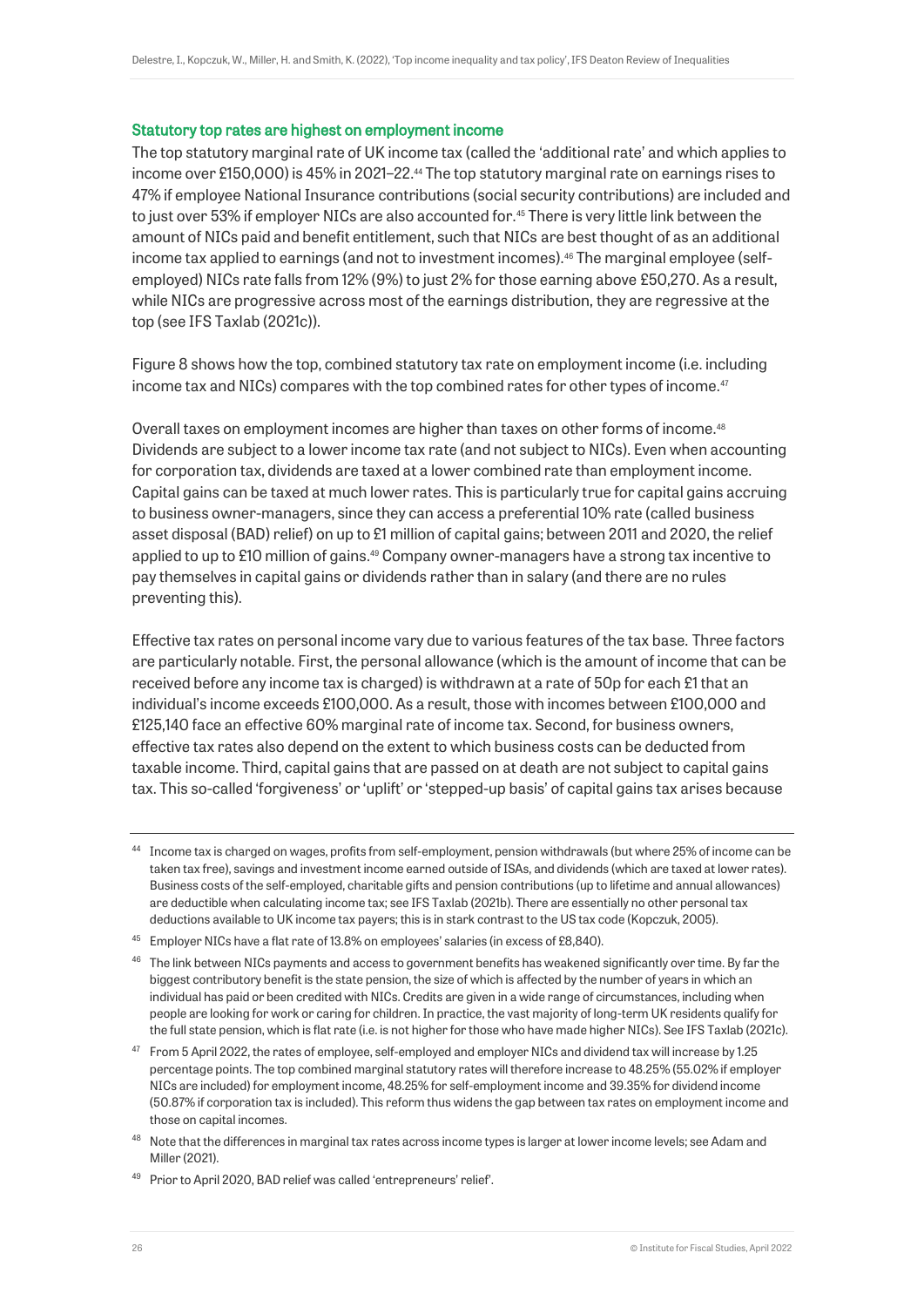

## Figure 8. Top marginal statutory tax rates, 2021–22

Note: Hollow bars show rates inclusive of employer NICs (in yellow) in the case of employment income, and corporation tax (in blue) in the case of capital gains tax and income tax on dividends. 'Capital gains (business assets)' refers to business assets disposal (BAD) relief, which can be claimed on gains made on the disposal of company stock so long as an individual holds at least a 5% stake in the company and is either an employee or an officer of the company. BAD relief has a lifetime limit of £1 million. Capital gains from primary residences are tax exempt. Capital gains from carried interest are taxed at the same rate as gains on property. From 5 April 2022, the rates of employee, self-employed and employer NICs and dividend tax will increase by 1.25 percentage points.

a person is effectively assumed to inherit an asset at its current market value, such that any prior gains (or losses) are wiped out for tax purposes. This creates an incentive for people to hold onto unrealised capital gains. Forgiveness of capital gains at death is not a benefit only to those who are willing to bequeath their gains; in at least some cases, it is possible for individuals to effectively access their gains (while avoiding tax) by taking out a loan against the unsold asset.<sup>50</sup> The way that capital gains are taxed also creates a 'lock-in effect' – an incentive to hold onto an asset that has risen in value, rather than selling it (triggering a tax liability) and reinvesting the money in another taxed asset.

Broadly, while top UK income tax rates are lower now than at the start of the 1980s, in the last decade there have been various moves to raise taxes on those with the highest incomes (IFS Taxlab (2021a) documents rates over time). Notably, the top rate of income tax applied to earned

 $50$  Broadly, if a loan can be secured on a capital asset, there will be an interest charge but no tax charge (because no gains will have been realised). Loans can be paid off at death, at which point realised capital gains will not be taxed. There is a lack of evidence on how widespread this practice is. It is gaining attention in US public debates, where there are concerns that it is used by the very wealthy to avoid taxes (see, for example, Eisinger, Ernsthausen and Kiel (2021)).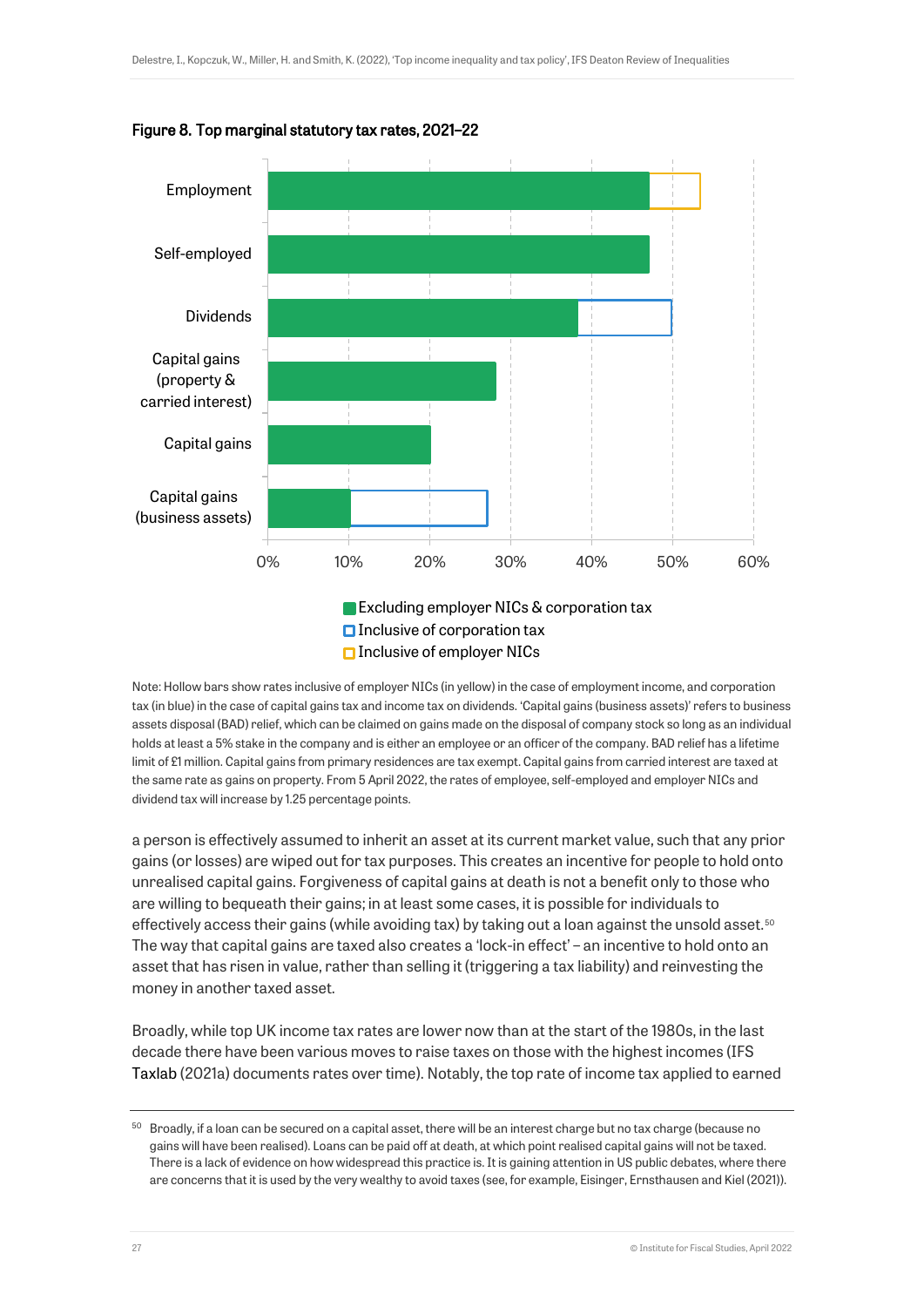income was cut from 83% in 1978–79 (although few people faced this rate) to 40% by 1988–89.<sup>51</sup> However, in 2010–11, following the financial crisis, the top rate of income tax was raised from 40% to 50% (through the introduction of the 'additional rate'), before being reduced to 45% in 2013–14. Alongside these changes, a new 'additional rate' of dividend tax was introduced. Rates of dividend tax were further increased in 2016–17.<sup>52</sup> There have also been various increases to rates of NICs. Rates of capital gains tax have gone up and down and, as highlighted above, the preferential rate of capital gains tax for business owner-managers was significantly restricted in 2020. There were also changes to the tax base in 2010–11 that acted to raise more tax from those with high incomes without raising statutory rates.<sup>53</sup>

## <span id="page-28-0"></span>Income taxes are progressive

At each income level, there is a range of average tax rates – i.e. tax paid as a share of income – driven by the fact that people face different statutory rates depending on the form of their income (as shown in Figure 8). Figure 9 plots mean average tax rates across the fiscal income distribution. It shows that taxes on personal incomes are progressive – average rates rise with income and are highest for those with the highest incomes. Average tax rates are significantly higher when accounting for NICs, although the effect is smaller at the top than for most of the distribution.<sup>54</sup> Within the top 1%, the mean average tax rate is 38% when considering only income tax; 41% when including employee and self-employed NICs;<sup>55</sup> and 46% when including employer NICs.<sup>56</sup>

<span id="page-28-1"></span>Of course, Figure 9 does not include all UK taxes, some of which are less progressive (such as value added tax) and some of which will be more progressive (such as capital gains tax).<sup>57</sup>

<sup>51</sup> Different (and in some cases higher) rates applied to other forms of income in this period. For instance, the top rate of income tax on savings income was 98% in 1974–75 and 1975–76. But few taxpayers were subject to these rates. In 1977–78, for instance, just 42,000 taxpayers (out of a total 20.9 million) paid the 83% marginal rate (Inland Revenue, 1980).

<sup>52</sup> Prior to 2010–11, the higher rate of dividend tax was 25%. In 2010–11, an additional rate of 36.12% was introduced. This was cut to 30.56% in 2013–14 and increased to 38.1% in 2016–17.

<sup>&</sup>lt;sup>53</sup> Specifically, these were: a cut to the higher-rate threshold (in 2011); the withdrawal of the personal allowance for taxable incomes over £100,000 (in 2010); and cuts in income tax relief on pension contributions (in 2011).

<sup>&</sup>lt;sup>54</sup> Income tax payments are directly observed in the SPI. We estimate individual-level NICs liability by applying statutory rates of Class 1, 2 and 4 NICs to relevant incomes. Because tax-free allowances for NICs apply *per job*, our methodology will tend to *overestimate* the NICs liability of individuals with multiple employments. This should be a minor source of error since only 3% of all workers were recorded as having second jobs in 2018–19 (Office for National Statistics, 2021). Similarly, because the SPI records only annual income while NICs liability is typically assessed on a monthly basis, we will tend to *overestimate* the NICs liabilities for individuals whose income was unevenly distributed across the year.

<sup>55</sup> Advani and Summers (2020b) study average top tax rates using the complete HMRC tax records (rather than the SPI, which includes only composite tax records for the very top of the distribution). They find that the mean average tax rate (including income tax and employee and self-employed NICs) for individuals with incomes of £500,000 is 41% and falls very slightly (to 40%) for those with incomes above £2 million.

<sup>&</sup>lt;sup>56</sup> Employer NICs will not necessarily be incident on employees. Regardless of which party ultimately bears the costs of employer NICs, the tax adds a bias against activities that lead to employment income relative to those that create other forms of income. As such, it will affect choices over legal form. Interpreting the average tax rates of individuals (inclusive of employer NICs) as the tax that an individual pays requires the assumption that it is ultimately workers who pay the cost of employer NICs (i.e. employers respond to NICs payments by reducing wages by an equivalent amount). While Piketty, Saez and Zucman (2018), amongst others, have taken this approach in describing the impact of US payroll taxes across the income distribution, there is empirical evidence (Melguizo and González-Páramo, 2013) to suggest that at least some of the economic burden of payroll taxes is shared by employers.

<sup>57</sup> As a result, Figure 9 is not comparable to the estimated average tax rates of Saez and Zucman (2020), which suggest that, over the last 70 years, US taxes have gone from being strongly progressive to essentially flat and regressive for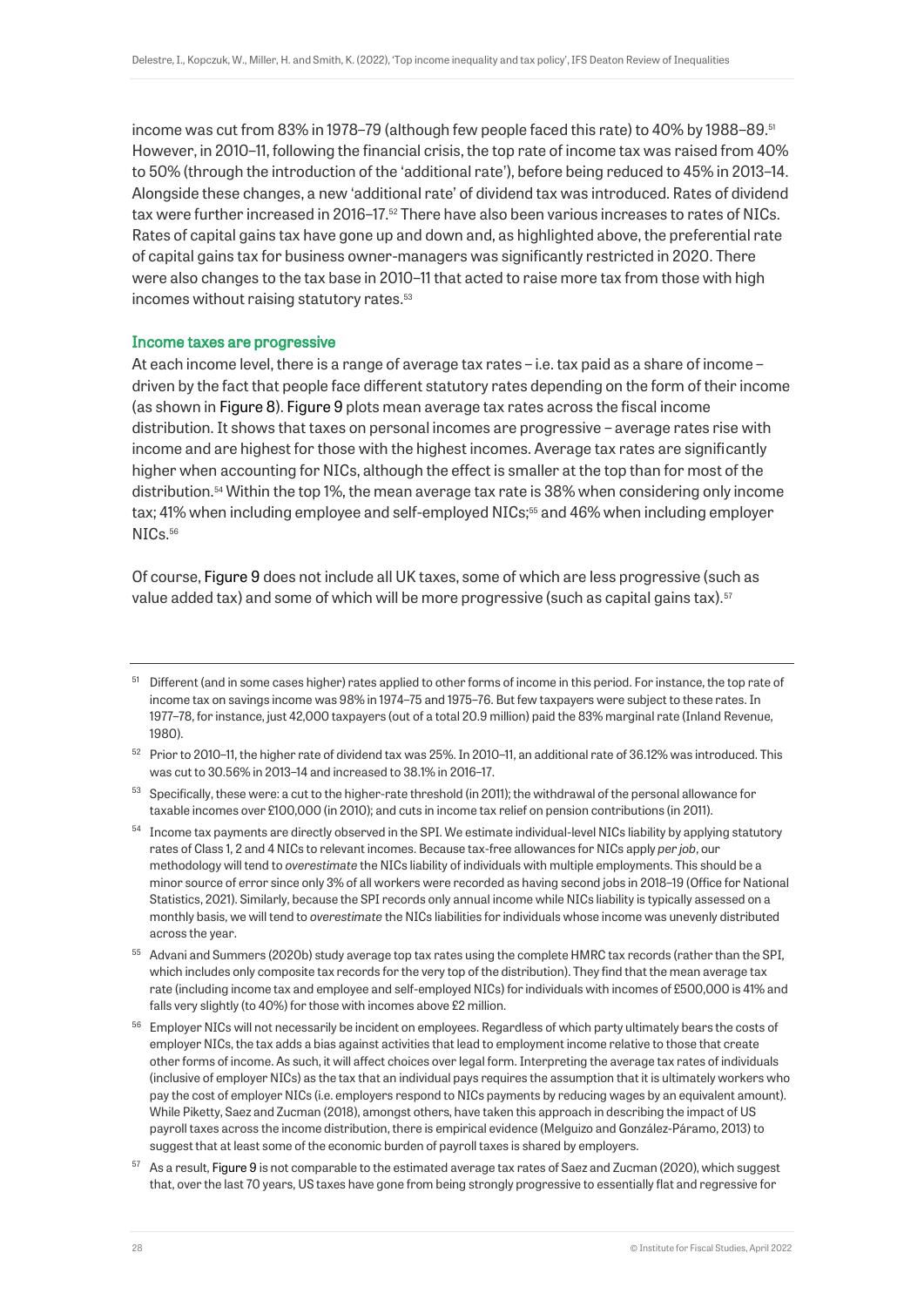



Note: The figure shows mean average tax rates across the fiscal income distribution. 'Income tax and all NICs' (blue line) includes employee, self-employed (classes 2 and 4) and employer NICs. All three lines include the imputed corporation tax paid on the dividend income of owner-managers. All dividend income received by owner-managers is assumed to have been subject to corporation tax at the 2018–19 rate. Corporation tax and employer NICs (when included) are also added to the denominator when calculating the average tax rate.

Source: Authors' calculations using the Survey of Personal Incomes 2018–19.

|                                                        | $<$ P $90$ | P90-99 | Top 1% |
|--------------------------------------------------------|------------|--------|--------|
| Income tax                                             | 32%        | 34%    | 34%    |
| <b>Total NICs</b>                                      | 54%        | 32%    | 13%    |
| <b>Employee NICs</b>                                   | 62%        | 32%    | 6%     |
| <b>Employer NICs</b>                                   | 49%        | 34%    | 18%    |
| Self-employed NICs                                     | 59%        | 22%    | 19%    |
| Total NICs & income tax                                | 41%        | 33%    | 25%    |
| <b>Total NICs (excluding employer)</b><br>& income tax | 39%        | 33%    | 28%    |
| <b>Total fiscal income</b>                             | 58%        | 27%    | 15%    |

|  | Table 3. Share of total tax revenue paid by fiscal income percentile of UK adults, 2018–19 |  |  |
|--|--------------------------------------------------------------------------------------------|--|--|
|  |                                                                                            |  |  |

Source: Authors' calculations using Survey of Personal Incomes 2018–19.

those at the very top. Accounting for all taxes requires a series of assumptions about how some tax liabilities (such as corporate tax) are allocated to individuals.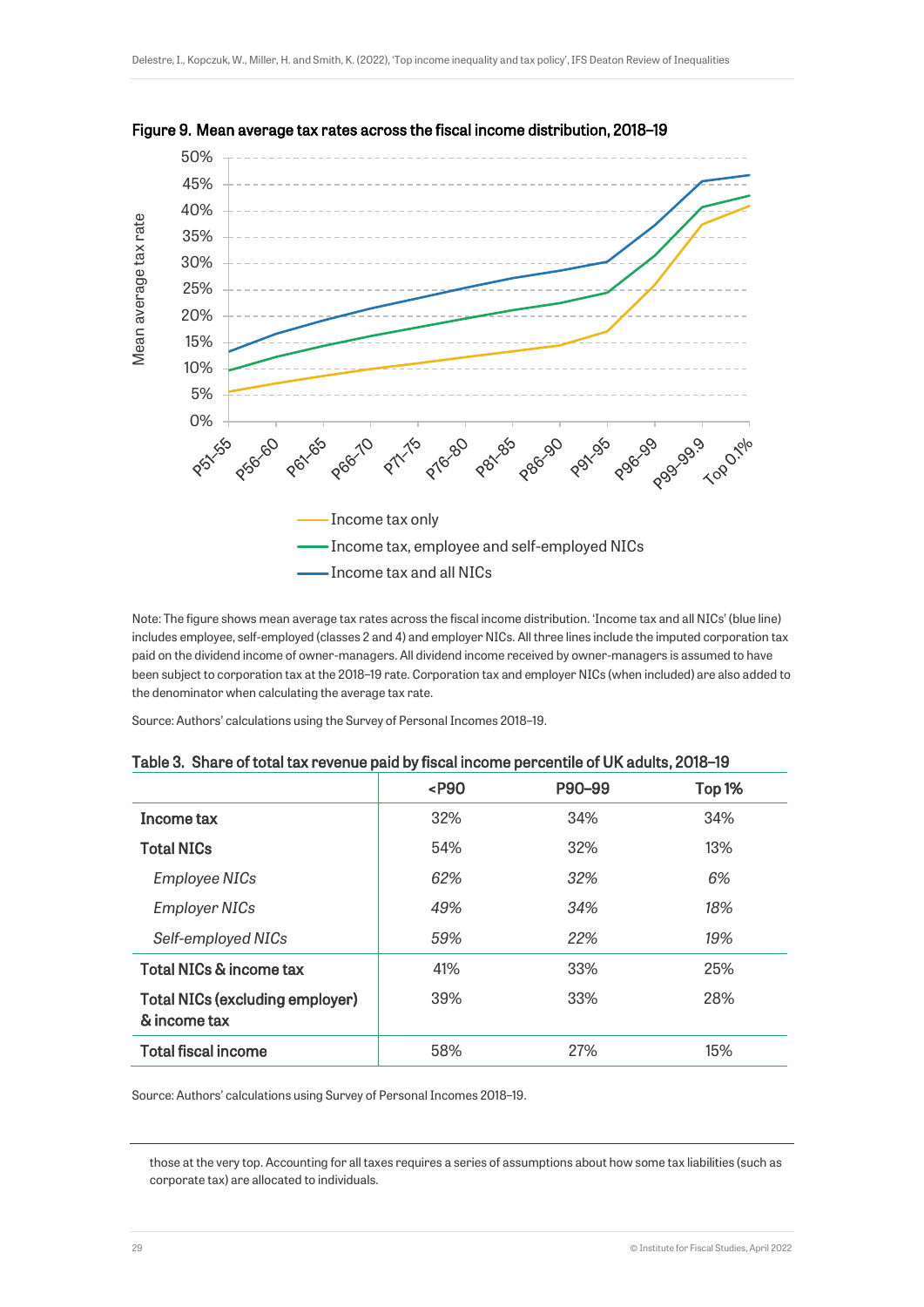



#### Financial year beginning

Note: Post-tax shares represent the share of income flowing to the top 1% (top panel) and 0.1% (bottom panel) after the deduction of income tax, NICs (excluding employer contributions) and corporation tax charged on profits distributed as dividends to owner-managers. We do not account for partial NICs rebates available to those with contracted-out pensions prior to April 2016. Profits paid out as dividends to owner-managers are assumed to have been taxed at the small profits rate of corporation tax in years where this rate diverged from the main rate. We do not deduct corporation tax paid on any profits distributed to non-owner-managers (deducting this at the main rate of corporation tax leads to a small upward shift in the yellow line post-2009, but it still remains well below the blue line). No SPI is available for 2008– 09; graphs give a linear interpolation for this year.

Source: Survey of Personal Incomes, various years.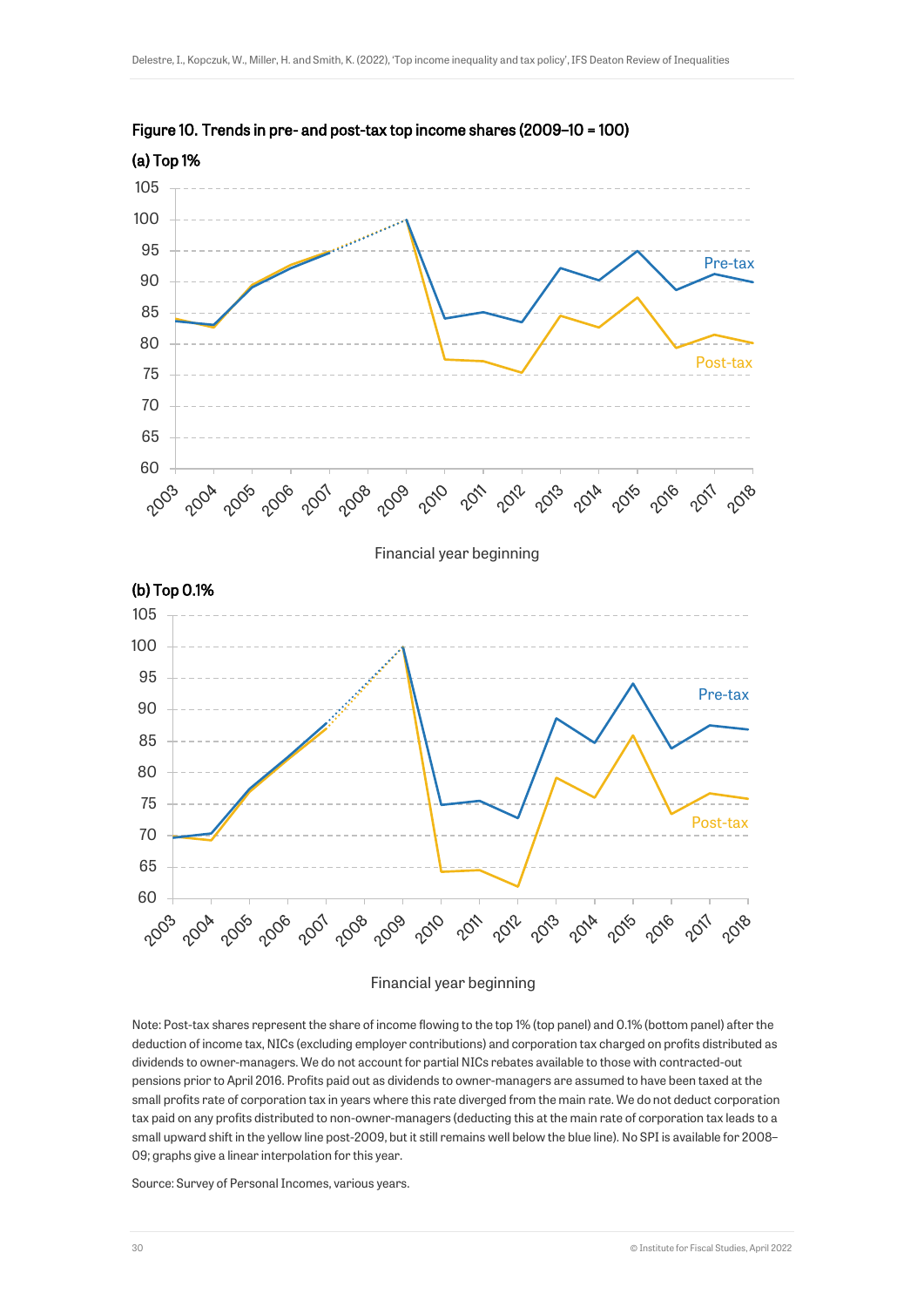As a result of the overall progressive structure of income taxes (Figure 9), revenue from direct taxes on incomes is raised disproportionally from those at the top. The top 1% of UK adults receive 15% of fiscal income and pay 34% of income tax – almost exactly the same share as is paid by the bottom 90% (see Table 3).

The share of tax paid by the top is less skewed if NICs are included. Overall, the share of employee NICs paid by the top 1% is just 6%, considerably below their share of fiscal income (the top 1% account for 13% of all NICs if employer contributions are included). Broadly, this is because statutory NICs rates fall to 2% on earnings above (in 2021–22) £50,270. The top 1% pay a larger share of self-employed NICs, which is driven by the over-representation of partnerships at the top of the income distribution. The top 1% pay 28% of income tax and NICs combined (or 25% if employer NICs are included). Ignoring NICs (as is common in public debates) therefore leads to an overestimate of the extent to which income taxes are skewed to the top of the income distribution. The share of personal tax revenue attributable to the top 1% of adults has grown considerably in recent years. In 2003–04, the top 1% were responsible for 25% of income tax receipts and 5% of NICs receipts (excluding employer NICs), compared with 34% and 7% respectively by 2018–19. The share of income tax and NICs combined (excluding employer NICs) paid by the top 1% rose from around 20% in 2003–04 to 28% in 2018–19.

The progressivity of income taxes is also reflected in post-tax income shares.<sup>58</sup> We showed in Section 3 that, in 2018–19, the top 1% (0.1%) received 15% (6.2%) of pre-tax income. In the same year, the top 1% (0.1%) received 11% (4.6%) of post-tax income – i.e. the top receives a lower share of *post-tax* income than of pre-tax income. Figure 10 compares the trends in pre- and post-tax income shares. The shares rose at the same rate up to 2009–10, but diverged in 2010–11. This can, at least in part, be attributed to policy action. In 2010, a new additional rate of income tax was introduced (that included a new higher rate on dividends), alongside some other measures (see footnot[e 53\)](#page-28-0). The top 1% (0.1%) received 14% (6.1%) of post-tax income in 2009–10, compared with 10.9% (3.9%) in 2010–11. The share of post-tax income flowing to the top 1% in 2018–19 is essentially the same as that in 2010–11, and slightly lower than in 2003–04. The post-tax share of the top 0.1% has risen relative to 2010–11 (and 2003–04). The income tax system therefore offsets some top income inequality, and has done so to a larger degree since 2010–11. The growing share of revenue that comes from the top results both from rising inequality in pre-tax incomes and from policy action.

## Tax rates vary by income composition

The mean average tax rate (see Figure 9) for the top 1% – including employee and self-employed NICs but excluding employer NICs – is (just under) 41%. But this can mask significant heterogeneity across people depending on exactly how they earn their income. Figure 11 shows the mean average tax rates for individuals in the top 1% of adults, by the five categories of taxpayer described in Section 3 and based on three measures of the mean average tax rate.

<sup>&</sup>lt;sup>58</sup> Here, and in what follows, post-tax shares are calculated by deducting income tax, NICs (excluding employer contributions) and the implied corporation tax charged on profits distributed as dividends to owner-managers. The trends shown below are very similar if employer NICs and/or corporation tax on all dividends are included. Post-tax shares do not account for income from state benefits, which is concentrated amongst those on lower incomes. Including this would thus further reduce top shares.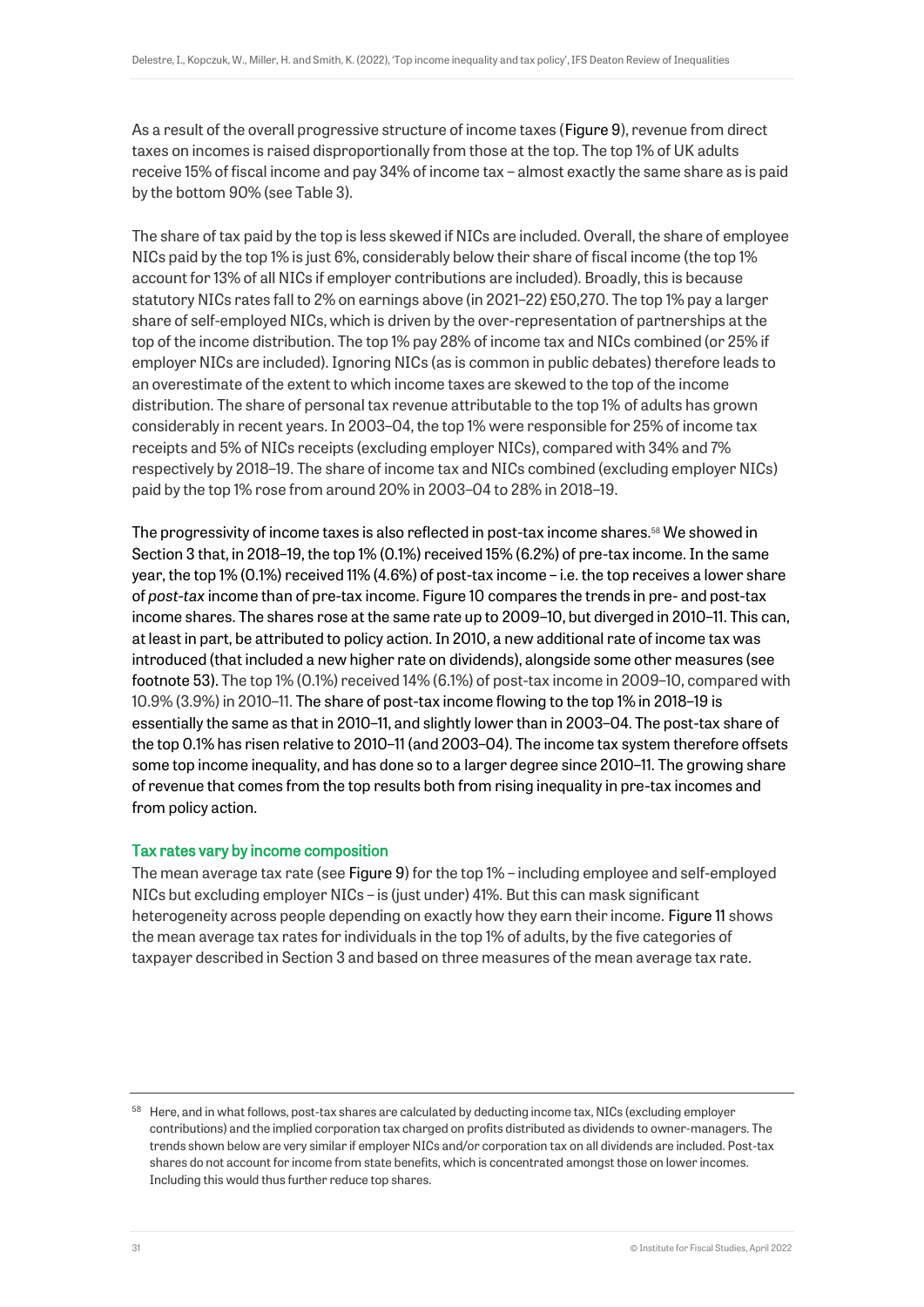

Figure 11. Mean average tax rate by type of individual within the top 1% of UK adults, 2018–19

**Excluding employer NICs Including employer NICs Including employer NICs and** corporation tax on all dividends

Note: The figure shows mean average tax rates (after Winsorising between 0 and 100% at the individual level) for different types within the top 1% highest-income adults in the UK. The tax rates shown by the yellow bars include income tax, employee and self-employed NICs, and corporation tax for owner-managers. Blue bars further include employer NICs. Red bars include UK corporation tax on dividends. See notes to Figure 9.

Source: Survey of Personal Incomes 2018–19.

<span id="page-32-0"></span>The yellow bars show the average tax rates including income tax and employee and selfemployed NICs (i.e. excluding employer NICs).<sup>59</sup> On this measure, the average tax rate is similar across wage earners, the self-employed and company owner-managers - around 42%.<sup>60</sup> This is unsurprising given that, for higher earners, the combined top statutory tax rates on the different forms of income are relatively similar (the rates are much more different for those in lower income brackets; see Adam and Miller (2021)). However, this masks two important sources of heterogeneity.

First, employment income is subject to employer NICs. The effects of this are shown in the blue bars. When included, the average tax rate on wage earners is 49%. Regardless of the ultimate incidence of employer NICs, the tax provides a strong incentive to operate through a business – work that happens through employment is tax-penalised relative to work that happens through other legal forms. For example, there is a strong tax incentive for professional services firms to operate as partnerships rather than as companies in which executives are employees. Employer

 $59$  In all calculations, we include corporation tax paid by owner-managers on dividends received. Owner-managers can flexibly choose whether to pay themselves in salary or dividends; excluding corporation tax would overstate the tax advantage of choosing the later. The corporation tax liability of owner-managers is calculated as  $y^d\tau^c/(1-\tau^c)$ , where  $y^c$ is the dividend income received by the owner-manager and  $\tau^c$  is the rate of corporation tax.

 $60$  Even these figures mask significant variation in tax rates because within the five categories there are differences in the mix of incomes people have. For example, a wage earner with only employment income will pay a rate higher than 42%, while an owner-manager with significant investment income will pay a rate below 42%.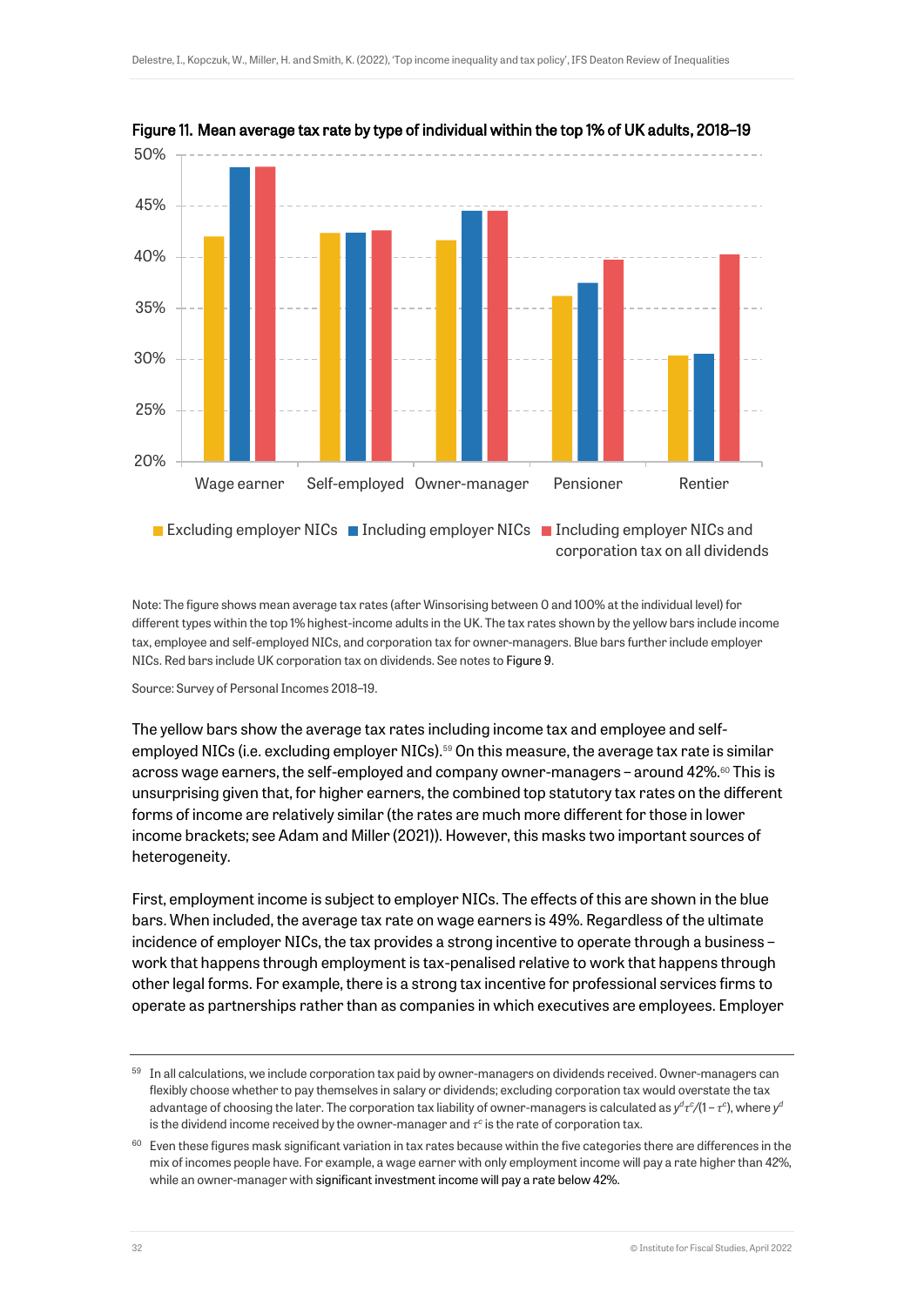NICs will also matter directly for individuals (and therefore for inequality) to the extent that employer NICs are passed on to individuals in the form of lower wages.<sup>61</sup>

Second, Figure 11 excludes capital gains, which are taxed at substantially lower rates. This is particularly important for company owner-managers – the graph shows the tax they pay on income they are taking out of their company in the form of salary or dividends (at the mean, this is 42% (45%) when employer NICs are excluded (included)). But most would be able to pay just 27% (in 2018–19, accounting for corporation tax and capital gains tax) on income (up to £1 million) that is retained and later taken in the form of capital gains. Capital gains on business assets that are not subject to the preferential rate (because, for example, they are above £1 million) are taxed at 35%.

Average tax rates are always lower for pensioners and rentiers than for those getting their income predominately through work. The extent of the difference depends on how corporate tax is accounted for. The yellow bars show that the average personal tax rates on pensioner and rentier incomes are 36% and 30% respectively. Some of this income comes from dividends, where corporation tax will have first been paid on corporate income. There is a large degree of uncertainty about the ultimate incidence of corporation tax and the extent to which it is borne by shareholders (as opposed to workers or consumers). If UK corporation tax is added to the measure of tax rates, the average rate rises to around 40% for both pensioners and rentiers.<sup>62</sup>

# 7. Reforming the taxation of top incomes

There is much interest in the impact of tax on how much income flows to different parts of the income distribution (through shaping incentives) and the distribution of post-tax incomes.

Governments deciding how much tax the rich – for example, the top 1% – should pay will want to consider both preferences over redistribution and the likely effects that taxes have on people's choices, including over how much to work, how hard to bargain for higher income, and whether to avoid taxes. People will differ in their preferences for redistribution. Moreover, people's stated views on redistribution will be affected by *perceptions* of how high inequality actually is and views of whether, for example, high incomes are the returns to skills and efforts, or to luck or market power (Benson et al., 2021; Stantcheva, 2021).

There is a large body of work that tries to determine the 'optimal' top tax rates for different sources of income. Loosely, an optimal rate can be thought of as the rate that accounts for both how people respond to tax and how policymakers weight the welfare of those with different incomes. The optimal rate is not a fixed number. It will depend, for example, on the shape of the distribution and features of the tax base, including the extent of avoidance opportunities. There is a range of estimates of optimal top income tax rates, often driven by different assumptions about which factors are most important. For example, Saez (2001) shows that, if the government does not value the additional benefit that high-income individuals get from an extra unit of consumption, then the optimal tax rate at the top (i.e. the tax rate faced by individuals who earn more than some threshold) is equal to the revenue-maximising rate. This standard analysis assumes no spillover effects from individual decisions to the rest of the society. Jones (2019) argues that, even if the welfare of the rich is not valued, optimal top income tax rates are

<sup>&</sup>lt;sup>61</sup> See footnot[e 56.](#page-28-1)

 $62$  The corporation tax calculation is carried out using the same method as for owner-managers (see footnot[e 59\)](#page-32-0).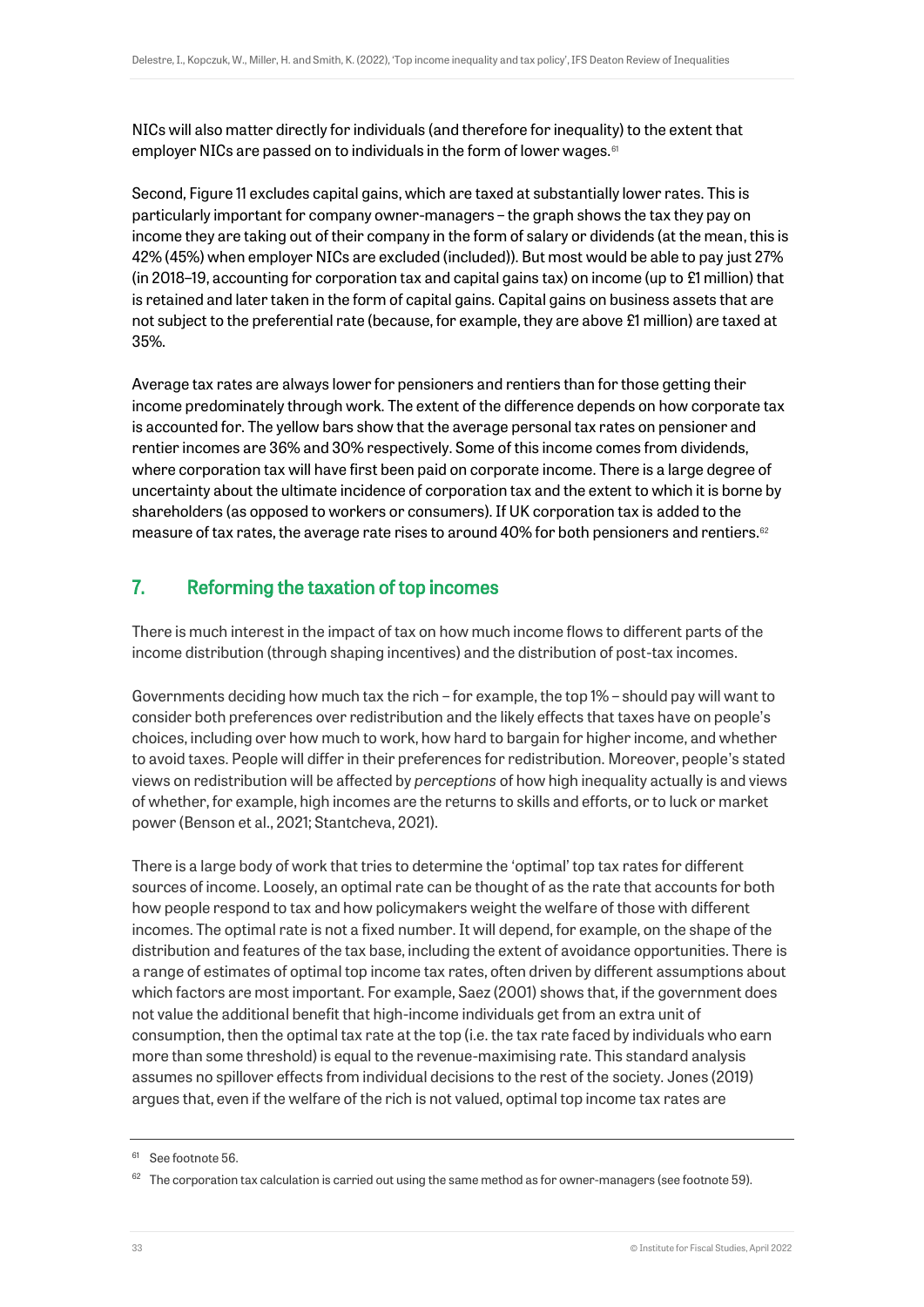significantly lower when top incomes reflect the rewards for successful innovation that, in turn, drive economic growth and boost the income of others.

Below, we briefly review what is known about how people respond to income taxes. Importantly, responses depend on both the tax base and tax rates. For example, people are likely to be less responsive to a rate increase when there are fewer opportunities for tax avoidance (Kopczuk, 2005). We then consider reform options for the UK that would affect 'the rich', which we will think of broadly as the top 1%. This includes changes to the tax base and structure of rates that would likely reduce the responsiveness of people to rate increases and therefore allow more revenue to be raised from income tax at the top, if desired.

## Evidence on responses to top tax rates

There is a large economics literature that studies how people respond to tax. A common approach is to estimate the elasticity of taxable income (ETI) – this is the percentage change in reported taxable income when the net-of-tax rate increases by 1%. <sup>63</sup> The ETI captures all the margins of behavioural response, not just changes in labour supply.<sup>64</sup> Evidence suggests that the ETI is relatively modest for most employees, but can be substantially higher for top earners and, especially, business owners (for example, Adam et al. (2021) show this for the UK).

A lot of the high responsiveness to tax is due to avoidance in the form of shifting income across tax bases, time or people. This includes people operating through a business as a means to access lower rates (for example, Gordon and MacKie-Mason (1994), MacKie-Mason and Gordon (1997), Goolsbee (1998) and Gordon and Slemrod (2000)). It also includes the relabelling of labour income as capital income. Miller, Pope and Smith (2019) show that UK company owner-managers (of single-owner companies) commonly take most income as dividends rather than more heavily taxed salary. They also show that all of owner-managers' responsiveness to personal tax changes reflects shifting of income across tax years, with many taking income out of their company many years after it is earned and in the form of (preferentially taxed) capital gains.<sup>65</sup>

Alongside avoidance opportunities, business owners have greater scope for evasion, including by under-reporting their incomes or inflating their costs. Kleven et al. (2011) show that the lack of third-party reporting leads to higher evasion among the self-employed (and others who selfreport income). Advani, Elming and Shaw (2021) present evidence supporting this in the UK.

The ability of some high earners to easily shift, relabel and under-declare taxable income by working through their own business makes it harder to raise revenue by increasing income tax rates. Reforms could close or at least reduce many of these opportunities, which we discuss in more detail below. However, estimates suggest that top wage earners (who have fewer opportunities to avoid taxes) also have high elasticities. It is not known exactly what drives this – there are a variety of potentially important response margins.

 $63$  See Saez, Slemrod and Giertz (2012) for further details and a survey of the empirical evidence.

 $64$  Under certain conditions, the ETI can be used to infer the efficiency costs associated with a tax change (Feldstein, 1995 and 1999). However, these conditions often do not hold in practice – for example, if there are spillovers between tax bases.

<sup>65</sup> They find that lower capital gains tax rates encourage retention of profits within companies, but these profits are *not*  used for investment. Other examples of shifting across tax bases and time include Gordon and Slemrod (2000), Alstadsæter and Fjærli (2009), le Maire and Schjerning (2013), Alstadsæter, Kopczuk and Telle (2014) and Harju and Matikka (2016).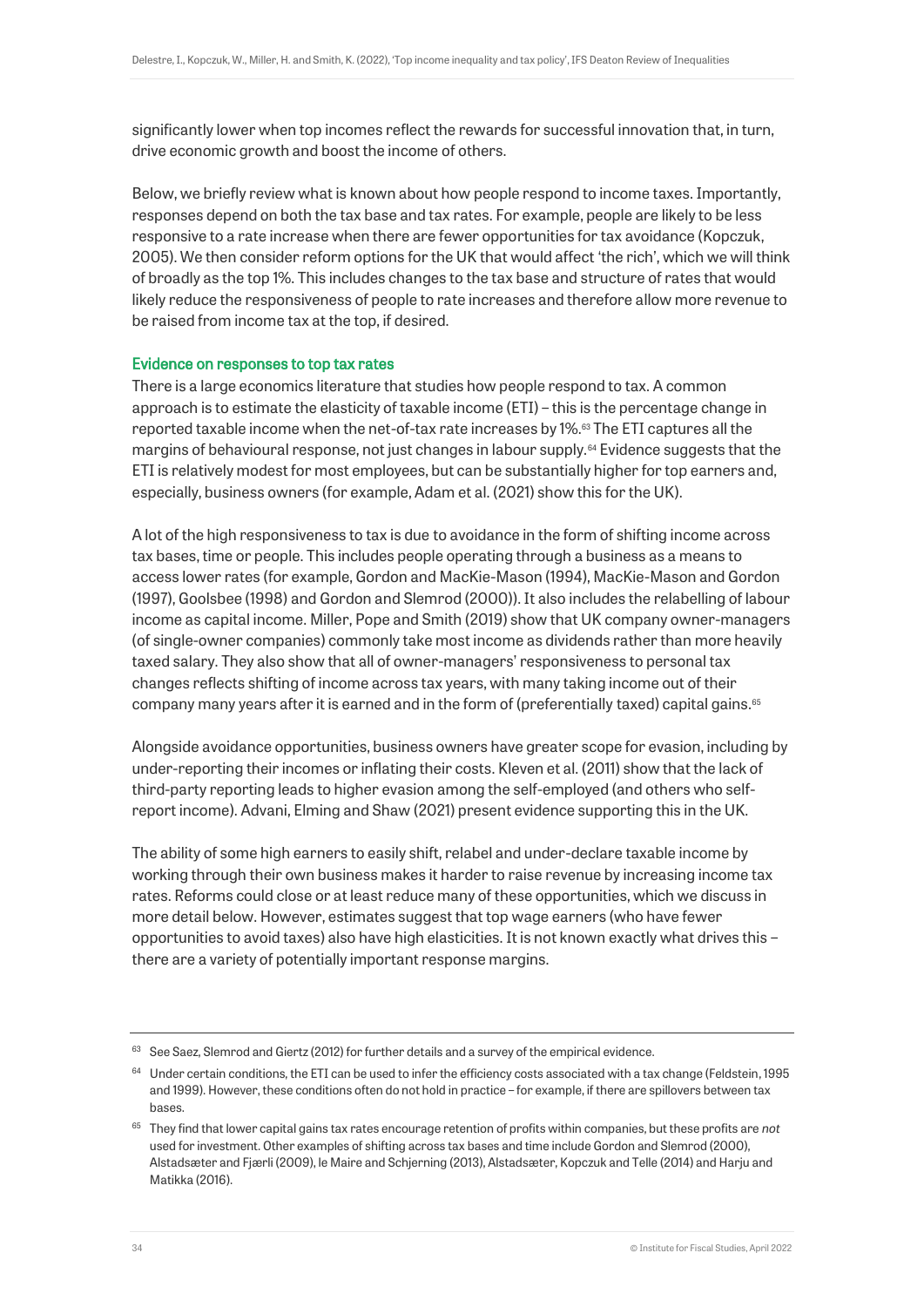An important margin is labour supply.<sup>66</sup> Much of the microeconomic evidence suggests that labour supply elasticities are low, especially for prime-age men. In contrast, the macro labour supply elasticities are larger. Chetty et al. (2011b) argue that small elasticities estimated from micro data are likely attenuated by search costs and hours constraints. Adam et al. (2021) provide direct evidence that frictions play an important role in attenuating the responses of employees. However, evidence from these studies applies predominately to people outside of the top 1%. There is a lack of strong evidence on the extent to which top earners face frictions, and on how much their labour supply responds to tax – and how it would respond if there were fewer avoidance opportunities.

There are at least three other elements of people's real responses to taxes that may be particularly important at the top. One is the extent to which taxation has dynamic labour supply effects by, for example, disincentivising investment in human capital (Best and Kleven, 2012). Another is how much taxation affects not only how much people work, but the types of work they do, including individuals' involvement in innovation. This is particularly important because the generation of new ideas can benefit not only the innovators but also wider society, to the extent that it drives economic growth and incomes more broadly. There is limited evidence on the role of top personal income taxes in driving innovation. Akcigit et al. (2022) conclude that higher personal taxes negatively affect the quantity of innovation. Bell et al. (2019) find that the elasticity of occupational choice for inventors with respect to the top tax rate is small.

A third important real response is migration. Even if the number of people who move in response to tax is small, this can have large revenue effects because the tax authority will often lose the ability to tax *all* of their income. This was much discussed in the 1970s when there were highprofile cases of pop stars leaving the UK in response to high taxes.<sup>67</sup> Kleven et al. (2020) survey the evidence on tax and migration and conclude that, 'There is growing evidence that taxes can affect the geographic location of people both within and across countries'. However, they emphasise two caveats. First, the empirical estimates relate to specific groups and countries $68$ the extent to which these generalise is unclear. Second, the strength of migration depends upon many other forces that govern the movement of people and can be influenced by policy. We show that there are lots of top earners working in finance and professional services in London. Estimates of mobility from the literature may be less informative here. For example, there may be agglomeration rents that mean companies and their workers would be very likely to stay in London, even if taxes were higher (which may also have changed after Brexit). We also show that business owners are very important at the top of the UK income distribution, and it seems likely that they will be less internationally mobile than, for instance, pop stars and sports stars. But even if international mobility is less of a concern for large parts of the top 1%, mobility *within* the UK could matter. Scotland and Wales can set different income tax rates from the rest of the UK. If those with high incomes are willing to move within the UK, this could limit the ability of any one part of the UK to levy substantially higher top rates of income tax.

One issue that has received more attention recently is the effect that tax can have on incentives to bargain over pay and undertake rent-seeking behaviour. The basic idea is that some people may

 $66$  It is important to account for both extensive margin (i.e. whether or not to work) and intensive margin (i.e. how many hours to work) responses – see, for example, Chetty et al. (2011a and 2011b).

<sup>&</sup>lt;sup>67</sup> This included The Rolling Stones, David Bowie, Ringo Starr and Rod Stewart.

<sup>68</sup> For example, superstar football players (Kleven, Landais and Saez, 2013), inventors (Akcigit, Baslandze and Stantcheva, 2016; Moretti and Wilson, 2017) and migration in and out of Denmark (Kleven et al., 2014).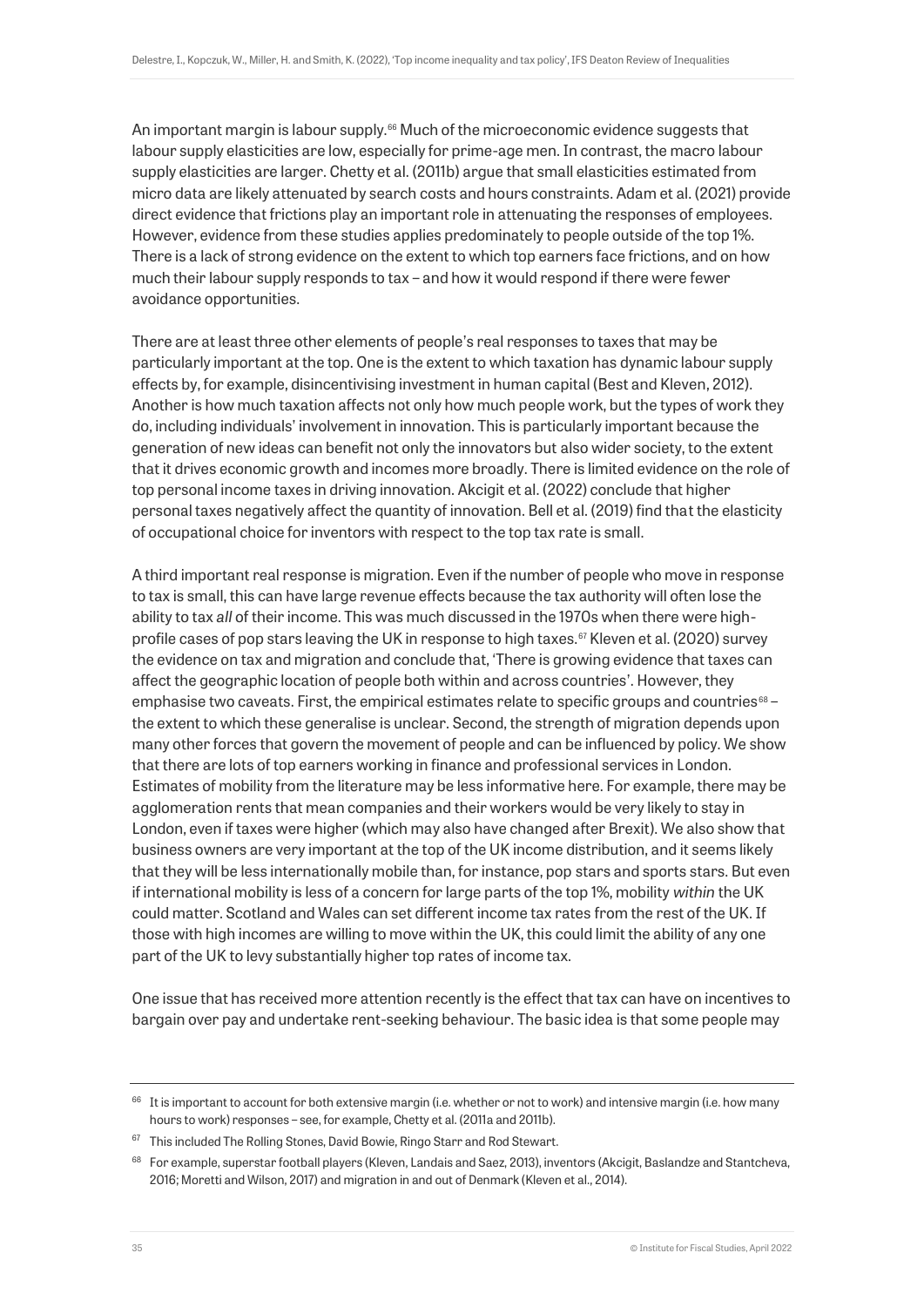not be paid their marginal economic product<sup>69</sup> – for example, because there might be rents to be shared that arise from frictions in the job market.<sup>70</sup> Higher marginal income tax rates reduce the incentives to bargain (which is costly) over additional compensation. Piketty, Saez and Stantcheva (2014) argue that bargaining effects increase the optimal rate of tax on top earners (however, they also note that if bargaining comes entirely at the expense of other top earners then bargaining does not affect optimal top tax rates). There is a wide literature in corporate finance that suggests that CEOs influence their pay through bargaining (see Frydman and Saks (2010)). Piketty et al. (2014) use data on CEO pay and a methodology pioneered by Bertrand and Mullainathan (2001) to argue that CEOs receive larger rewards for luck (which are unrelated to their performance) when top tax rates are lower. As we discussed in Section 3 though, despite their visibility, CEOs likely account for a fairly small share of the top incomes. For closely held businesses with no employees, the bargaining channel is clearly less relevant; however, Risch (2019) finds that higher taxes on business owners are partially passed through to their employees. 71

To summarise, there are a variety of ways people can respond to higher taxes, with evidence suggesting that avoidance behaviours such as income-shifting are particularly important at the top of the distribution. Some of these opportunities can be removed through careful design of the tax system, which we discuss below. There remains uncertainty about how high the various real responses are, and how high they would be if there were fewer avoidance opportunities; nonetheless, considering real responses is important for assessing the costs of increasing taxes on the rich.

## Policy options for raising more from top incomes

Policymakers wishing to raise more revenue from those with high incomes could simply raise income tax rates; raising any of the rates of income tax would be progressive. But estimates suggest that the UK's top marginal income tax rate (which applies to the roughly top 1% of taxpayers) is already close to revenue maximising. In part, this is likely related to the fact that tax rates on dividends, capital gains and self-employed profits are lower than the main rate of income tax; people can and do respond to higher income tax by changing how they get their income. In what follows, we discuss the options for increasing various top rates of tax and argue that, ideally, this would be accompanied by reform of the tax base to ensure that higher taxes on business income do not come at the expense of greater distortions to investment and saving decisions.

#### Revenue potential for raising tax rates

Table 4 presents official HMRC estimates of the forecast revenue effects of increasing the listed tax rates by 1 percentage point.

 $69$  An individual's marginal economic product is the additional value brought by the worker to the enterprise. In practice, this is often very difficult to measure, especially for managers working in large corporations.

 $70$  For example, when there are significant search costs and people are uncertain about their productivity in different jobs, they may stay in a job even if they are being paid less than their marginal product. This creates extra profits for the employer. Some employees – for example, executives – may be able to bargain to share in these profits by getting paid above their marginal product.

 $71$  More broadly, the corporate income tax literature generally finds reductions in wages in response to higher corporate tax rates (Suárez Serrato and Zidar, 2016; Fuest, Peichl and Siegloch, 2018).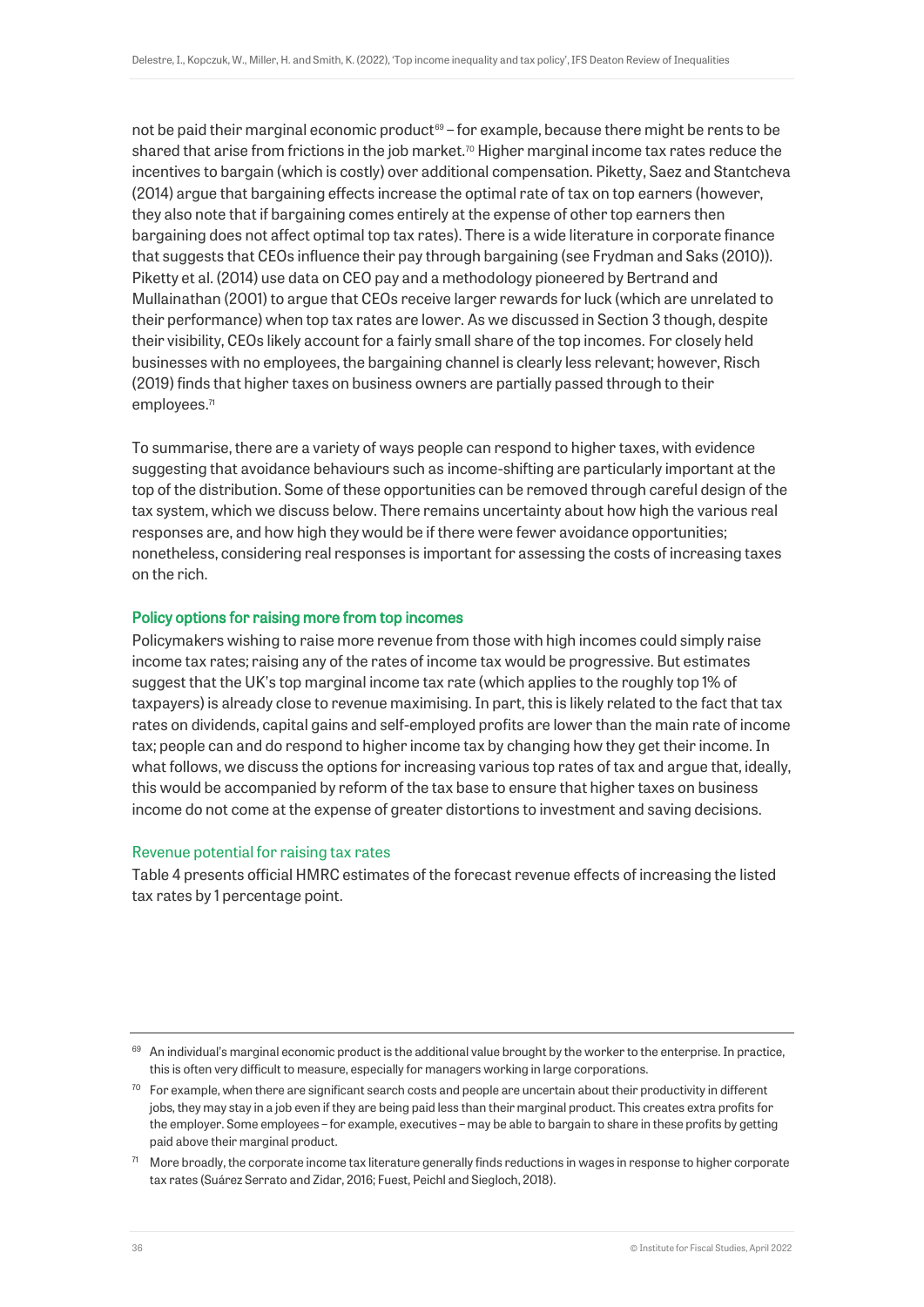|                                         | Revenue estimate,<br>2021-22 terms (£m) | <b>Additional revenue</b><br>as a share of total<br>revenue from tax |
|-----------------------------------------|-----------------------------------------|----------------------------------------------------------------------|
| Income tax                              |                                         |                                                                      |
| Higher rate                             | 1,390                                   | 0.65%                                                                |
| Additional rate                         | 90                                      | 0.04%                                                                |
| <b>National Insurance contributions</b> |                                         |                                                                      |
| Employee (class 1) top rate             | 1,090                                   | 0.69%                                                                |
| Self-employed (class 4) top rate        | 160                                     | 0.1%                                                                 |
| Capital gains tax                       |                                         |                                                                      |
| Business assets disposal relief rate    | 130                                     | 1.41%                                                                |
| Main higher rate                        | 55                                      | 0.61%                                                                |

|       | Table 4. Estimated revenue effects of increasing marginal statutory tax rates by 1 percentage |
|-------|-----------------------------------------------------------------------------------------------|
| point |                                                                                               |

Note: Figures are based on the official costing for 2024–25 (to give a better sense of long-run revenue, after any initial timing effects). Numbers have been expressed as an equivalent share of GDP in 2021–22. Note that the numbers are not additive, since the behavioural response to a change in one tax rate can affect the tax base of another tax.

Source: HM Revenue and Customs, 2022.

Income tax is the UK's single largest tax and is the key tool used to create a progressive tax system. HMRC's central estimate is that a 1 percentage point increase in the additional rate of income tax (i.e. an increase in the rate that starts to be paid on income above £150,000 from 45% to 46%) would raise a small amount of revenue – just £90 million. This is partly because the change applies to a relatively small group, but also because there is estimated to be a large behavioural response to the additional rate.<sup>72</sup> The responses will reflect not only (and likely not even predominantly) people choosing to work less in response to higher rates but also, for example, people being more inclined to take income in the form of dividends or capital gains, choosing to save more in a pension or transferring income between spouses.<sup>73</sup>

The magnitudes of the behavioural responses are highly uncertain, however. For example, if those subject to the additional rate were evenly slightly more responsive to tax than assumed, an increase in the additional rate could actually reduce revenue (Adam et al., 2017). Current estimates therefore suggest that the top UK rate is close to revenue maximising, but there is a very large degree of uncertainty around this. Importantly, this conclusion hinges also on the other features of the tax system – for example, the effect of raising the top rate could be very different if elements of the tax base were also changed.

Rather than increase income tax, the government could increase taxes on dividends, capital gains and/or self-employed profits. Raising the top rates of these taxes is forecast to raise additional revenue. It is also highly likely that if rates were more similar across different types of income,

 $72$  HMRC estimates draw on evidence from the introduction (in 2010–11) of the short-lived 50% tax rate on incomes above £150,000. Both the official HMRC analysis of the policy (HM Revenue and Customs, 2012) and Browne and Phillips (2017) found significant responses to that change. See also Brewer, Saez and Shephard (2011).

 $73$  Transferring income between spouses is particularly simple for investment income as married couples can transfer the ownership of investments (to the lower-income spouse) without being subject to capital gains tax.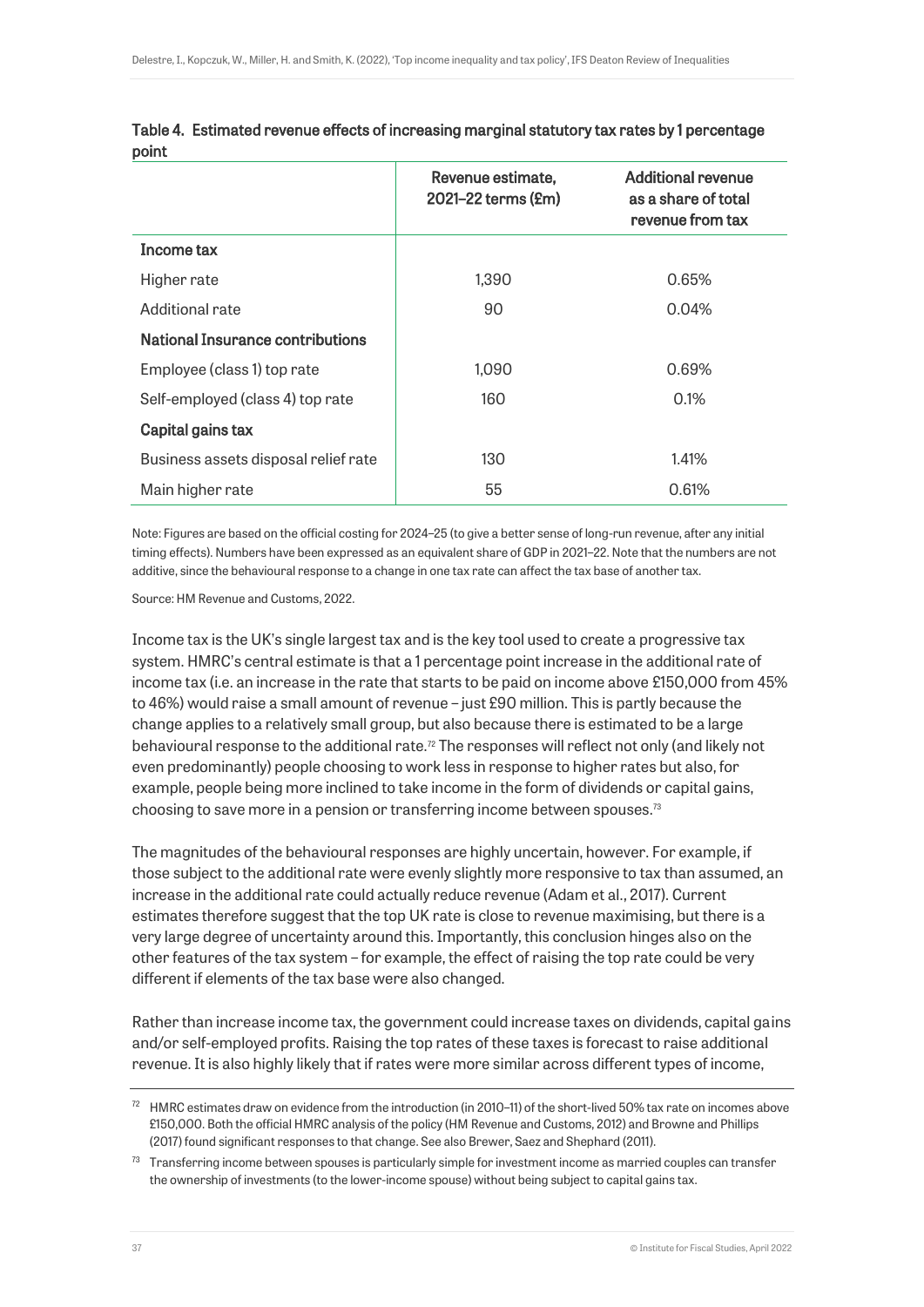people would be less responsive to higher rates of income tax, such that the top income tax rate could be increased (and more revenue raised), if desired. However, raising tax rates on business and capital income does come with costs and therefore entails a trade-off. Due to the design of the tax base, higher rates would worsen a range of problems, including by increasing the disincentive to make some investments. In the next subsection, we argue that while this trade-off exists at present, it could be largely eliminated through careful reform of the tax base.

The UK's overall combined top (statutory) marginal rate on employment income (including employee and employer NICs) is 53.4%. If a government were looking to raise tax rates on business income so that they were aligned with, or at least substantially closer to, the current overall tax rates on employment income, some rates would need to increase by a lot. Of course, the government could also choose to reduce tax rates on employment income and, for example, align at lower rates.

The overall top marginal rate on self-employment income (currently 47%) could be aligned with that on employment income if, for example, the additional rate of (class 4) self-employed NICs was increased from 2% to 8.4%.<sup>74</sup> This would make rates of self-employed NICs higher than employee rates, reflecting the absence of employer NICs charged on work that happens through self-employment. Some other countries, including the US, set social security contributions for the self-employed at higher rates than for employees to reflect the absence of an employer contribution. However, in the UK this is seen as controversial.<sup>75</sup> From Table 4, it can be seen that a 6 percentage point increase in the additional rate of self-employed NICs is forecast to raise roughly £1 billion, but this should be viewed with caution. The actual amount raised would depend heavily on how people respond, including the extent to which a higher rate leads more people to incorporate.

Aligning the top marginal rate of tax on dividends (currently 49.9% inclusive of corporation tax) with the top rate on employment income would require a relatively small change: the top dividend tax rate would need to increase from 38.1% to 42.5%. There are no official revenue forecasts for this but, given the fairly small change, the revenue implications would likely also be relatively small.<sup>76</sup>

Capital gains that accrue to business owner-managers (up to a lifetime limit that is currently £1 million) are currently taxed at just 10% – 27.1% if corporation tax is accounted for. The capital gains tax rate would need to be increased substantially (to 42.5%) if the overall top marginal rate were to be aligned with the combined rate on employment income. For this size of change, revenue estimates should not be extrapolated from the official forecasts. On the one hand – and as set out by Sarin et al. (2021) for the US – official forecasts may underestimate, possibly substantially, the revenue potential of raising capital gains tax rates. For example, the estimated

<sup>&</sup>lt;sup>74</sup> For income below the higher-rate threshold, the rate of self-employed NICs would need to rise from 9% to 20.2% to reach the same overall marginal tax rate as applied to employees.

 $75$  Since discrepancies between employees and the self-employed are largely caused by levying employer NICs only on payments to employees, the natural solution may appear to be to levy an equivalent tax on payments to other service providers as well (sometimes called an 'engager NICs'). In practice, that is not an attractive approach; Adam and Miller (2021) discuss.

 $76$  There is a much bigger discrepancy between the taxation of dividends and employment income in lower tax bands; for income below the higher-rate threshold, the dividend rate would need to increase from 7.5% to 26.2% to produce alignment.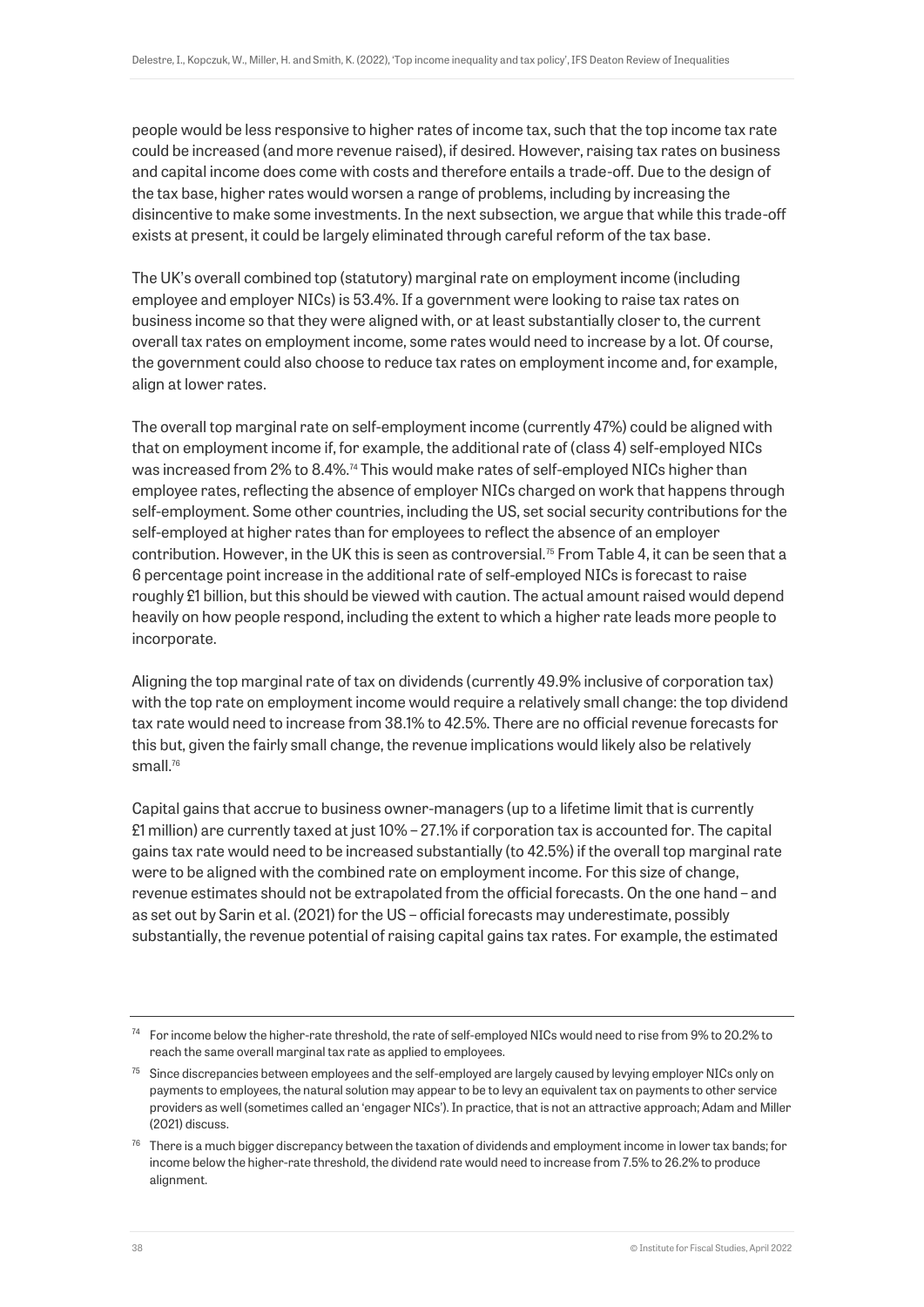taxpayer responses on which revenue forecasts are based tend to focus on short-run responses and thereby miss the revenue that could (later) be gained from deferred capital gains.

On the other hand, large increases in rates would lead to a large but uncertain behavioural response that could reduce expected revenue. One particular concern is that higher capital gains tax rates would lead more people to delay realising gains in order to benefit from the forgiveness of capital gains tax at death. There is a very strong case for removing that relief, which would in turn raise both current revenue from capital gains tax and the revenue potential of higher capital gains tax rates.<sup> $\pi$ </sup> However, even if capital gains were taxed on death, higher capital gains tax rates would still worsen the more general 'lock-in effect' (described in Section 6), such that there would be a greater disincentive to rebalance portfolios by selling an asset that has risen in value in order to buy another asset. People would also likely delay realising capital gains if they expected that a subsequent government might reduce rates.<sup>78</sup> To the extent that tax leads people to hold onto assets when they would prefer to trade them, there is a misallocation of capital. How people would respond to any change in capital gains tax rates – which depends heavily on how rates are changed, and whether reliefs are changed at the same time – has a large effect on revenue estimates.

In summary, there are various ways to raise tax rates on top incomes. Broadly, opportunities to shift income fall and the corresponding gains increase as overall tax rates on dividends, capital gains and self-employed profits get closer to each other and to taxes on employment income. Larger rate increases would also likely raise more revenue. However, the larger the rate increases, the more concern policymakers should have about the effect on investment incentives; we return to this below.

One common argument made in favour of maintaining lower rates on capital income (other than to mitigate the effects on investment) is as a way to boost entrepreneurship. It is likely that there are suboptimal levels of investment in new ideas and start-ups as a result of market failures, including externalities (for example, related to trials of innovative new ideas) and imperfect credit markets. However, lower rates of tax on business incomes relative to labour income are poorly targeted at addressing such market failures (Gordon and Sarada, 2018).

## Reform of capital taxes to reduce trade-offs

The design of the tax base – the definition of precisely what is taxed – can be as important as tax rates for determining incentives. When considering investment and business incomes, the tax base is dictated by features of the tax code such as capital allowances, allowances for finance costs and the treatment of losses.<sup>79</sup>

- $77$  At present, when a person dies and passes on an asset, the value of the asset is effectively reset for tax purposes such that there is no capital gain (or loss) for the person inheriting. This forgiveness of capital gains tax could be removed by: (i) valuing, and levying a tax on, capital gains at the point of death; (ii) treating the inheritance of an asset as a 'nogain no-loss transfer', meaning that the asset is inherited with a latent capital gain (or loss) which is calculated as if the new owner acquired the asset themselves at the date, and for the purchase price, the previous owner acquired it for, but the gain remains unrealised at that point.
- $78$  The UK capital gains tax regime has been changed various times in the last 20 years. For example, a single flat rate of capital gains tax was announced in 2008, but (following a backlash from business lobby groups) a preferential rate for business owner-managers was announced shortly afterwards.
- $79$  Here we focus on the tax base as it applies to investors and largely domestic businesses. However, the problems associated with the tax base extend more broadly, including, for example, to the treatment of rental property. And there are additional issues when considering the treatment of multinational corporations. But in all cases, there are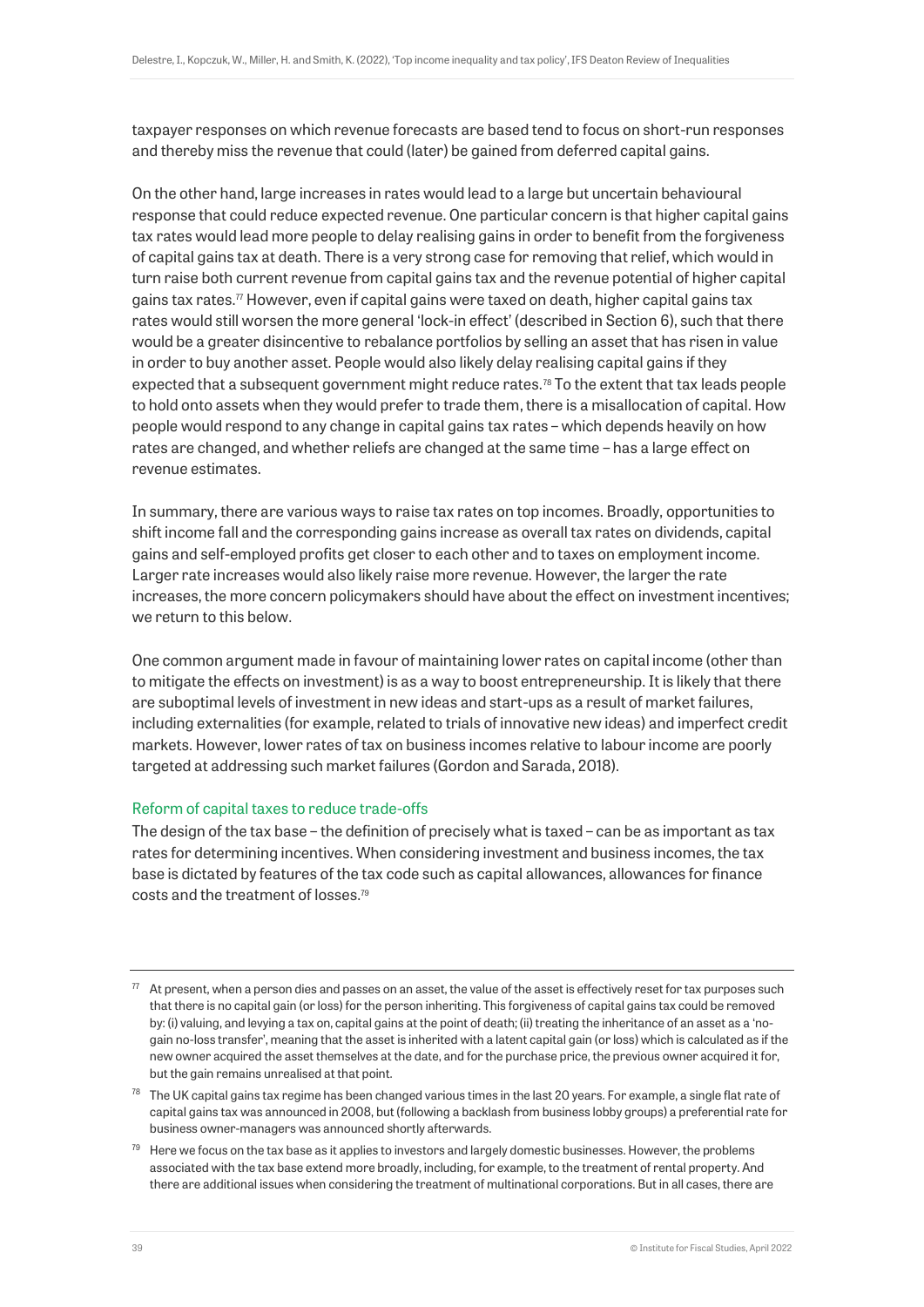The design of the UK's tax base (and almost all other countries' tax bases) means, among other things, that: there is a disincentive to make some investments; there is a bias towards some assets and towards businesses using debt rather than equity finance; saving and investment incentives are sensitive to inflation rates; risk-taking is discouraged; and there are incentives to hold onto existing assets rather than sell them and invest in different ones (the 'lock-in effect').<sup>80</sup> These are all problems that merit attention; ultimately, by depressing investment and distorting capital allocation, they will reduce economic efficiency and productivity. But most of the problems embedded in the tax base are worse at higher tax rates (including higher rates on personal incomes). And, crucially, the efficiency costs created by a distorted tax base rise more than in proportion to tax rates. This is because low tax rates only change behaviour when the decision is marginal anyway, whereas higher tax rates discourage not only more activities but also more valuable activities.

As such, policymakers are right to perceive that increasing tax rates on self-employed profits, dividends and/or capital gains entails a trade-off: increasing these rates towards labour income tax rates can help create a fairer system and stop tax-motivated income-shifting, but setting lower rates helps mitigate the effect of tax on saving and investment incentives. To date, policymakers have tended to, effectively, pick a point on this trade-off. However, the IFS-led Mirrlees Review (Mirrlees et al., 2011) argued that this trade-off could be largely avoided if the tax base were reformed so that, as far as possible, taxes did not affect investment decisions.

Here we briefly summarise what tax base reform would mean in practice. The punchline is that almost all of the problems created by the tax base could be greatly alleviated if not entirely fixed. Or, absent large-scale changes to the tax system, moves could be made to at least mitigate some of the most problematic elements. With a reformed tax base, higher tax rates would do less damage, such that the trade-off policymakers face in setting rates could at least be lessened. This in turn would likely mean that any tax increases would be more stable: to date, UK capital gains tax has often been raised with a view to making the system fairer, only to be cut again when concerns are raised about the effects of higher rates on investment.

To understand the effect of the tax base and the broad reform options, it is useful to think of capital incomes – including dividends, interest and capital gains – and income from selfemployment as comprising two elements: a 'normal return' and 'excess returns'. There are good reasons to tax these components differently.

The normal return is the rate of return available on a risk-free asset. It is the minimum return that an investor (or saver) needs to receive from their financial investments (or savings) in order to be willing to make an investment. If, for example, investors are considering investing in a new business venture (possibly their own), they will invest only if they expect the investment to return at least as much (after adjusting for risk) as a safe alternative such as a government bond. If an investment would yield at least the normal return before tax but less than the normal return after tax, the tax will stop the investment taking place. That is, taxing the normal return to capital discourages saving and investment. Importantly, any tax on the normal return also discourages saving and investment to an extent that varies both over time and across assets (Adam and Miller, 2021). Returns above the normal rate of return – so-called 'excess returns' – can reflect: economic rents (which commonly arise when there is market power or other advantages that

large benefits to considering tax base reform alongside rate changes, and much commonality between the broad direction of reform.

<sup>80</sup> Adam and Miller (2021) discuss the effect of UK tax on investment incentives in detail.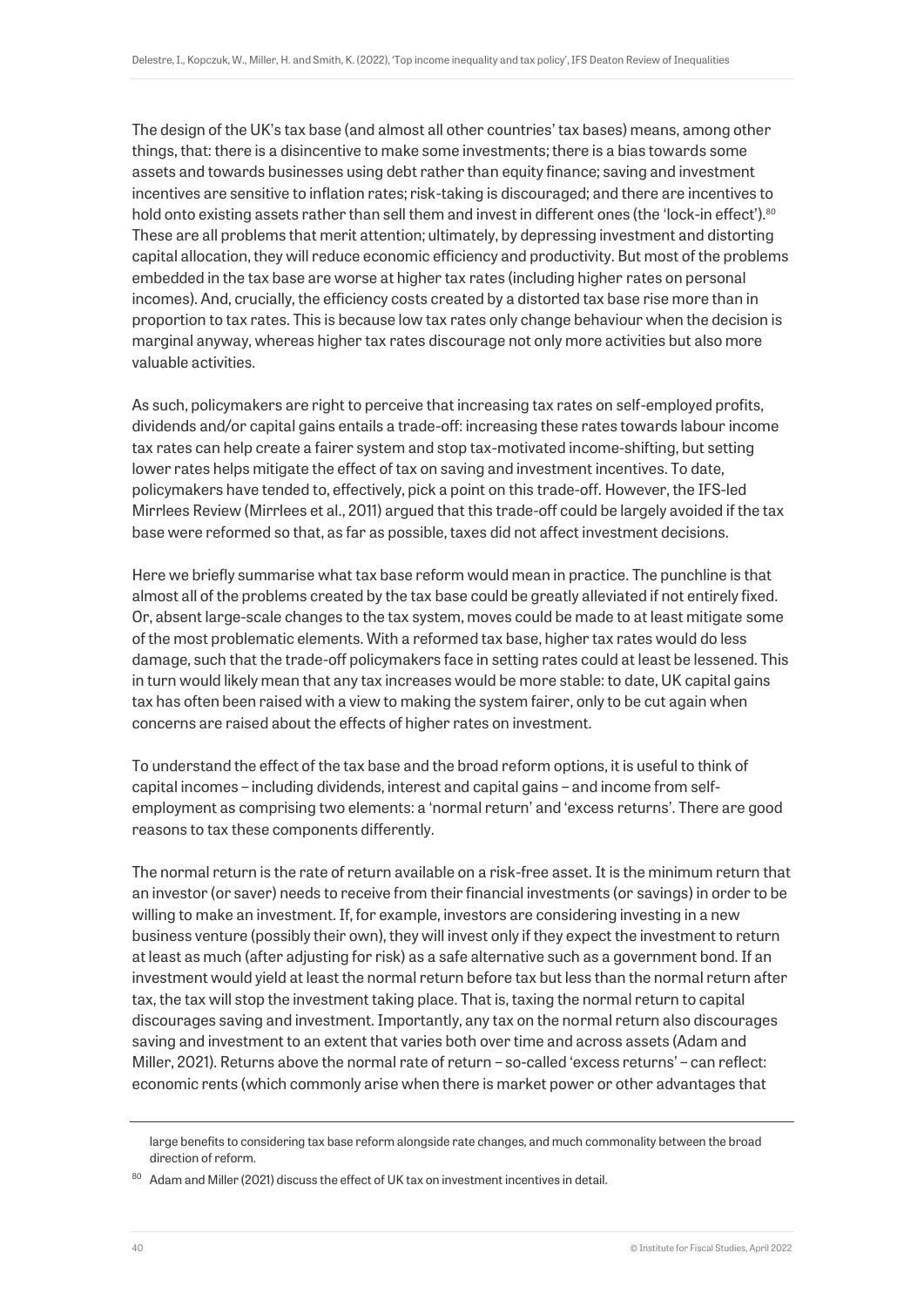are not competed away); the return to risk-taking (risk premium); and the return to effort or skill (which could reflect, for example, skill in choosing investments, or returns to work that business owners are 'disguising' as capital income). There are good reasons to tax excess returns, and doing so does not necessarily discourage investment.

Overall then, the broad approach to preventing taxes on capital incomes from discouraging investment is to remove the normal return from tax and levy tax only on excess returns.<sup>81</sup> In principle, we might want to set different tax rates on different types of excess return – to tax economic rents at a higher rate than returns to effort, for example. In practice, doing this would be very difficult and in many cases not possible. Mirrlees et al. (2011) argued that (with normal returns taken out of the tax base) taxing excess returns at labour income tax rates is a good compromise.

There are broadly two approaches to reforming the tax base so as to remove the normal return from taxation.<sup>82</sup> Both can be thought of as ensuring that the full cost of an investment can be deducted (when defining taxable income) at both the personal and, where relevant, the corporate level.

One option is to adopt a 'cash-flow' tax approach that gives 100% up-front deductions for all money that is saved or invested and then taxes all incomes when they are received.<sup>83</sup> For an individual investing (in their own or another's business), this would mean that the initial investment could be fully deducted from their personal tax bill. Any subsequent income from the investment would be taxed at the individual's marginal income tax rate. At the business level, a cash-flow approach requires that a business can immediately deduct ('expense') the full cost of any investment – for example, the full cost of buying a machine. Again, any income that subsequently flowed from the investment would be taxed at the business level. In the UK, most businesses actually already have this treatment – they can fully deduct most investment costs (up to £1 million in 2022–23) under the 'annual investment allowance' (AIA). (It is this treatment, in conjunction with a deduction for debt interest costs, that creates a subsidy of debt-financed investments.)

An alternative, 'deferred-allowances' approach would give a stream of annual allowances (at the personal and corporate level) that reflect the normal rate of return to capital previously saved or invested. (The net present value of the stream of allowances is equivalent to the 100% up-front allowance provided under the cash-flow approach.) 84

<sup>&</sup>lt;sup>81</sup> Within economics, there is a large body of work and ongoing debate on how normal returns should be taxed and, notably, on whether they should be taxed on equity grounds. Bastani and Waldenström (2020) provide a recent review and chapter 13 of Mirrlees et al. (2011) provides a discussion.

<sup>82</sup> Adam and Miller (2021) discuss the full range of problems that can be solved by removing the normal return to business assets from tax, and highlight the problems that would remain. They also discuss (i) how the treatment of financing costs would need to be reformed – there are options that parallel the two approaches set out in the main text – and (ii) how losses could be allowed to be offset as freely as possible (subject to not opening avoidance opportunities) for tax purposes so as to reduce the effects of tax on risk-taking.

<sup>83</sup> The benefits of cash-flow taxes have long been known. See Brown (1948), Kaldor (1956), Meade Committee (1978), Bradford and US Treasury Tax Policy Staff (1984) and especially Kay and King (1990).

 $84$  At the personal level, this approach leads to a personal income tax with a 'rate-of-return allowance' (RRA) – i.e. individual investors would get an allowance each year, the size of which depended on their level of investment. At the company level, it would lead to a corporation tax with an 'allowance for corporate equity' (ACE). See Sørensen (2005 and 2007).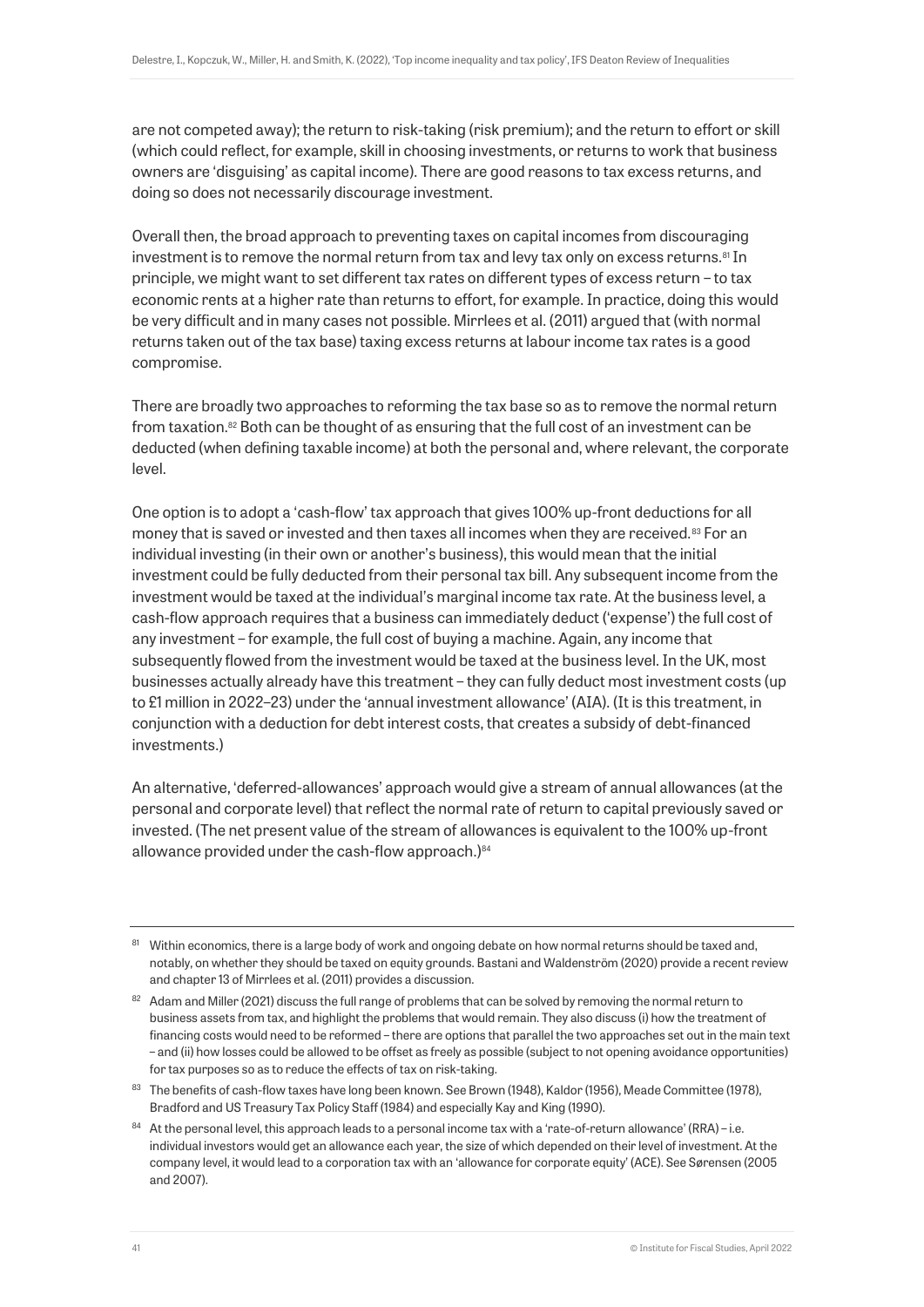The two approaches offer many of the same benefits. Notably, they both remove the disincentive to save and invest and the 'lock-in effect' that currently applies to capital gains.<sup>85</sup> Yet they can differ, including in terms of administration, the timing (though not the present value) of government revenue, asset portfolios and prices, and their properties in transition and adjustment.<sup>86</sup> These differences provide a basis for choosing between the two approaches. Governments could also mix elements of the two approaches (for example, using different approaches at the corporate and personal level). One benefit of this is that they could choose reforms that would require the least change relative to the current system. And, while partial reforms need to be made with care (to ensure problems are not simply shifted), it would be possible to reform only some parts of the tax base (i.e. rather than reform everything at once).

For example, there is a disincentive for people to invest equity into companies. Preferential rates of capital gains tax for investors and various venture capital schemes aim to alleviate this but do so imperfectly and at a cost (including that people respond to preferential rates by changing how they get their income). Simply increasing tax rates on dividends or capital gains (including by removing preferential reliefs) would reduce the incentive for people to buy shares (in their own or another's company) and make it harder for businesses to raise investment finance. But this could be addressed directly by increasing rates alongside, for example, introducing a new investment vehicle that effectively gave people a cash-flow personal tax treatment when buying shares.<sup>87</sup> Effectively, people would deduct their equity investments from personal tax at the point the investment is made, and subsequently be taxed on any incomes taken out of the investment vehicle. This would be familiar in that it would have much in common with the broad treatment of UK pensions. There would no longer be a disincentive for investors to buy equities. And there would be no 'lock-in effect' in relation to investments made within the investment vehicle – that is, no disincentive to sell one asset and buy another asset (as long as the other asset was also subject to the new cash-flow treatment).

In summary, there are strong reasons to reform the tax base so as to reduce the effects that tax has on the level and allocation of investment. There are various ways to achieve this in practice. With a reformed tax base, higher tax rates on self-employment profits, dividends and capital gains could be achieved with fewer side effects.

# 8. Other options for raising more from the richest

We have focused in this chapter on top *incomes* and the associated taxes. However, if policymakers want to raise extra revenue from the richest, there are various other tax-raising options that would be focused on this group. For example, council tax (an annual tax on domestic

<sup>&</sup>lt;sup>85</sup> In the US, there is a debate about whether capital gains should be taxed on accrual as an alternative route of reform (i.e. rather than continuing to tax gains at the point income is received but to adjust the tax base to remove distortions related to the timing of tax payments). Broadly, capital gains could be assessed each year and taxed, regardless of whether they were realised. If achieved, this approach could remove the lock-in effect, but would still entail a discouragement to investment. However, this 'marked to market' approach entails significant administrative challenges: all assets would need to be valued in years when they are not traded, which would be particularly difficult for some assets, including private companies and unincorporated businesses. It would also be necessary to address liquidity issues (i.e. people having a large tax bill but no income) and losses (which would arise when asset prices fell).

<sup>86</sup> The approaches also differ somewhat in their effects if people face different tax rates over time.

<sup>&</sup>lt;sup>87</sup> Adam and Miller (2021) refer to this as a 'personal shareholding account' and discuss how it could be implemented. The new vehicle would mean that excess, but not normal, rates of return were taxed. This could replace a range of venture capital schemes (that, broadly, aim to incentivise equity investment but do so through a mixture of well and badly targeted provisions), BAD relief and investors' relief (a reduced rate of capital gains tax for external investors in unlisted companies).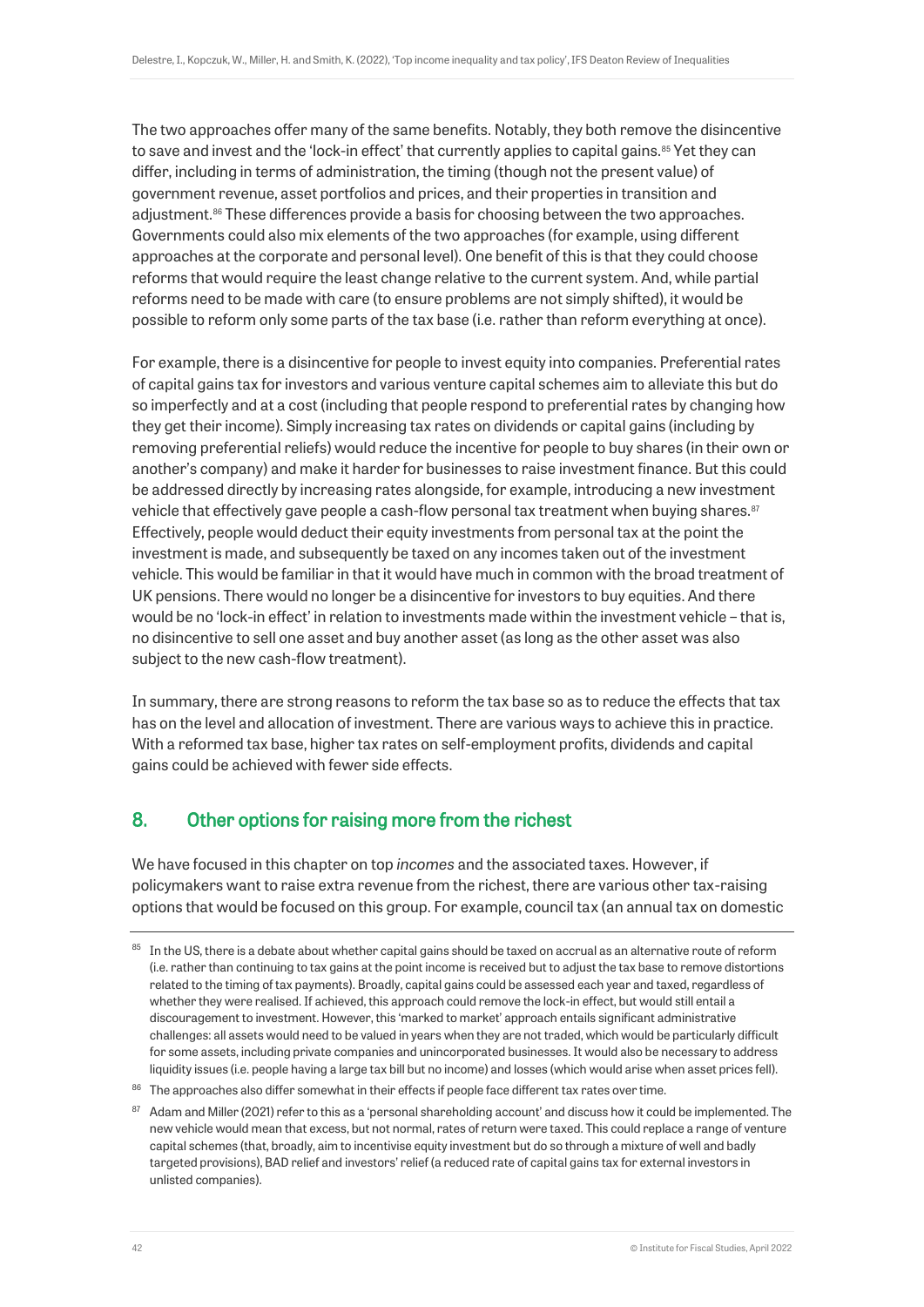property) in Great Britain is regressive with respect to property values. It is also based on property values from 1991 and therefore extremely out of date. Reforming council tax to be a proportional tax on up-to-date values could raise significant extra sums from those living in expensive properties, many of whom will also have high incomes (Adam et al., 2020). There are also reforms that could be enacted to inheritance tax (which currently applies to roughly 4% of estates (HM Revenue and Customs, 2021d)). For example, the UK is unusual in offering unlimited 100% relief on business assets – this is not available in France, Germany or the US. There is also relief for agricultural land and some bequeathed pension pots. Such reliefs could be restricted or removed. (See chapter 15 of Mirrlees et al. (2011) for a discussion and Advani, Hughson and Tarrant (2021) for recent revenue estimates.)

A policy idea that has received more attention recently is taxing stocks of wealth. There are ongoing debates, mostly notably in the US, about whether an annual wealth tax could be an effective way of raising revenue from the rich.<sup>88</sup>

One can make principled arguments for an annual wealth tax based on there being negative externalities or private benefits that flow from wealth. However, to justify taxing wealth rather than income or consumption, the harm would have to derive from inequality of wealth *per se*, rather than income or consumption (indeed, it would have to be contingent on not spending the wealth). In practice, it is difficult to identify exactly what the externalities from wealth are. In many commonly cited examples – such the externalities related to political power – the externality may be more likely associated with spending (or other factors that are correlated with but distinct from wealth) and should be targeted more directly.

Often, a wealth tax is discussed as a second-best way to tax people who are very rich but who pay very little tax because, for example, their wealth is formed from very lightly taxed (or untaxed) capital gains. A wealth tax could be designed to target only the very rich (for example, by setting a high threshold and/or by exempting assets such as main homes or pensions). However, a recurrent tax on the stock of wealth effectively imposes high tax rates on normal returns (and can therefore discourage investment) and does not tax excess returns (Kopczuk and Mankiw, 2019; Adam and Miller, 2020). As discussed above, there are strong arguments in favour of taxing excess returns (and of taxing them at higher rates than normal returns). As such, a wealth tax is a poor substitute for reforming capital income taxes.

Even if a wealth tax is deemed desirable, there are a variety of practical challenges with administering such a tax, including the need to value wealth. A recent 'Wealth Tax Commission' for the UK considered the arguments for a wealth tax and the ways in which practical difficulties could be overcome (Advani, Chamberlain and Summers, 2020). It did not recommend an annual wealth tax be introduced in the UK.

Relative to an annual wealth tax, it is relatively straightforward to make a case for a tax based on a one-off wealth assessment (whether or not it is collected as a one-off payment). If such a tax is unexpected and believed to be one-off – major requirements – it does not create economic distortions: it is a very efficient way to raise revenue. A one-off tax could, for example, be motivated by a desire to reduce current levels of inequality, some of which will have arisen as a result of the relatively low levels of tax on many forms of capital income in the past. It could also be linked to increases in wealth inequality that arose during the COVID-19 crisis. Both motivations

<sup>&</sup>lt;sup>88</sup> Saez and Zucman (2019) make the case for a progressive US wealth tax with a high threshold; Boadway and Pestieau (2019) and Kopczuk and Mankiw (2019) argue against an annual wealth tax; and Scheuer and Slemrod (2019) provide a discussion.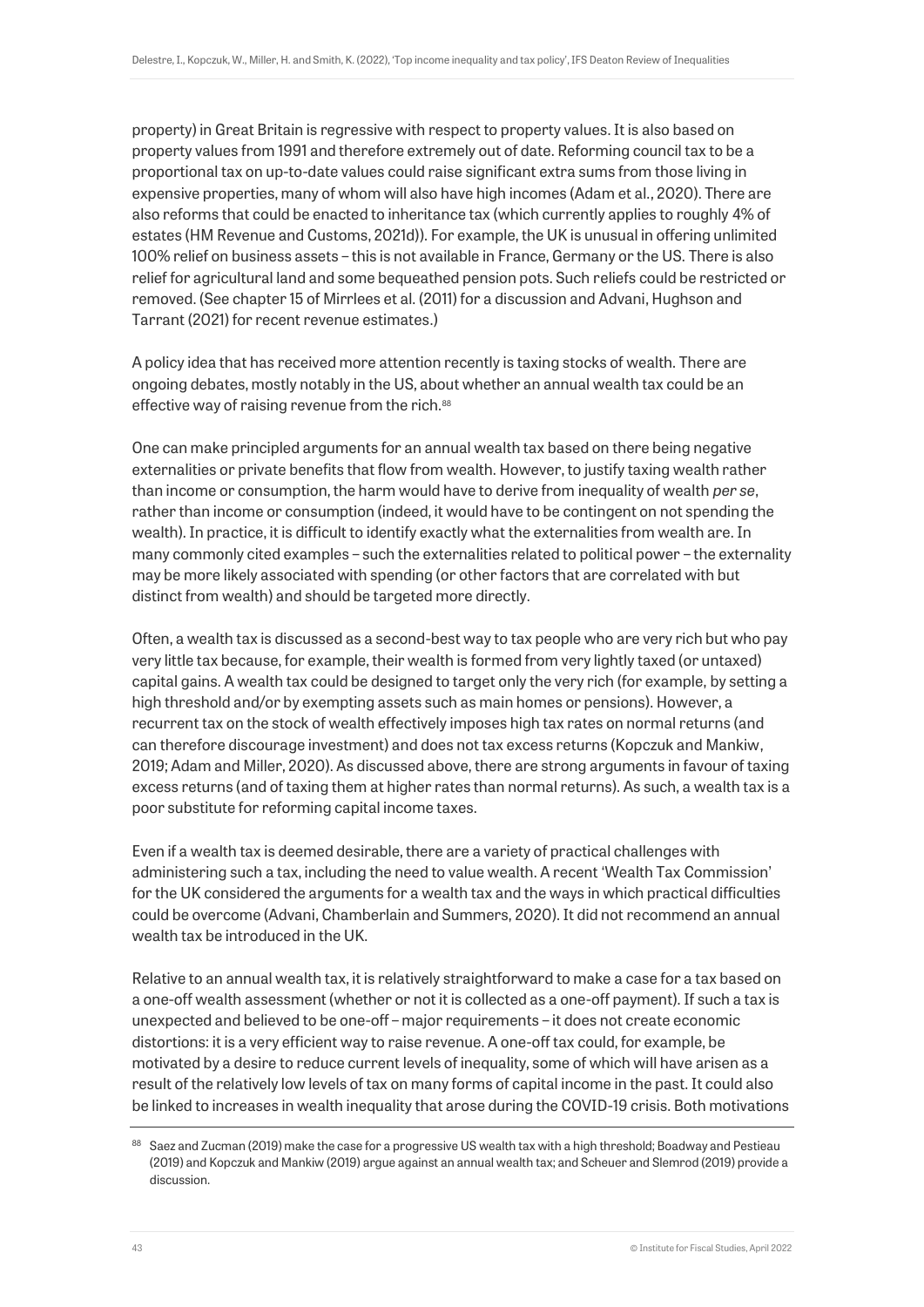may help to establish the move as credibly one-off. Whether such a tax should be enacted, and, if it is, to what assets it should apply and at what rate, depend primarily on how it would affect expectations of future taxes and on what would be deemed fair. There will be a wide spectrum of views on the latter.

# 9. Conclusion

Income inequality is clearly an important and salient form of inequality. The share of pre-tax fiscal income going to the top 1% of UK adults has risen from around 6% in 1980 to around 15% today, having reached a peak before the financial crisis. Top shares would likely be at least somewhat higher if it were possible to account for foreign income and the effect of gifts and inheritances. (They would be lower if accounting for state benefits, since these play an important role in redistributing to the bottom of the income distribution.)

Income taxes play an important role in redistributing incomes. UK income taxes – including income tax and National Insurance contributions – are progressive. This is reflected in the fact that the top 1% pay a disproportionate share of tax revenues (28% of income tax and NICs in 2018–19) and that post-tax top income shares are below pre-tax income shares (the top 1% received 11% of post-tax income in 2018–19).

In the last decade, a range of policy measures have increased the revenue raised from the top 1%. Notably, since 2010, the UK has introduced a new top rate of income tax for those earning over £150,000, begun withdrawing the tax-free personal allowance from those with incomes over £100,000, raised dividend tax rates, placed annual and lifetime caps on how much can be saved in a pension and reduced (from £10 million to £1 million) the amount of business owner-managers' capital gains that can be subject to a preferential tax rate (known as 'BAD relief'). As a result of such policy action, there was a greater drop in post-tax top 1% income shares in 2010 than in pretax shares. The share of post-tax income flowing to the top 1% in 2018–19 is essentially the same as that in 2010–11 and slightly lower than it was in 2003–04. The post-tax income share for the top 0.1% is higher than in 2003. The income tax system offsets some top income inequality, and has done so to a larger degree since 2010.

But what remains striking about UK income taxes is how much heterogeneity there is in tax rates, depending on how income is earned. Dividends, self-employed profits and capital gains are much more prevalent at the top of the income distribution, and, in particular, within the top 0.1%. Overall tax rates on these incomes are lower than the overall rate on employment income. To highlight the extremes, the work of an employee who is in the top 1% will be taxed at an overall marginal rate of just over 53% (including all forms of National Insurance contributions). If the same work was done by a company owner-manager who could arrange their affairs to take their income in the form of capital gains, it could be taxed at just over 27% under BAD relief, or at 0% if the realisation of gains is deferred until death.

Policymakers perceive a genuine trade-off in altering this situation. While there would be many – equity and efficiency – benefits from more closely aligning overall rates across different forms of income, higher tax rates on capital incomes would worsen a range of current distortions, including increasing a disincentive to make certain kinds of investments. In this chapter, and following on from the work of the IFS-led Mirrlees Review, we argue that policymakers can best address this by reforming the tax base so that taxes on business incomes do not distort investment decisions – or at least reforming the base to mitigate as many problems as possible.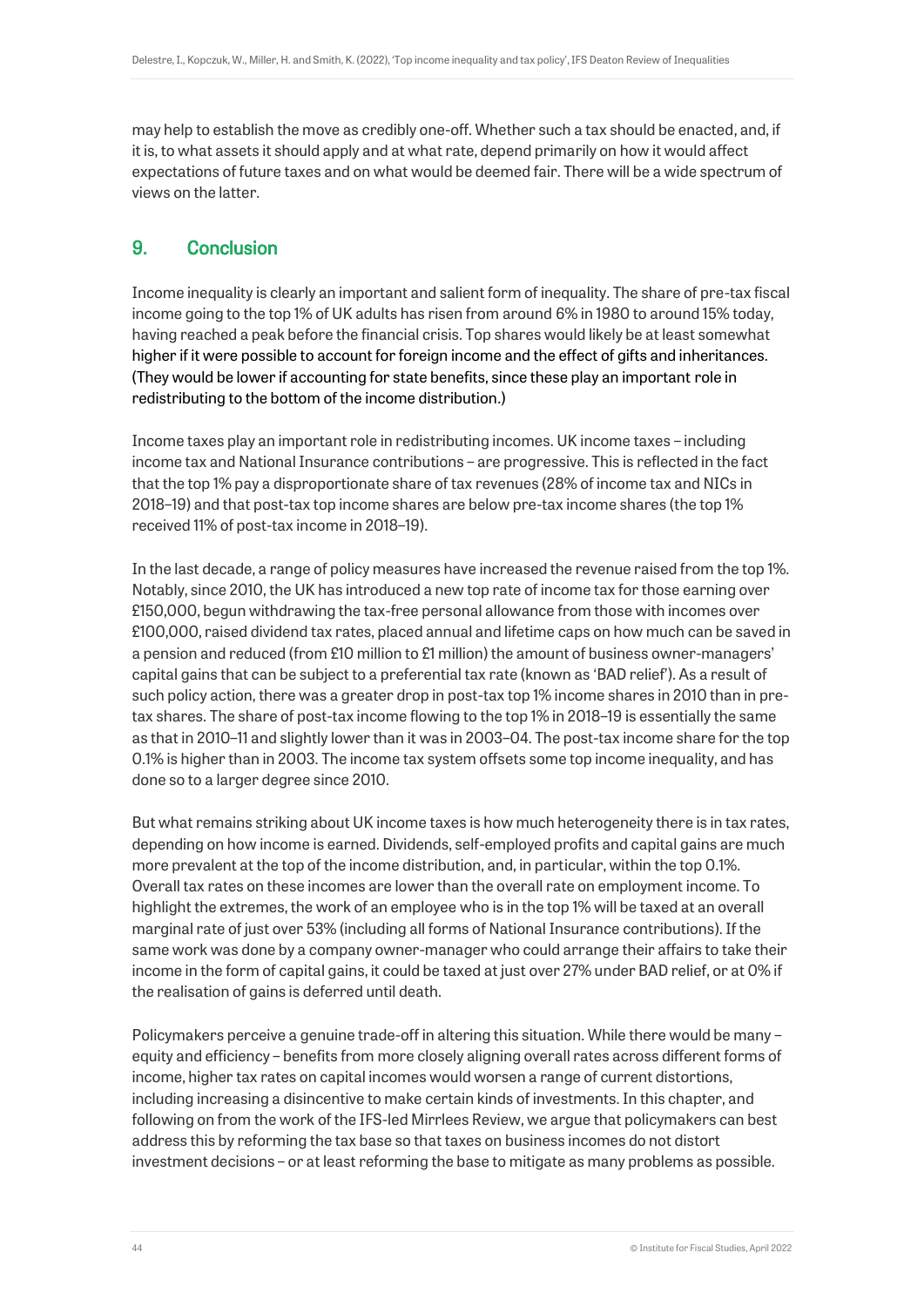With a reformed base, there would be a very strong case to better align tax rates across different forms of income. Absent a wholesale reform of the tax system, policymakers could start with some of the most problematic elements. We would suggest this include, for example, ending the forgiveness of capital gains tax at death and removing (effectively through the design of new reliefs) the disincentive to invest equity in a company.

The dual approach of raising tax rates on capital incomes while reforming the tax base would have distributional effects within the top 1%. Where individuals are effectively only generating labour income and taking it in the form of self-employment income, dividends or capital gains, the approach we propose would represent a tax increase; if capital income tax rates were fully aligned with current labour income tax rates then in some cases it would be a very large increase. Arguably, this could be seen as (horizontally) fair in that it would be removing tax advantages that such people receive under the current tax system.

Individuals making genuine business investments would benefit from a reformed tax base, but could lose out from higher tax rates on capital incomes. Whether they were better or worse off overall depends on the nature of, and return on, those investments. Many of those making relatively low returns (for example, those operating in highly competitive industries and those taking risks that do not pay off) would pay less tax under such reforms. In contrast, those whose investments make high returns – which could reflect some combination of effort and skill, privileged access to scarce opportunities, and luck – are likely to pay more tax. Low-return investments are those where tax is likely to make the most difference to whether they happen – this highlights that the benefits of tax reform in this area relate not only to equity, but also to efficiency.

We expect that closer alignment of tax rates across income forms (while adjusting the tax base) would allow more revenue to be raised from the top 1%, if desired. It is, however, highly uncertain exactly how much could be raised because we lack good evidence on how responsive different types of people at the top of the income distribution are to tax – and how responsive they would be if there were fewer avoidance opportunities. There is also uncertainty about what is driving growing top income shares and the extent to which it is, for example, related to the talent of people at the top, or to market imperfections that mean people at the top can capture outsized rewards. This makes it difficult to assess what the top rate of tax *should* be. The UK, in particular, would benefit from better evidence on what is driving top incomes in London's financial industry and related professional services, and on the types of closely held companies that create very high incomes for their owners.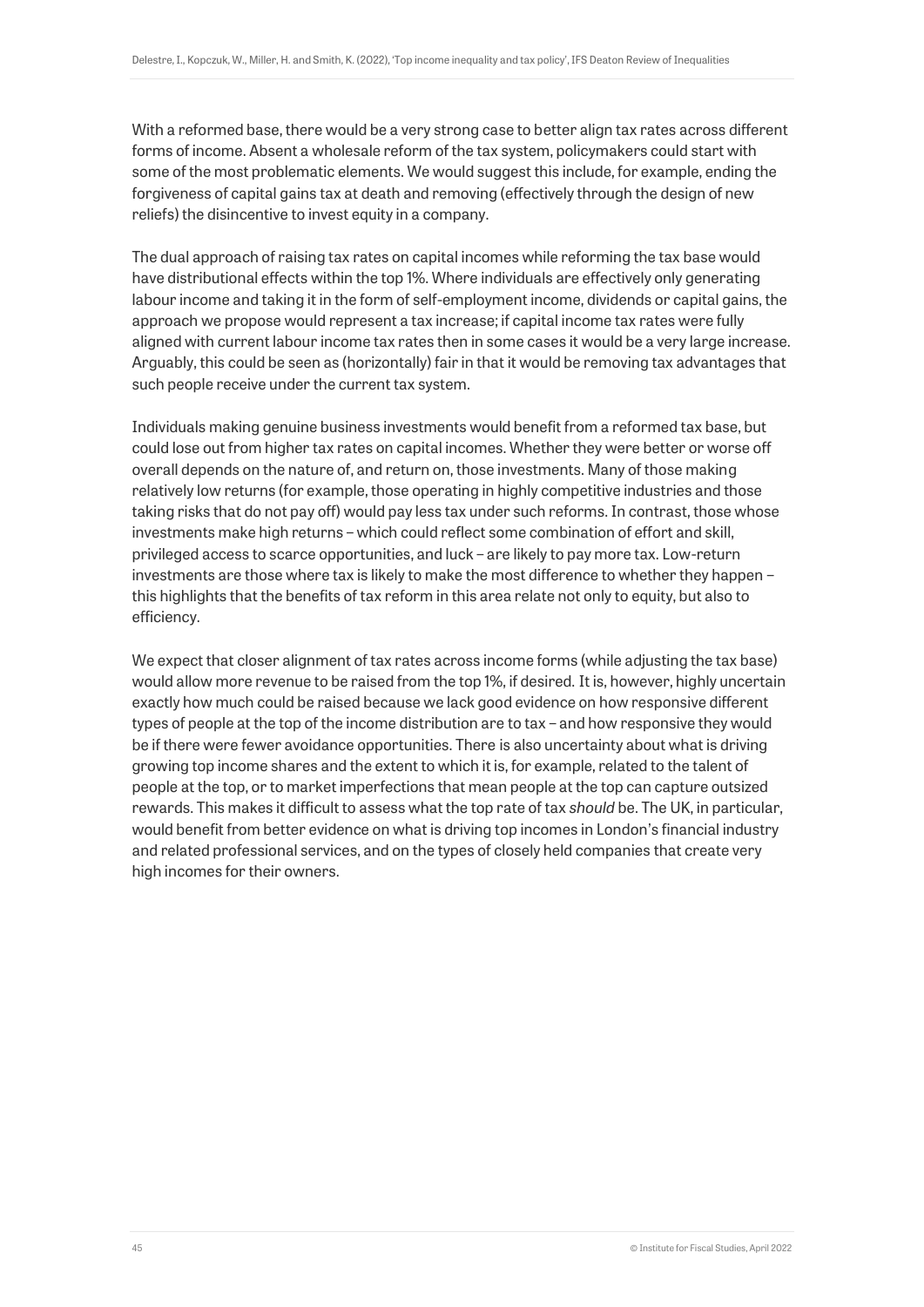# **References**

Acemoglu, D., and Robinson, J. A. (2008), 'Persistence of Power, Elites, and Institutions', *American Economic Review*, 98(1), 267–93.

Adam, S., Browne, J., Phillips, D., and Roantree, B. (2021), 'Frictions and Taxpayer Responses: Evidence from Bunching at Personal Tax Thresholds', *International Tax and Public Finance*, 28(3), 612–53.

Adam, S., Hodge, L., Phillips, D., and Xu, X. (2020), 'Revaluation and Reform: Bringing Council Tax in England into the 21st Century', IFS Report R168.

Adam, S., Hood, A., Joyce, R., and Phillips, D. (2017), 'Labour's Proposed Income Tax Rises for High-Income Individuals', IFS Briefing Note BN209.

Adam, S., and Miller, H. (2020), 'The Economics of a Wealth Tax', Wealth Tax Commission, Evidence Paper 3.

Adam, S., and Miller, H. (2021), 'Taxing Work and Investment across Legal Forms: Pathways to Well-Designed Taxes', IFS Report R184.

Adam, S., and Stroud, R. (2019), 'A Road Map for Motoring Taxation', in C. Emmerson, C. Farquharson and P. Johnson (eds), *The IFS Green Budget: October 2019*.

Advani, A., Chamberlain, E., and Summers, A. (2020), 'A Wealth Tax for the UK', Wealth Tax Commission, Final Report.

Advani, A., Elming, W., and Shaw, J. (2021), 'The Dynamic Effects of Tax Audits', *Review of Economics and Statistics*, 1–45.

Advani, A., Hughson, H., and Tarrant, H. (2021), 'Revenue and Distributional Modelling for a UK Wealth Tax', *Fiscal Studies*, 42(3–4), 699–736.

Advani, A., and Summers, A. (2020a), 'Capital Gains and UK Inequality', CAGE Working Paper 465.

Advani, A., and Summers, A. (2020b), 'How Much Tax Do the Rich Really Pay? New Evidence from Tax Microdata in the UK', CAGE Policy Briefing 27.

Advani, A., Summers, A., and Tarrant, H. (2022), 'Measuring Top Income Shares in the UK', IFS Working Paper W22/06.

Akcigit, U., Baslandze, S., and Stantcheva, S. (2016), 'Taxation and the International Mobility of Inventors', *American Economic Review*, 106(10), 2930–81.

Akcigit, U., Grigsby, J., Nicholas, T., and Stantcheva, S. (2022), 'Taxation and Innovation in the Twentieth Century', *Quarterly Journal of Economics*, 137(1), 329–85.

Alesina, A., and La Ferrara, E. (2005), 'Preferences for Redistribution in the Land of Opportunities', *Journal of Public Economics*, 89(5), 897–931.

Alstadsæter, A., and Fjærli, E. (2009), 'Neutral Taxation of Shareholder Income? Corporate Responses to an Announced Dividend Tax', *International Tax and Public Finance*, 16(4), 571–604.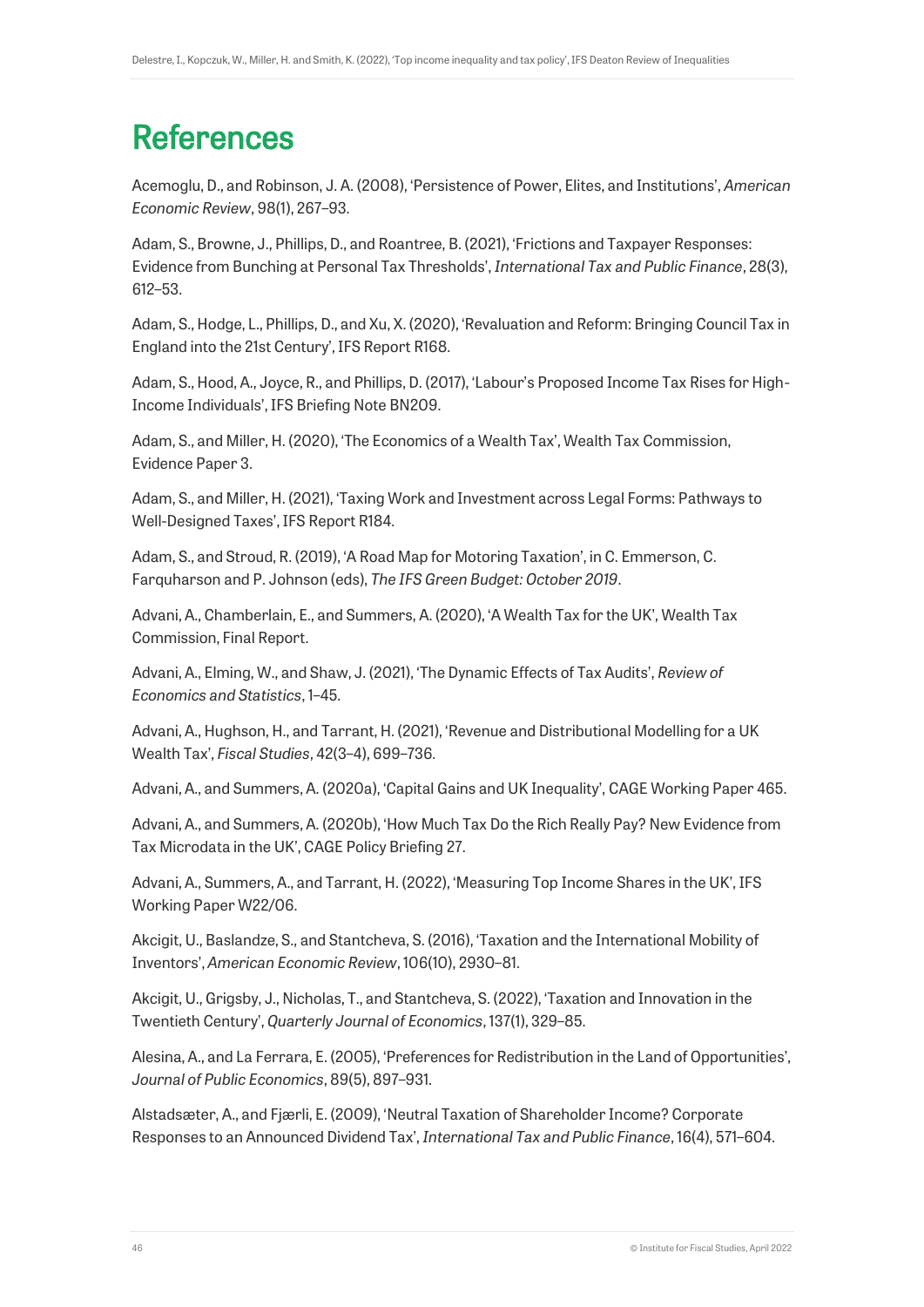Alstadsæter, A., Jacob, M., Kopczuk, W., and Telle, K. (2021), 'Accounting for Business Income in Measuring Top Income Shares: Integrated Accrual Approach Using Individual and Firm Data from Norway', Statistisk sentralbyrå (Statistics Norway), Working Paper.

Alstadsæter, A., Johannesen, N., and Zucman, G. (2018), 'Who Owns the Wealth in Tax Havens? Macro Evidence and Implications for Global Inequality', *Journal of Public Economics*, 162, 89–100.

Alstadsæter, A., Kopczuk, W., and Telle, K. (2014), 'Are Closely Held Firms Tax Shelters?', *Tax Policy and the Economy*, 28(1).

Alvaredo, F. (2017), 'UK Estimates of Top Income Shares 2013-2014 and 2014-2015: Note on Methods', *WID.world*, Technical Note 2017/2.

Andrew, A., Bandiera, O., Costa-Dias, M., and Landais, C. (2021), 'Women and men at work', IFS Deaton Review of Inequalities.

Atkinson, A. B. (2003), 'Income Inequality in OECD Countries: Data and Explanations', *CESifo Economic Studies*, 49(4), 479–513.

Atkinson, A. B. (2007), 'The Distribution of Top Incomes in the United Kingdom, 1908-2000', in A. B. Atkinson and T. Piketty (eds), *Top Incomes over the Twentieth Century*, Oxford University Press.

Atkinson, A. B., and Jenkins, S. P. (2020), 'A Different Perspective on the Evolution of UK Income Inequality', *Review of Income and Wealth*, 66(2), 253–66.

Atkinson, A. B., Piketty, T., and Saez, E. (2011), 'Top Incomes in the Long Run of History', *Journal of Economic Literature*, 49(1), 3–71.

Auten, G., and Gee, G. (2009), 'Income Mobility in the United States: New Evidence from Income Tax Data', *National Tax Journal*, 62(2), 301–28.

Auten, G., and Splinter, D. (2019), 'Income Inequality in the United States: Using Tax Data to Measure Long-Term Trends', Working Paper.

Autor, D., Dorn, D., Katz, L. F., Patterson, C., and Van Reenen, J. (2020), 'The Fall of the Labor Share and the Rise of Superstar Firms', *Quarterly Journal of Economics*, 135(2), 645–709.

Bastani, S., and Waldenstrom, D. (2020), 'How Should Capital Be Taxed?' *Journal of Economic Surveys*, 34(4), 812–46.

Bebchuk, L. A., and Fried, J. M. (2004), 'Pay without Performance: The Unfulfilled Promise of Executive Compensation', SSRN Scholarly Paper ID 537783.

Bell, A., Chetty, R., Jaravel, X., Petkova, N., and Van Reenen, J. (2019), 'Who Becomes an Inventor in America? The Importance of Exposure to Innovation', *Quarterly Journal of Economics*, 134(2), 647–713.

Bell, B., and Van Reenen, J. (2014), 'Bankers and Their Bonuses', *Economic Journal*, 124(574), F1–21.

Benson, R., Duffy, B., Hesketh, R., and Hewlett, K. (2021), 'Attitudes to Inequalities', IFS Deaton Review of Inequalities.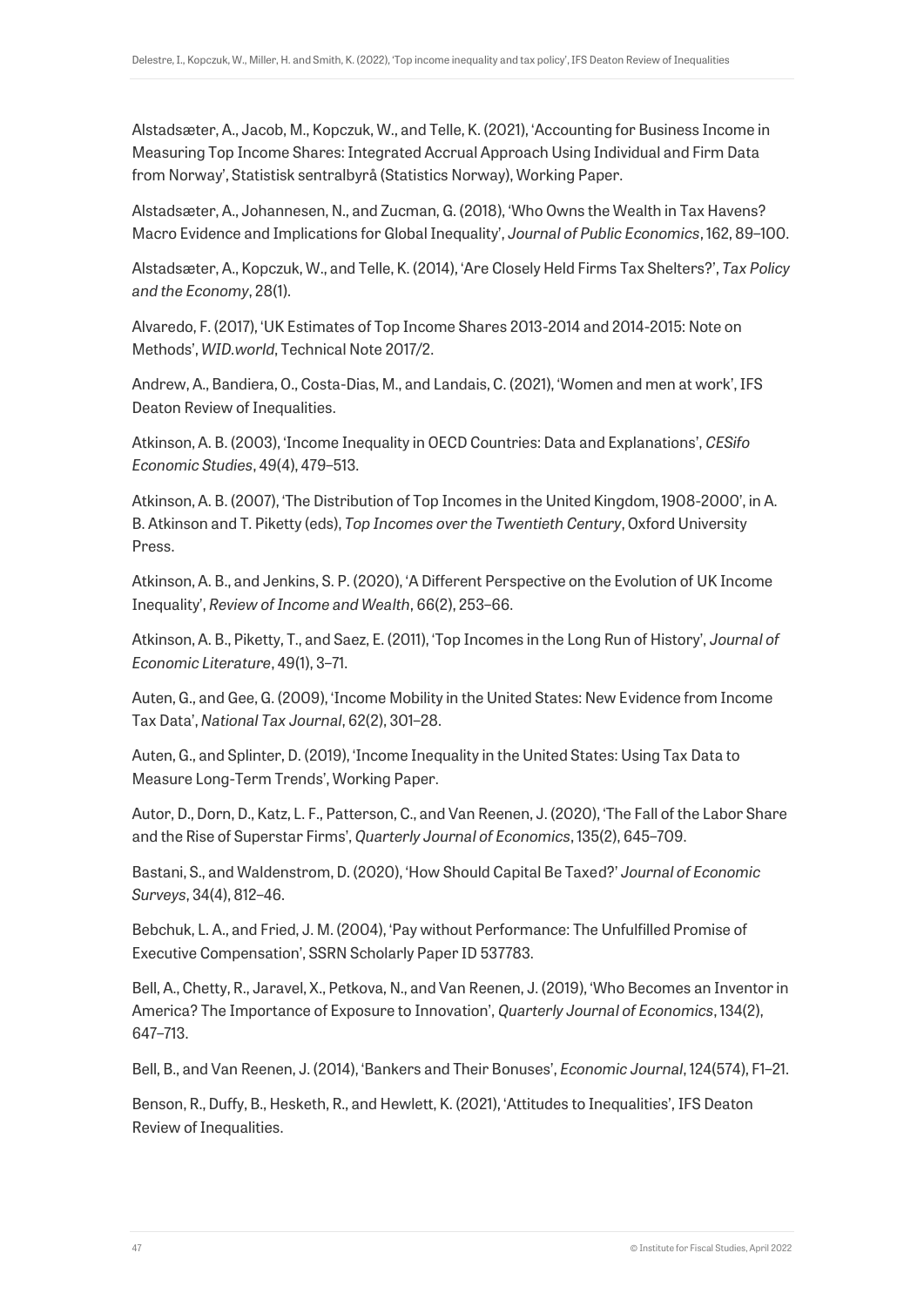Bertrand, M., and Mullainathan, S. (2001), 'Are CEOs Rewarded for Luck? The Ones without Principals Are', *Quarterly Journal of Economics*, 116(3), 901–32.

Best, M., and Kleven, H. (2012), 'Optimal Income Taxation with Career Effects of Work Effort', SSRN Electronic Journal.

Bivens, J., and Mishel, L. (2013), 'The Pay of Corporate Executives and Financial Professionals as Evidence of Rents in Top 1 Percent Incomes', *Journal of Economic Perspectives*, 27(3), 57–78.

Boadway, R., and Pestieau, P. (2019), 'Over the Top: Why an Annual Wealth Tax for Canada Is Unnecessary', SSRN Scholarly Paper ID 3407614.

Boserup, S. H., Kopczuk, W., and Kreiner, C. T. (2016), 'The Role of Bequests in Shaping Wealth Inequality: Evidence from Danish Wealth Records', *American Economic Review*, 106(5), 656–61.

Bourquin, P., Joyce, R., and Sturrock, D. (2020), 'Inheritances and Inequality within Generations', IFS Report R173.

Bourquin, P., Joyce, R., and Sturrock, D. (2021), 'Inheritances and Inequality over the Life Cycle: What Will They Mean for Younger Generations?', IFS Report R188.

Bradford, D. F., and US Treasury Tax Policy Staff (1984), *Blueprints for Basic Tax Reform*, Tax Analysts.

Brewer, M., Saez, E., and Shephard, A. (2011), 'Means-Testing and Tax Rates on Earnings', in J. Mirrlees, S. Adam, T. Besley, R. Blundell, S. Bond, R. Chote, M. Gammie, P. Johnson, G. Myles and J. M. Poterba (eds), *Tax by Design*, Oxford University Press.

Brown, E. C. (1948), 'Business Income, Taxation, and Investment Incentives', in L. Metzler (ed.), *Income, Employment and Public Policy: Essays in Honor of Alvin H. Hansen*, Norton.

Browne, J., and Phillips, D. (2017), 'Estimating the Size and Nature of Responses to Changes in Income Tax Rates on Top Incomes in the UK: A Panel Analysis', IFS Working Paper W17/13.

Card, D., Heining, J., and Kline, P. (2013), 'Workplace Heterogeneity and the Rise of West German Wage Inequality', *Quarterly Journal of Economics*, 128(3), 967–1015.

Chetty, R., Friedman, J. N., Olsen, T., and Pistaferri, L. (2011a), 'Adjustment Costs, Firm Responses, and Micro vs. Macro Labor Supply Elasticities: Evidence from Danish Tax Records', *Quarterly Journal of Economics*, 126(2), 749–804.

Chetty, R., Guren, A., Manoli, D., and Weber, A. (2011b), 'Are Micro and Macro Labor Supply Elasticities Consistent? A Review of Evidence on the Intensive and Extensive Margins', *American Economic Review*, 101(3), 471–5.

Corlett, A., Advani, A., and Summers, A. (2020), 'Who Gains? The Importance of Accounting for Capital Gains', Resolution Foundation.

Crawford, R., and Hood, A. (2016), 'Lifetime Receipt of Inheritances and the Distribution of Wealth in England', *Fiscal Studies*, 37(1), 55–75.

Cribb, J., Miller, H., and Pope, T. (2019), 'Who Are Business Owners and What Are They Doing?', IFS Report R158.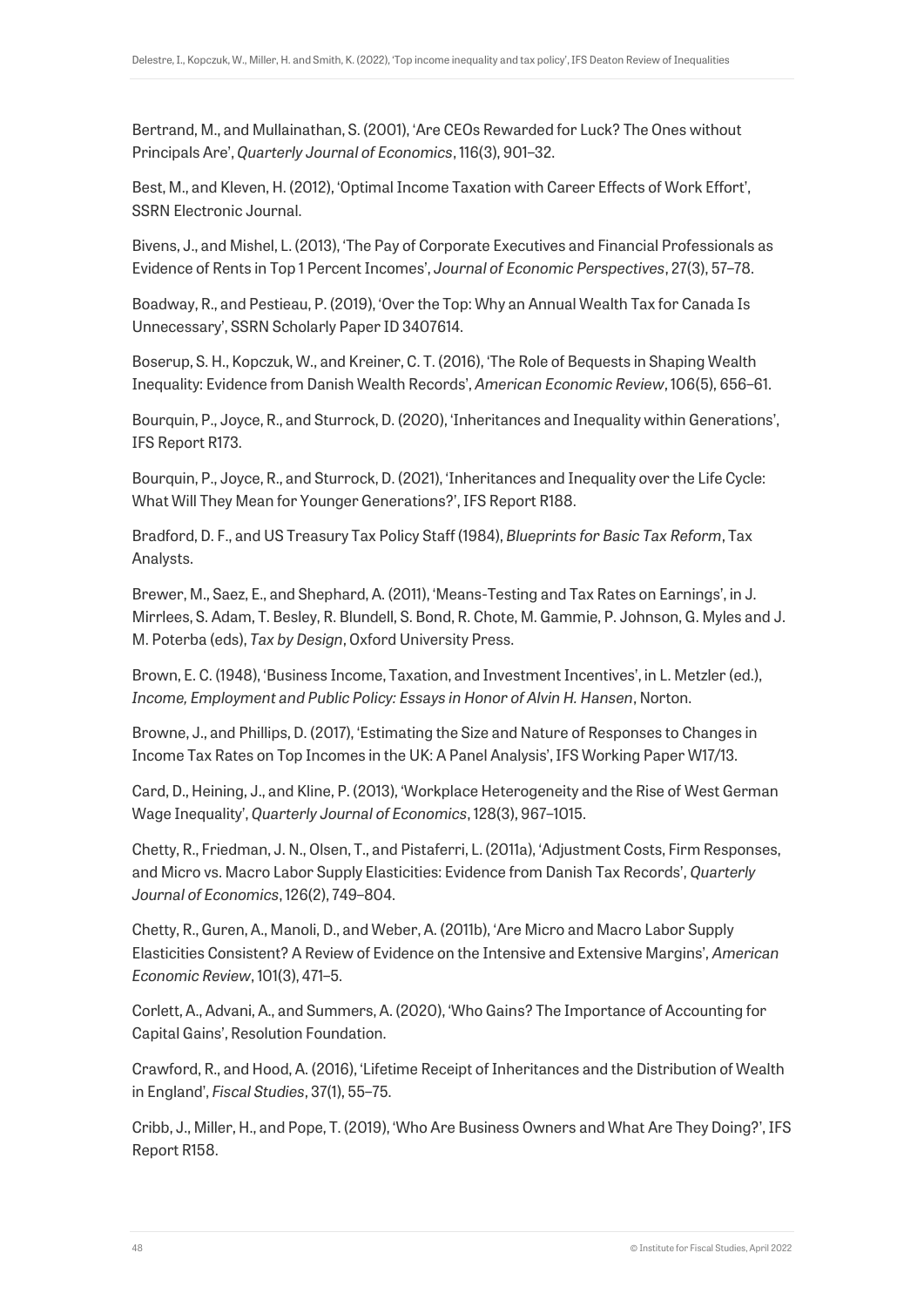Dahl, G. B., and Ransom, M. R. (1999), 'Does Where You Stand Depend on Where You Sit? Tithing Donations and Self-Serving Beliefs', *American Economic Review*, 89(4), 703–27.

De Loecker, J., Eeckhout, J., and Unger, G. (2020), 'The Rise of Market Power and the Macroeconomic Implications', *Quarterly Journal of Economics*, 135(2), 561–644.

De Loecker, J., Obermeier, T., and Van Reenen, J. (2022), 'Firms and Inequalities', IFS Deaton Review of Inequalities.

Denk, O. (2015), 'Who Are the Top 1% Earners in Europe?', OECD Economics Department Working Paper 1274.

Dickens, W. T., and Katz, L. F. (1987), 'Interindustry Wage Differences and Industry Characteristics', in K. Lang and J. Leonard (eds), *Unemployment and the Structure of Labor Markets*, Basil Blackwell.

Eisinger, J., Ernsthausen, J., and Kiel, P. (2021), 'The Secret IRS Files: Trove of Never-Before-Seen Records Reveal How the Wealthiest Avoid Income Tax', *Propublica*.

Feenberg, D. R., and Poterba, J. M. (1993), 'Income Inequality and the Incomes of Very High-Income Taxpayers: Evidence from Tax Returns', in *Tax Policy and the Economy*, 7, MIT Press.

Feldstein, M. (1995), 'The Effect of Marginal Tax Rates on Taxable Income: A Panel Study of the 1986 Tax Reform Act', *Journal of Political Economy*, 103(3), 551–72.

Feldstein, M. (1999), 'Tax Avoidance and the Deadweight Loss of the Income Tax', *Review of Economics and Statistics*, 81(4), 674–80.

Frydman, C., and Saks, R. E. (2010), 'Executive Compensation: A New View from a Long-Term Perspective, 1936–2005', *Review of Financial Studies*, 23(5), 2099–138.

Fuest, C., Peichl, A., and Siegloch, S. (2018), 'Do Higher Corporate Taxes Reduce Wages? Micro Evidence from Germany', *American Economic Review*, 108(2), 393–418.

Gabaix, X., and Landier, A. (2008), 'Why Has CEO Pay Increased So Much?', *Quarterly Journal of Economics*, 123(1), 49–100.

Garrett, C., and Day, H. (2021), 'Public Perceptions of Inequality in the UK: Findings from Quantitative Research for the IFS Deaton Review', Ipsos MORI.

Goolsbee, A. (1998), 'Taxes, Organizational Form, and the Deadweight Loss of the Corporate Income Tax', *Journal of Public Economics*, 69(1), 143–52.

Gordon, R., and MacKie-Mason, J. K. (1994), 'Tax Distortions to the Choice of Organizational Form', *Journal of Public Economics*, 55(2), 279–306.

Gordon, R., and Sarada (2018), 'How Should Taxes Be Designed to Encourage Entrepreneurship?', *Journal of Public Economics*, 166, 1–11.

Gordon, R., and Slemrod, J. B. (2000), 'Are "Real" Responses to Taxes Simply Income Shifting between Corporate and Personal Tax Bases?', in J. B. Slemrod (ed.), *Does Atlas Shrug? The Economic Consequences of Taxing the Rich*, Harvard University Press.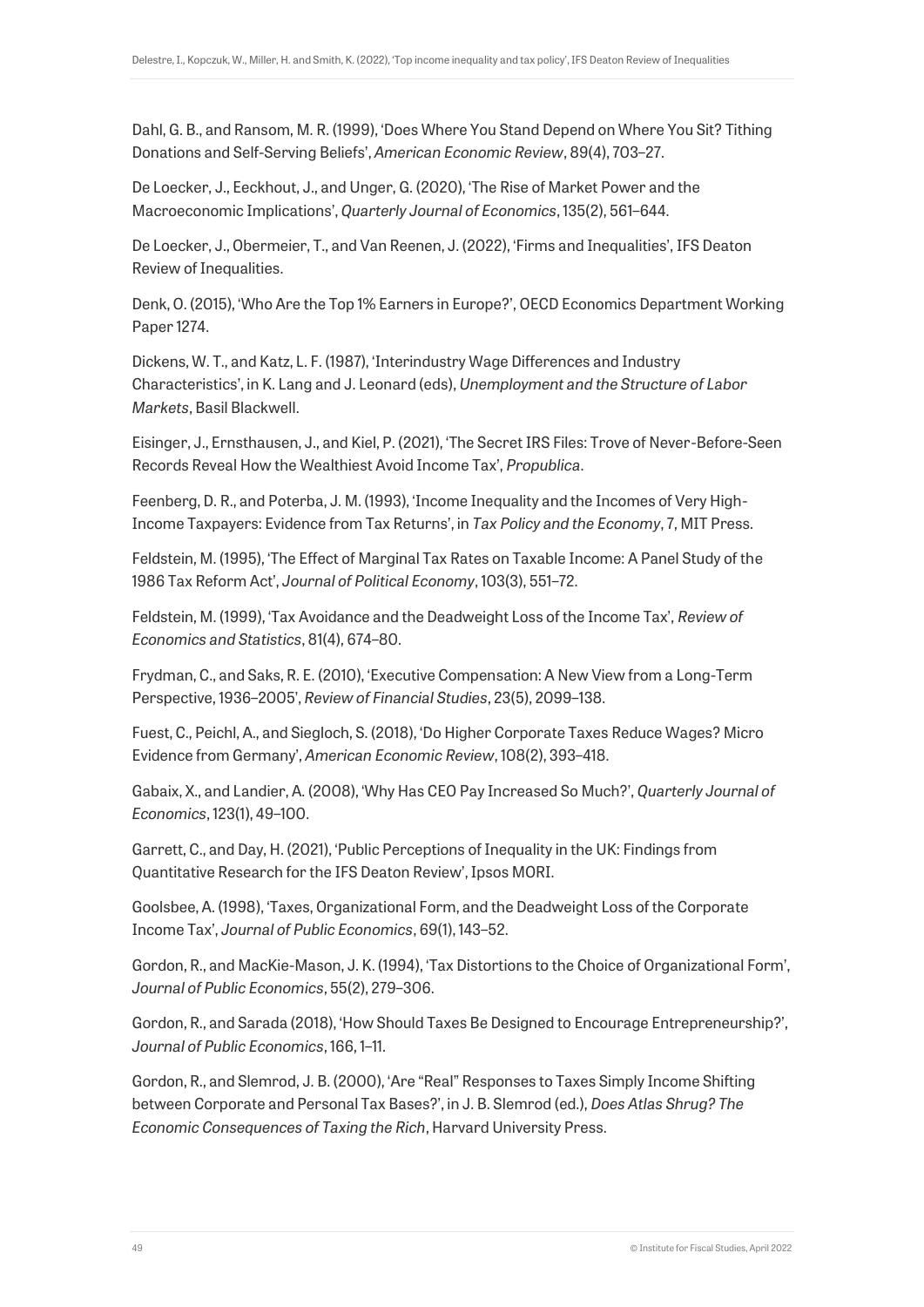Guyton, J., Langetieg, P., Reck, D., Risch, M., and Zucman, G. (2021), 'Tax Evasion at the Top of the Income Distribution: Theory and Evidence', NBER Working Paper 28542.

Harju, J., and Matikka, T. (2016), 'The Elasticity of Taxable Income and Income-Shifting: What Is "Real" and What Is Not?', *International Tax and Public Finance*, 23(4), 640–69.

Hildyard, L., Kay, R., and Shand, L. (2019), 'FTSE 100 CEO Pay in 2019 and during the Pandemic', High Pay Centre Research Report 26.

HM Revenue and Customs (2012), 'The Exchequer Effect of the 50 Per Cent Additional Rate of Income Tax'.

HM Revenue and Customs (2021a), 'Capital Gains Tax Statistics', [https://www.gov.uk/government/statistics/capital-gains-tax-statistics.](https://www.gov.uk/government/statistics/capital-gains-tax-statistics)

HM Revenue and Customs (2021b), 'Employee Share Schemes Statistics', [https://www.gov.uk/government/collections/employee-share-schemes-statistics.](https://www.gov.uk/government/collections/employee-share-schemes-statistics)

HM Revenue and Customs (2021c), 'Measuring Tax Gaps 2021 Edition: Tax Gap Estimates for 2019 to 2020'.

HM Revenue and Customs (2021d), 'Inheritance Tax Statistics', [https://www.gov.uk/government/collections/inheritance-tax-statistics.](https://www.gov.uk/government/collections/inheritance-tax-statistics)

HM Revenue and Customs (2022), 'Direct Effects of Illustrative Tax Changes, January 2022', [https://www.gov.uk/government/statistics/direct-effects-of-illustrative-tax-changes.](https://www.gov.uk/government/statistics/direct-effects-of-illustrative-tax-changes)

Hood, A., and Joyce, R. (2017), 'Inheritances and Inequality across and within Generations', IFS Briefing Note BN192.

Hoynes, H., Joyce, R., and Waters, T. (2022), 'The Transfer System', IFS Deaton Review of Inequalities, forthcoming.

IFS Taxlab (2021a), 'IFS Fiscal Facts', [https://ifs.org.uk/taxlab/data-item/ifs-fiscal-facts.](https://ifs.org.uk/taxlab/data-item/ifs-fiscal-facts)

IFS Taxlab (2021b), 'Income Tax Explained', [https://ifs.org.uk/taxlab/taxes-explained/income-tax](https://ifs.org.uk/taxlab/taxes-explained/income-tax-explained)[explained.](https://ifs.org.uk/taxlab/taxes-explained/income-tax-explained)

IFS Taxlab (2021c), 'National Insurance Contributions Explained', [https://ifs.org.uk/taxlab/taxes](https://ifs.org.uk/taxlab/taxes-explained/national-insurance-contributions-explained)[explained/national-insurance-contributions-explained.](https://ifs.org.uk/taxlab/taxes-explained/national-insurance-contributions-explained)

Inland Revenue (1980), 'Inland Revenue Statistics 1980'.

Jenderny, K. (2016), 'Mobility of Top Incomes in Germany', *Review of Income and Wealth*, 62(2), 245–65.

Jenkins, S. P. (2022), 'Getting the Measure of Inequality', IZA Discussion Paper 14996.

Jones, C. I. (2019), 'Taxing Top Incomes in a World of Ideas', NBER Working Paper 25725.

Joyce, R., Pope, T., and Roantree, B. (2019), 'The Characteristics and Incomes of the Top 1%', IFS Briefing Note BN254.

Kaldor, N. (1956), *An Expenditure Tax*, George Allen and Unwin.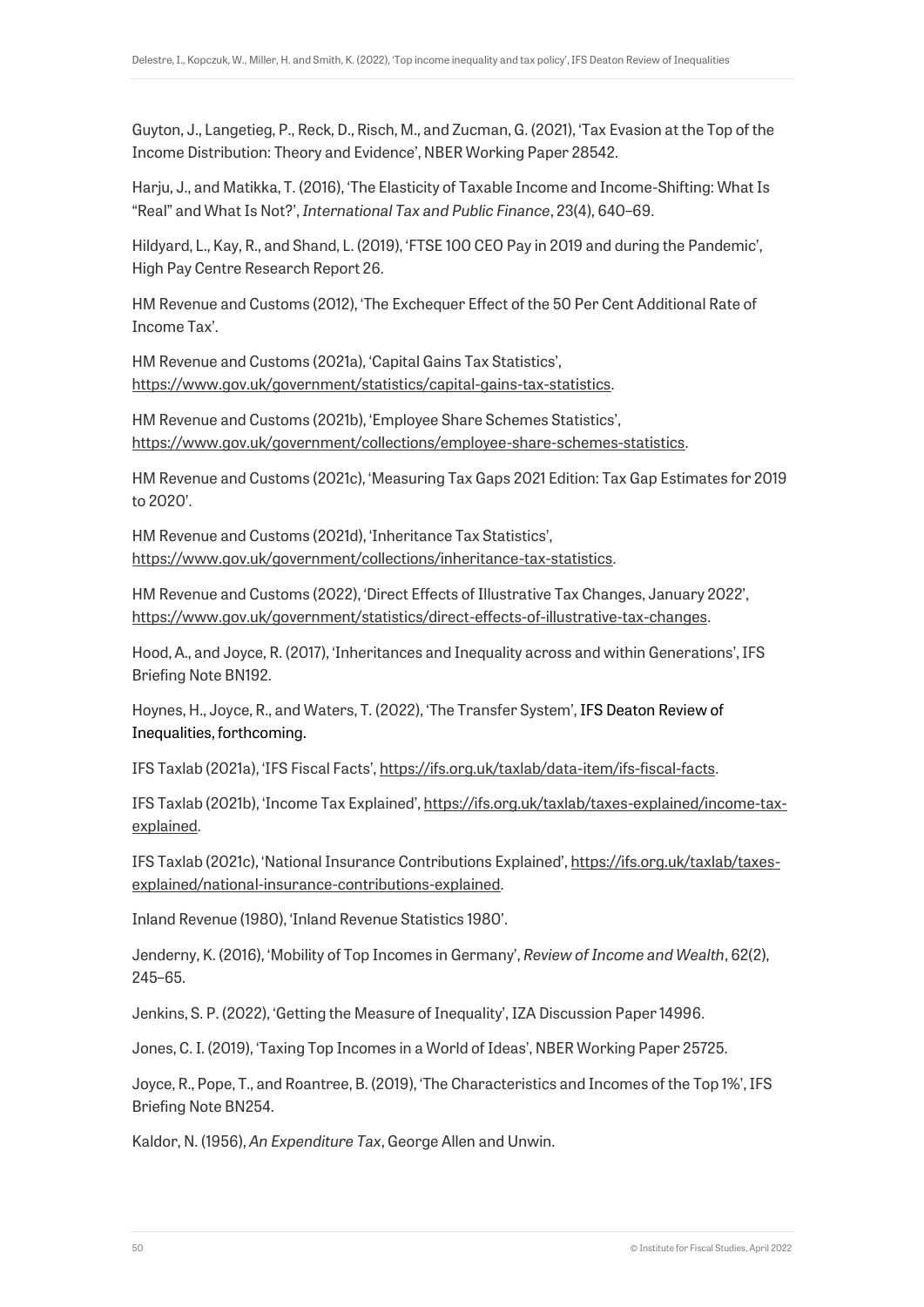Kaplan, S. N., and Rauh, J. (2013), 'It's the Market: The Broad-Based Rise in the Return to Top Talent', *Journal of Economic Perspectives*, 27(3), 35–56.

Karagiannaki, E. (2017), 'The Impact of Inheritance on the Distribution of Wealth: Evidence from Great Britain', *Review of Income and Wealth*, 63(2), 394–408.

Katz, L. F., and Summers, L. H. (1989), 'Industry Rents: Evidence and Implications', *Brookings Papers on Economic Activity: Microeconomics*, 209–90.

Kay, J. A., and King, M. (1990), *The British Tax System*, 5th edition, Oxford University Press.

Kleven, H., Knudsen, M. B., Kreiner, C. T., Pedersen, S., and Saez, E. (2011), 'Unwilling or Unable to Cheat? Evidence from a Tax Audit Experiment in Denmark', *Econometrica*, 79(3), 651–92.

Kleven, H., Landais, C., Muñoz, M., and Stantcheva S. (2020), 'Taxation and Migration: Evidence and Policy Implications', *Journal of Economic Perspectives*, 34(2), 119–42.

Kleven, H., Landais, C., and Saez, E. (2013), 'Taxation and International Migration of Superstars: Evidence from the European Football Market', *American Economic Review*, 103(5), 1892–924.

Kleven, H., Landais, C., Saez, E., and Schultz, E. (2014), 'Migration and Wage Effects of Taxing Top Earners: Evidence from the Foreigners' Tax Scheme in Denmark', *Quarterly Journal of Economics*, 129(1), 333–78.

Kopczuk, W. (2005), 'Tax Bases, Tax Rates and the Elasticity of Reported Income', *Journal of Public Economics*, 89(11), 2093–119.

Kopczuk, W., and Mankiw, N. G. (2019), 'Comments and Discussion', *Brookings Papers on Economic Activity*, Fall, 512–33.

Kopczuk, W., and Zwick, E. (2020), 'Business Incomes at the Top', *Journal of Economic Perspectives*, 34(4), 27–51.

Kuziemko, I., Norton, M. I., Saez, E., and Stantcheva, S. (2015), 'How Elastic Are Preferences for Redistribution? Evidence from Randomized Survey Experiments', *American Economic Review*, 105(4), 1478–508.

Kuznets, S. (1955), 'Economic Growth and Income Inequality', *American Economic Review*, 45(1), 1– 28.

le Maire, D., and Schjerning, B. (2013), 'Tax Bunching, Income Shifting and Self-Employment', *Journal of Public Economics*, 107, 1–18.

MacKie-Mason, J. K., and Gordon, R. H. (1997), 'How Much Do Taxes Discourage Incorporation?', *Journal of Finance*, 52(2), 477–506.

Meade Committee (1978), *The Structure & Reform of Direct Taxation*, George Allen & Unwin.

Melguizo, A., and González-Páramo, J. M. (2013), 'Who Bears Labour Taxes and Social Contributions? A Meta-Analysis Approach', *SERIEs*, 4(3), 247–71.

Miller, H., Pope, T., and Smith, K. (2019), 'Intertemporal Income Shifting and the Taxation of Owner-Managed Businesses', IFS Working Paper W19/25.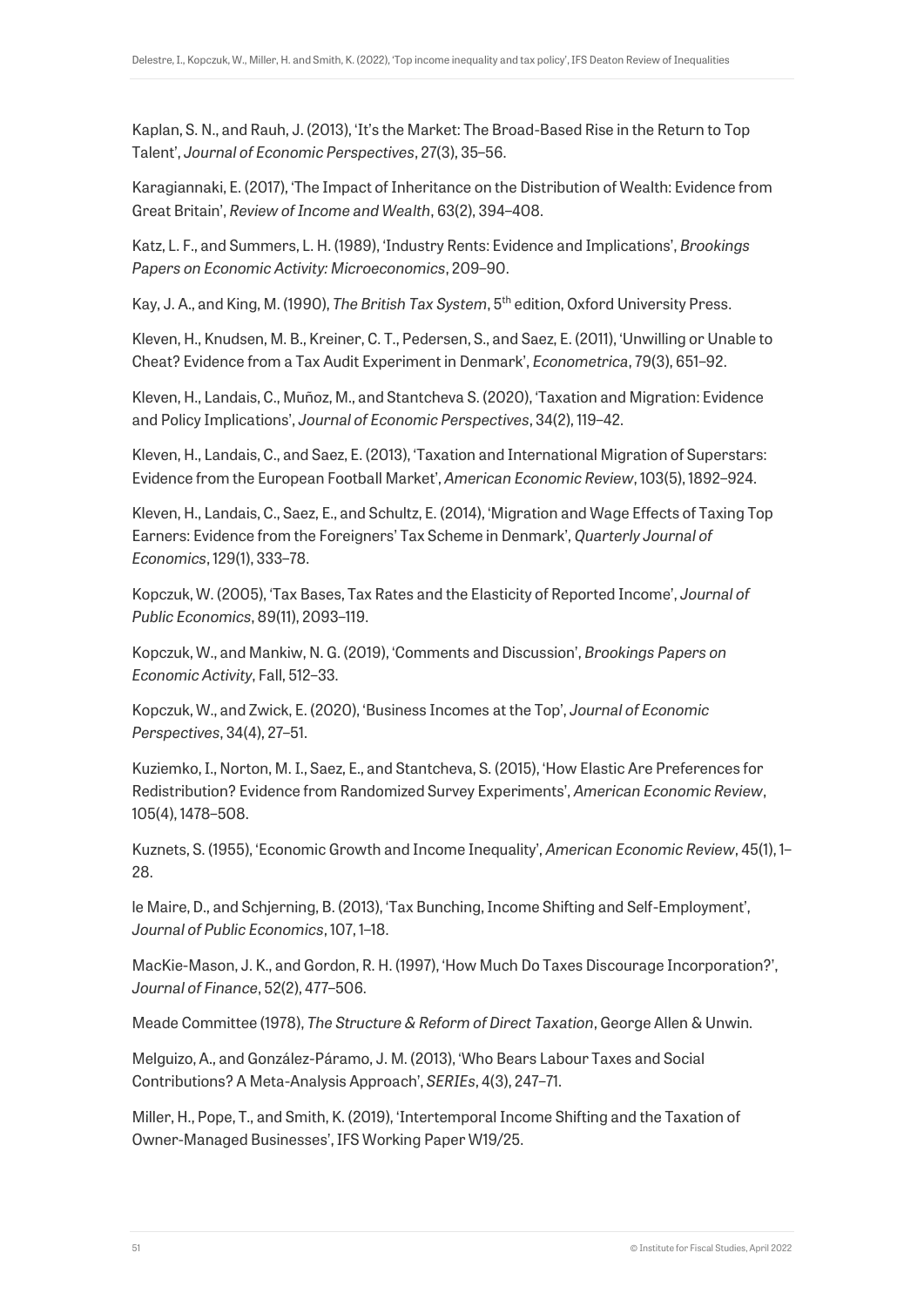Mirrlees, J., Adam, S., Besley, T., Blundell, R., Bond, S., Chote, R., Gammie, M., Johnson, P., Myles G., and Poterba J. M. (2011), *Tax by Design*, Oxford University Press.

Moretti, E., and Wilson, D. J. (2017), 'The Effect of State Taxes on the Geographical Location of Top Earners: Evidence from Star Scientists', *American Economic Review*, 107(7), 1858–903.

Murphy, K. M., and Topel, R. H. (2016), 'Human Capital Investment, Inequality, and Economic Growth', *Journal of Labor Economics*, 34(S2), S99–127.

Nekoei, A., and Seim, D. (2018), 'How Do Inheritances Shape Wealth Inequality? Theory and Evidence from Sweden', SSRN Scholarly Paper ID 3259361.

Office for National Statistics (2019a), 'Population Estimates for UK, England and Wales, Scotland and Northern Ireland: Mid-2019',

[https://www.ons.gov.uk/peoplepopulationandcommunity/populationandmigration/populationes](https://www.ons.gov.uk/peoplepopulationandcommunity/populationandmigration/populationestimates/datasets/populationestimatesforukenglandandwalesscotlandandnorthernireland) [timates/datasets/populationestimatesforukenglandandwalesscotlandandnorthernireland.](https://www.ons.gov.uk/peoplepopulationandcommunity/populationandmigration/populationestimates/datasets/populationestimatesforukenglandandwalesscotlandandnorthernireland)

Office for National Statistics (2019b), 'Total Wealth in Great Britain: April 2016 to March 2018', [https://www.ons.gov.uk/peoplepopulationandcommunity/personalandhouseholdfinances/incom](https://www.ons.gov.uk/peoplepopulationandcommunity/personalandhouseholdfinances/incomeandwealth/bulletins/totalwealthingreatbritain/april2016tomarch2018) [eandwealth/bulletins/totalwealthingreatbritain/april2016tomarch2018.](https://www.ons.gov.uk/peoplepopulationandcommunity/personalandhouseholdfinances/incomeandwealth/bulletins/totalwealthingreatbritain/april2016tomarch2018)

Office for National Statistics (2020), 'Ownership of UK Quoted Shares: 2018', [https://www.ons.gov.uk/economy/investmentspensionsandtrusts/bulletins/ownershipofukquote](https://www.ons.gov.uk/economy/investmentspensionsandtrusts/bulletins/ownershipofukquotedshares/2018) [dshares/2018.](https://www.ons.gov.uk/economy/investmentspensionsandtrusts/bulletins/ownershipofukquotedshares/2018)

Office for National Statistics (2021), 'Summary of Labour Market Statistics', [https://www.ons.gov.uk/employmentandlabourmarket/peopleinwork/employmentandemployee](https://www.ons.gov.uk/employmentandlabourmarket/peopleinwork/employmentandemployeetypes/datasets/summaryoflabourmarketstatistics) [types/datasets/summaryoflabourmarketstatistics.](https://www.ons.gov.uk/employmentandlabourmarket/peopleinwork/employmentandemployeetypes/datasets/summaryoflabourmarketstatistics)

Overman, H., and Xu, X. (2022), 'Spatial Disparities across Labour Markets', IFS Deaton Review of Inequalities.

Piketty, T., and Saez, E. (2003), 'Income Inequality in the United States, 1913–1998', *Quarterly Journal of Economics*, 118(1), 1–41.

Piketty, T., Saez, E., and Stantcheva, S. (2014), 'Optimal Taxation of Top Labor Incomes: A Tale of Three Elasticities', *American Economic Journal: Economic Policy*, 6(1), 230–71.

Piketty, T., Saez, E., and Zucman, G. (2018), 'Distributional National Accounts: Methods and Estimates for the United States', *Quarterly Journal of Economics*, 133(2), 553–609.

Risch, M. (2019), 'Does Taxing Business Owners Affect Their Employees? Evidence from a Change in the Top Marginal Tax Rate', SSRN Working Paper ID 3411847.

Rosen, S. (1981), 'The Economics of Superstars', *American Economic Review*, 71(5), 845–58.

Saez, E. (2001), 'Using Elasticities to Derive Optimal Income Tax Rates', *Review of Economic Studies*, 68(1), 205–29.

Saez, E., Slemrod, J., and Giertz, S. H. (2012), 'The Elasticity of Taxable Income with Respect to Marginal Tax Rates: A Critical Review', *Journal of Economic Literature*, 50(1), 3–50.

Saez, E., and Veall, M. R. (2005), 'The Evolution of High Incomes in Northern America: Lessons from Canadian Evidence', *American Economic Review*, 95(3), 831–49.